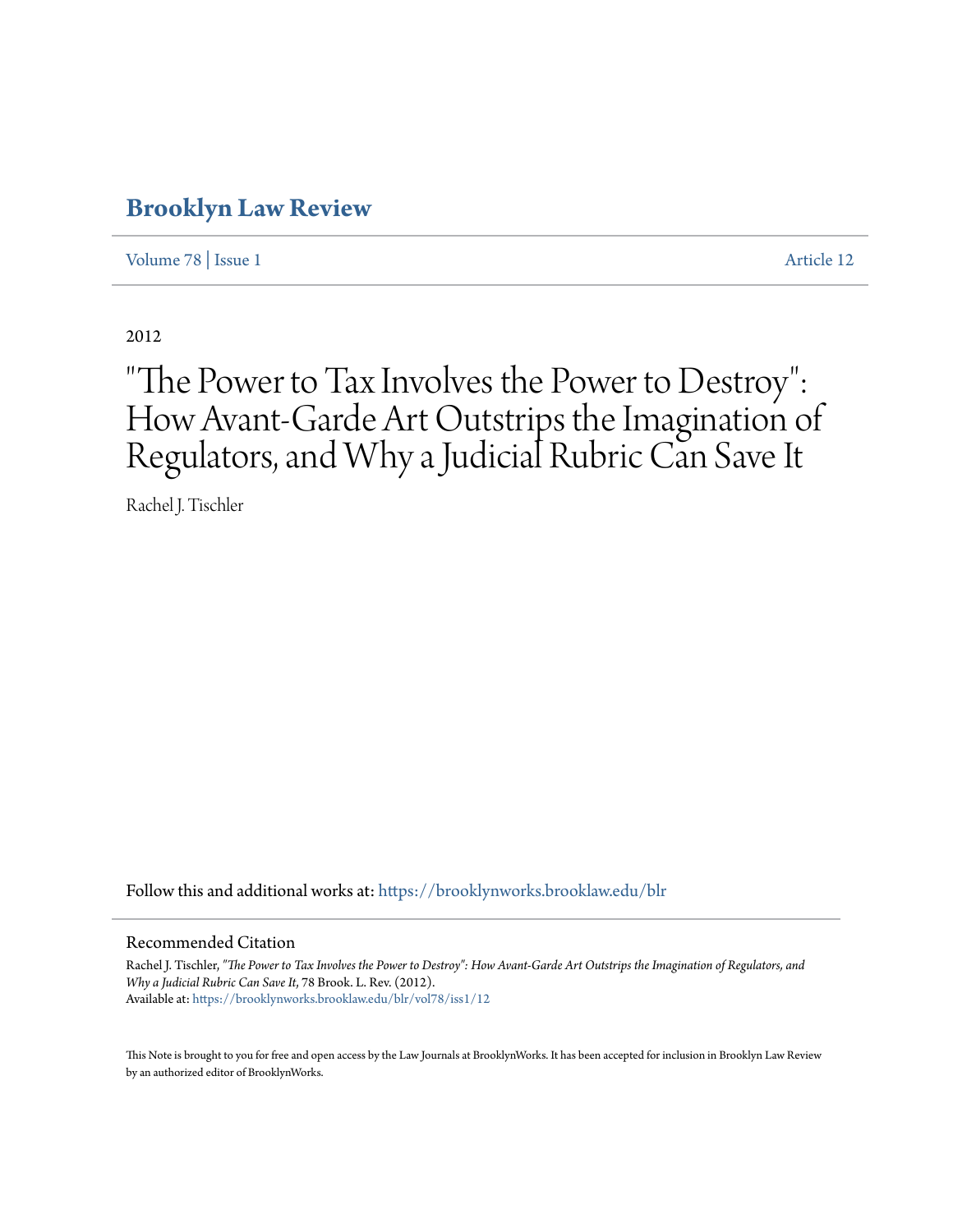## "The Power to Tax Involves the Power to Destroy"

## HOW AVANT-GARDE ART OUTSTRIPS THE IMAGINATION OF REGULATORS, AND WHY A JUDICIAL RUBRIC CAN SAVE IT

#### **INTRODUCTION**

 $\overline{a}$ 

Had they been there, Dan Flavin and Bill Viola might have felt as naked as the fabled emperor when the customs officials in London declared their artwork, carefully packed in crates for international shipping, was just not art. Not art? No-only light fixtures and DVD players. Dan Flavin, hailed as the "conjurer of light and lyrical poet of Minimal Art,"2 and considered part of the inner core of Minimalism, passed away in 1996 after decades of making neutral, geometric works with fluorescent light tubes.3 Seminal video artist Bill Viola today continues to make haunting, existential video works exploring a central theme⎯birth and death.4 In 2006, United Kingdom customs (Her Majesty's Revenues & Customs or H.M. Revenues & Customs) handed the London art gallery, Haunch of Venison, a £36,000 bill<sup>5</sup> when the gallery imported these two works from the United States; Customs reasoned that the works, when disassembled, fail to qualify for the discounted import tax normally given to "works of art."6 So disassembled, the works amount to little more than electronic parts—light bulbs, various lighting fixtures, projectors, and their accoutrement.

<sup>1</sup> McCulloch v. Maryland, 17 U.S. 316, 431 (1819).

<sup>2</sup> Manfred Schneckenburger, *Sculpture*, *in* ART OF THE 20TH CENTURY, VOL.

II, at 528 (Germany, 1998). 3 *The Collection: Dan Flavin*, MOMA.ORG, http://www.moma.org/collection/

<sup>&</sup>lt;sup>4</sup> Christiane Fricke, *New Media, in* ART OF THE 20TH CENTURY, *supra* note 2, at 615. 5 Georgina Adam, *Flavin and Viola Light Works Ruled "Not Art*,*"* ART

NEWSPAPER (Dec. 16, 2010), http://www.theartnewspaper.com/articles/Flavin-and-Violalight-works-ruled-not-art/22069. 6 Pierre Valentin & Daniel McClean, *Haunch of Venison VAT Victory*, ART

NEWSPAPER (Feb. 11, 2009), http://www.theartnewspaper.com/articles/Haunch-of-Venison-VAT-victory/16944.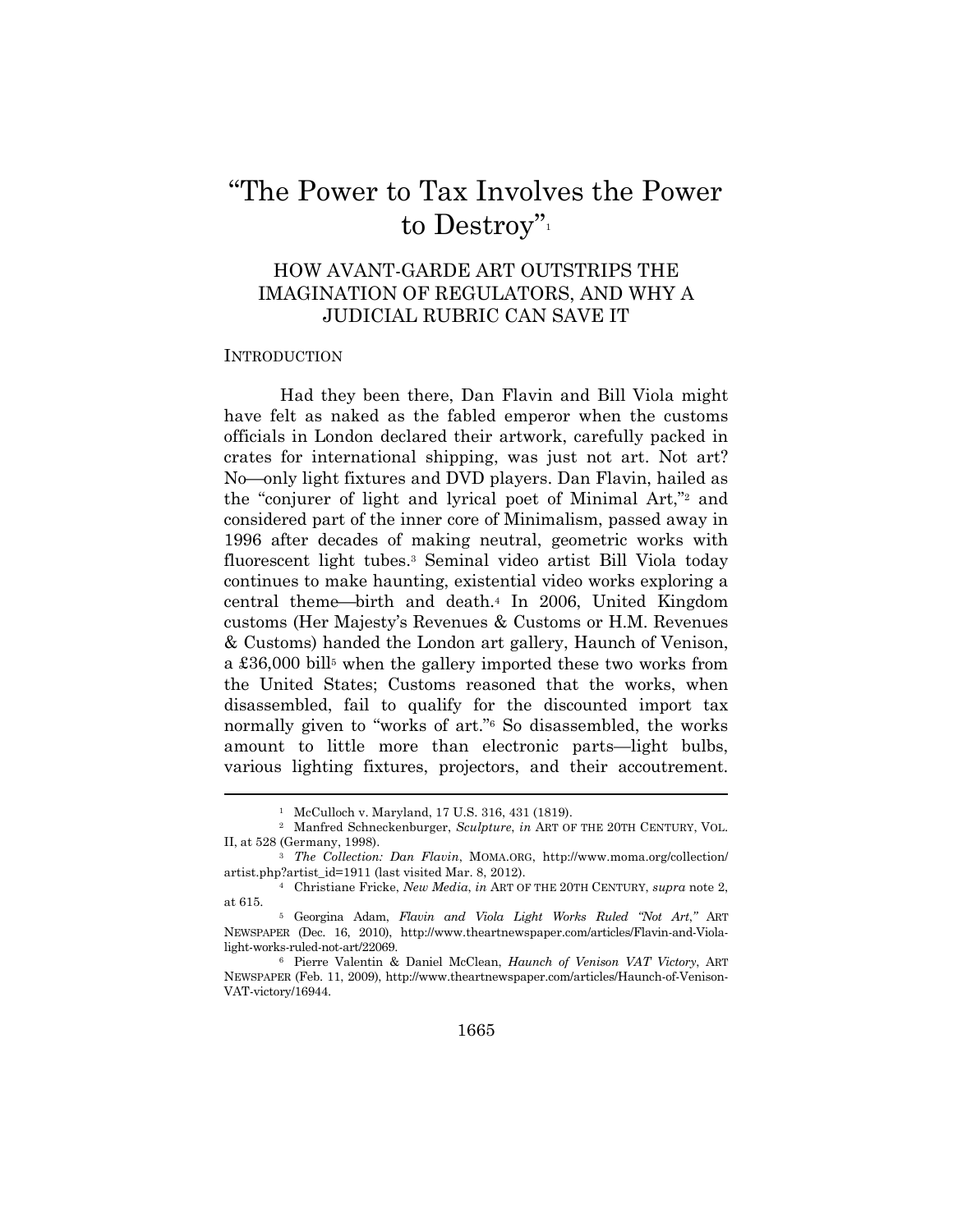Under U.K. law, if classified as *sculpture* (a subcategory of the general category of *works of art*), the works would only be subject to an import value-added tax (VAT) of 5 percent and would be completely exempt from customs duty.7 When U.K. Customs declared that the parts of these artworks did not qualify as *artworks*, or more specifically *sculptures*, the importers were subjected to the standard import VAT rate<sup>8</sup> (17.5) percent at the time,<sup>9</sup> and 20 percent as of January 1, 2011<sup>10</sup>).

In 2008, the gallery brought a lawsuit in the London VAT and Customs Tribunal (Tribunal) challenging the customs bill.11 At this proceeding, favorable U.K. and European Union precedent, statements from U.S. tax officials, and testimony from gallerists and critics convinced the court that the works should be classified as sculptures, bringing them within the VAT reduction and duty exemption.12 The Tribunal held that it would be "absurd" to classify the components of the works as something different from what they would be—works of art when they were fully assembled.13 But, in a 2010 reversal that shocked the art world, the European Commission (Commission) issued a regulation that reversed the 2008 decision of the Tribunal and reaffirmed the original customs determination.14 According to the Commission, the light and video works of Flavin and Viola were no more than the sum of their *non*-art

<sup>7</sup> *Dan Flavin and Bill Viola Not Art?*, OTHER BLOG (Dec. 20, 2010, 6:53 PM), http://blog.othercommunications.com/?p=788; Valentin & McClean, *supra* note 6.<br><sup>8</sup> Valentin & McClean, *supra* note 6.<br><sup>9</sup> Pierre Valentin, *United Kingdom: The European Commission Says It's Not* 

*Art*, MONDAQ (June 20, 2011), http://www.mondaq.com/x/135086/Music+and+the+Arts/ The+European+Commission+Says+Its+Not+Art [hereinafter Valentin, *Not Art*]. 10 *Europe Rules that Dan Flavin and Bill Viola Artworks Are Not Art*, ARTINFO

<sup>(</sup>Dec. 17, 2010), http://www.artinfo.com/news/story/36594/europe-rules-that-dan-flavinand-bill-viola-artworks-are-not-art/; *see also* Maev Kennedy, *Call that Art? No, Dan Flavin's Work Is Just Simple Light Fittings, Say EU Experts*, GUARDIAN (Dec. 20, 2010, 3:43 PM), http://www.guardian.co.uk/artanddesign/2010/dec/20/art-dan-flavin-light-eu. 11 Haunch of Venison Partners Ltd. v. Revenue & Customs Comm'rs, [2008]

UKVAT (Customs) C-00266, 2008 WL 5326820 (Dec. 11, 2008 VAT & Duties Tribunal (London)). 12 Valentin & McClean, *supra* note 6. 13 *Haunch of Venison Partners Ltd.*, 2008 WL 5326820, at [49]; *see also* 

Valentin & McClean, *supra* note 6. 14 Commission Regulation 731/2010, 2010 O.J. (L 214) (EC). *See infra* Part II; *see* 

*also* Adam, *supra* note 5; *Dan Flavin Work Classified by EU as Light Fittings*, ARTLYST (Dec. 29, 2010), http://www.artlyst.com/articles/dan-flavin-work-classified-by-eu-as-lightfittings; *Europe Rules that Dan Flavin and Bill Viola Artworks Are Not Art*, *supra* note 10; Kennedy, *supra* note 10; Murray Wardrop, *VAT on Modern Art as EU Says Works are "Light Fittings*,*"* TELEGRAPH (Dec. 21, 2010, 8:47 AM), http://www.telegraph.co.uk/ culture/art/art-news/8216017/VAT-on-modern-art-as-EU-says-works-are-lightfittings.html.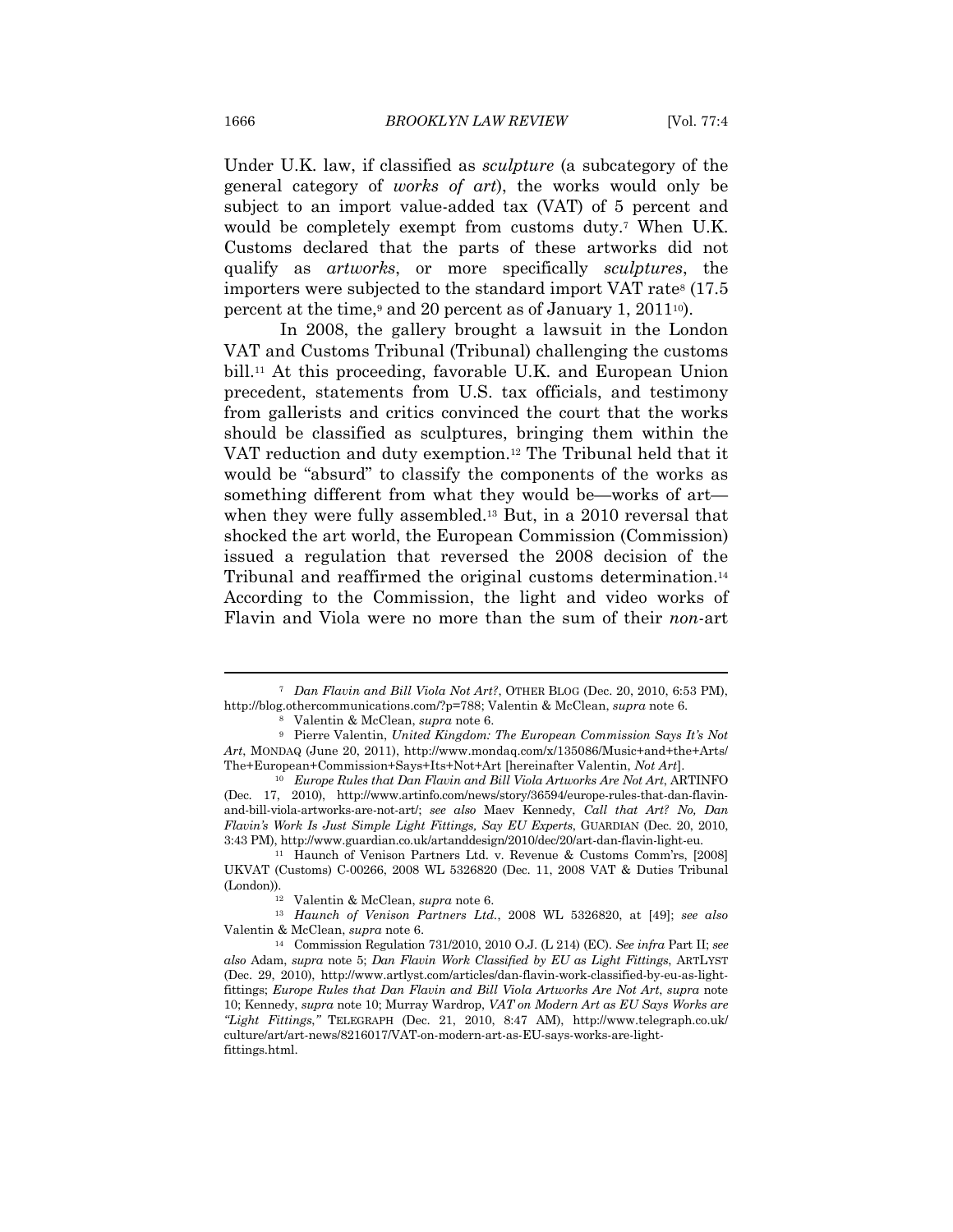parts.<sup>15</sup> Not only was this regulation—passed "behind closed" doors . . . . [and] contrary to the jurisprudence of the European Court of Justice"—highly suspect, but it suggests that artists' right to even call their work *art* is subject to the prevailing opinions and mores of lawmakers.16 Additionally, the regulation did not result from any appeal from the defendant, H.M. Revenues & Customs. The Commission acted on its own,<sup>17</sup> and contrary to court rulings in two separate European Community member states that held that these and similar works *should* be classified as art.18 Lawmakers with no vested interest in the litigation passed this objectionable law. The implications following from this regulation have riled the art world. Far more radical contemporary artworks could face even greater difficulty gaining widespread recognition as artworks. Adding to the mystery, the Commission did not attempt to make clear its overall policy or reasoning behind the regulation. This note argues that legislating what does and does not qualify as an "artwork" without any objective or specific rubric goes against legal precedent and is dangerous to the livelihood of artists.19 Implementing a universal standard for the assessment of "art" as a formal classification would not be as difficult as it might seem: U.S. copyright standards already possess the necessary structure,<sup>20</sup> and the European recognition of artists' moral rights is mirrored in these standards.<sup>21</sup>

This note will begin in Part I with brief overviews of Minimalist Art and Conceptual Art, paying particular attention to the public reception of—and reactions to—shifting trends in artworks over time and geography. Part II will give a brief explanation of the legislative systems at work in the European

<sup>&</sup>lt;sup>15</sup> Kennedy, *supra* note 10.<br><sup>16</sup> Pierre Valentin, *European Definition of Art Is Absurd: The Fact that the European Commission Can, Without Any Public Consultation or Publicity, Overrule the Decision of Two National Tribunals, Makes a Mockery of the Judicial Process*, ART NEWSPAPER (Jan. 13, 2011), http://www.theartnewspaper.com/articles/European-definitionof-art-is-absurd/22178 [hereinafter Valentin, *European Definition*].<br>
<sup>17</sup> *Id.*; Valentin, *Not Art, supra* note 9.<br>
<sup>18</sup> Valentin, *Not Art, supra* note 9.<br>
<sup>19</sup> For an in-depth treatment of art and judicial subjectivi

various aesthetic theories, see Christine Haight Farley, *Judging Art*, 79 TUL. L. REV. 805 (2005). Farley suggests that judges and courts could rely more directly on these various aesthetic theories in developing their art-judging jurisprudence. *Id.* at 808. Aesthetic philosophies filter into opinions subconsciously, even sometimes reluctantly, according to Farley. *Id.* at 845. Being more upfront about the use of these theories could clarify courts' rulings, and the "rich discourse" could give courts more support. *Id.* at 809.<br><sup>20</sup> For a discussion of "recognized stature" under U.S. copyright law, see *infra* 

notes 262-80 and accompanying text. 21 For a discussion of "*droit morale*" under the Berne Convention, see *infra* 

notes 245-46 and accompanying text.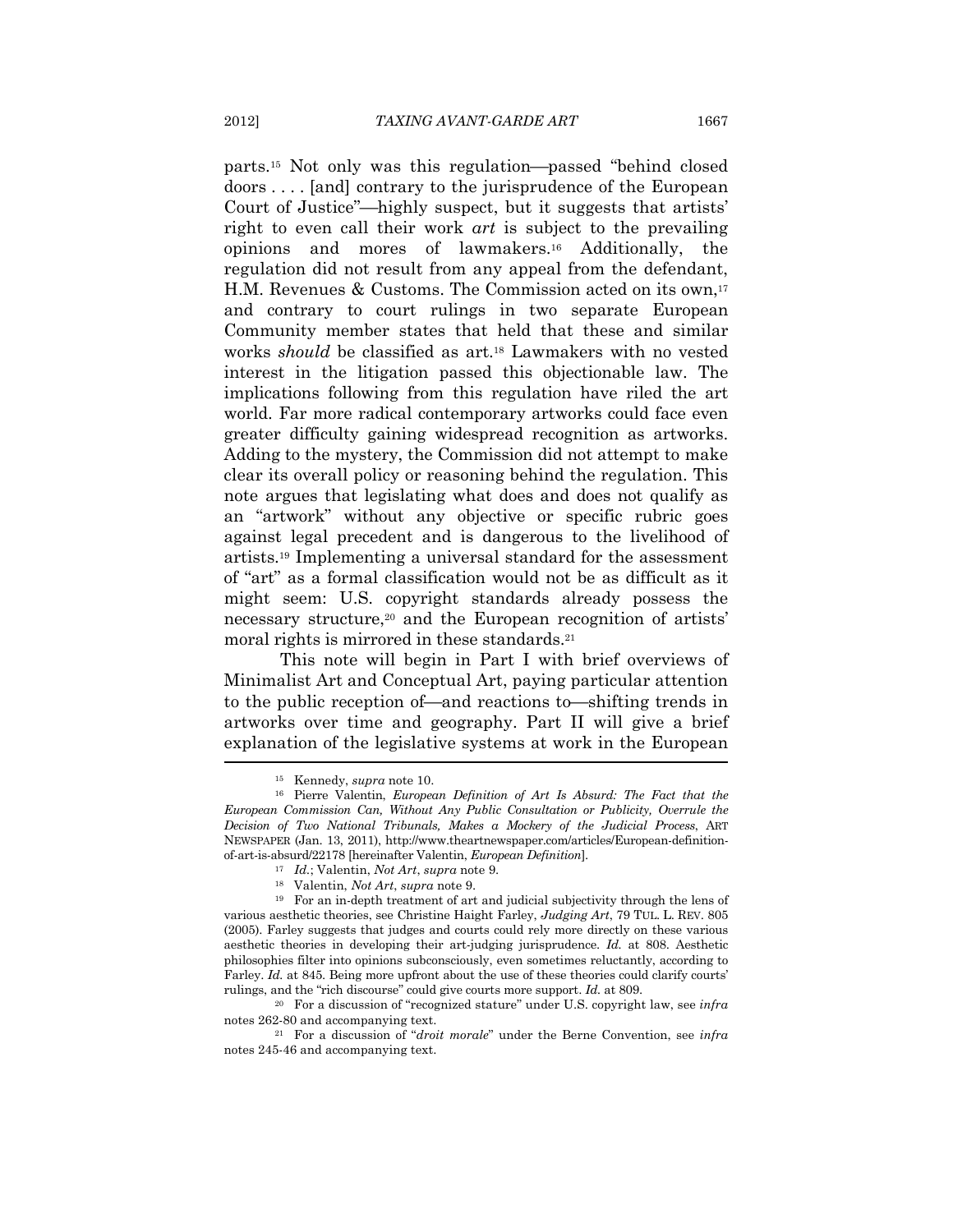Community  $(EC)$ ,<sup>22</sup> as well as an introduction to the European value-added tax system. Part III of this note will discuss various instances of courts, both in the United States and abroad, attempting to navigate the intersection of artwork and customs duties and taxation. Part IV will explore various approaches to protection for conceptual and visual artworks, giving special attention to problems encountered by the more difficult cases. That part will conclude with a suggested method for evaluation and classification of artworks that can be applied by courts and legislators, domestically and abroad, that leaves intact both the artists' intentions and their artworks' integrity. This note will conclude with a brief discussion of how similar VAT or flat-tax systems implemented in the United States could lead to comparable difficulties in U.S. courts and legislatures.

## I. THE ART BACKDROP

New art, and particularly conceptual art, has a history of challenging the public with works that have not yet been received as *art*. Legislators and customs officials are not typically on the cutting edge of the art world, and they can be as hostile as the general public to new works by avant-garde artists. Flavin's and Viola's works, though hardly new artforms, represent conceptual methods in art that fit into a rich history of progressive upstarts challenging the established norms of the art world.23 The criticisms of many late twentieth and early twenty-first century works of art—the Damien Hirst vitrines,24 the Allan Kaprow "happenings,"25 the Chris Burden performance works26—are numerous, but discord between newer artists, who experiment in form, material, and content, and the canon of art history, is almost a tradition itself.

<sup>&</sup>lt;sup>22</sup> For purposes of this note, I will be using EC and EU interchangeably—EC when referring to cases where the EC is specifically mentioned, and EU when referring to the member states. The EC was absorbed into the EU when it was created, but current case law and legislation still refers to the EC without caveat. *European Community—EC*, INVESTOPEDIA, http://www.investopedia.com/terms/e/europeancommunity.asp#axzz1rfwQHuWh (last visited Apr. 10, 2012). 23 *See* WILLIAM FLEMING, ARTS & IDEAS 583 (9th ed. 1995) (describing twentieth

century modern artists as "command[ing] attention" by "intend[ing] to delight or irritate, to arouse or denounce, to exhort or castigate, to surprise or excite, to sooth or shock"). 24 *See* Maev Kennedy, *Art Market "a Cultural Obscenity*," GUARDIAN (June 3,

<sup>2004, 6:29</sup> AM), http://www.guardian.co.uk/uk/2004/jun/03/arts.artsnews. 25 *See* Judith Rodenbeck, *Madness and Method: Before Theatricality*, 13 GREY

ROOM 54, 59 (2003), *available at* http://slc.academia.edu/JudithRodenbeck/Papers/ 402348/Madness\_and\_Method\_Before\_Theatricality. 26 *See* Roger Ebert, *The Agony of the Body Artist*, ROGER EBERT'S J. (Oct. 14, 2009,

<sup>11:08</sup> PM), http://blogs.suntimes.com/ebert/2009/10/the\_agony\_of\_the\_body\_artist.html.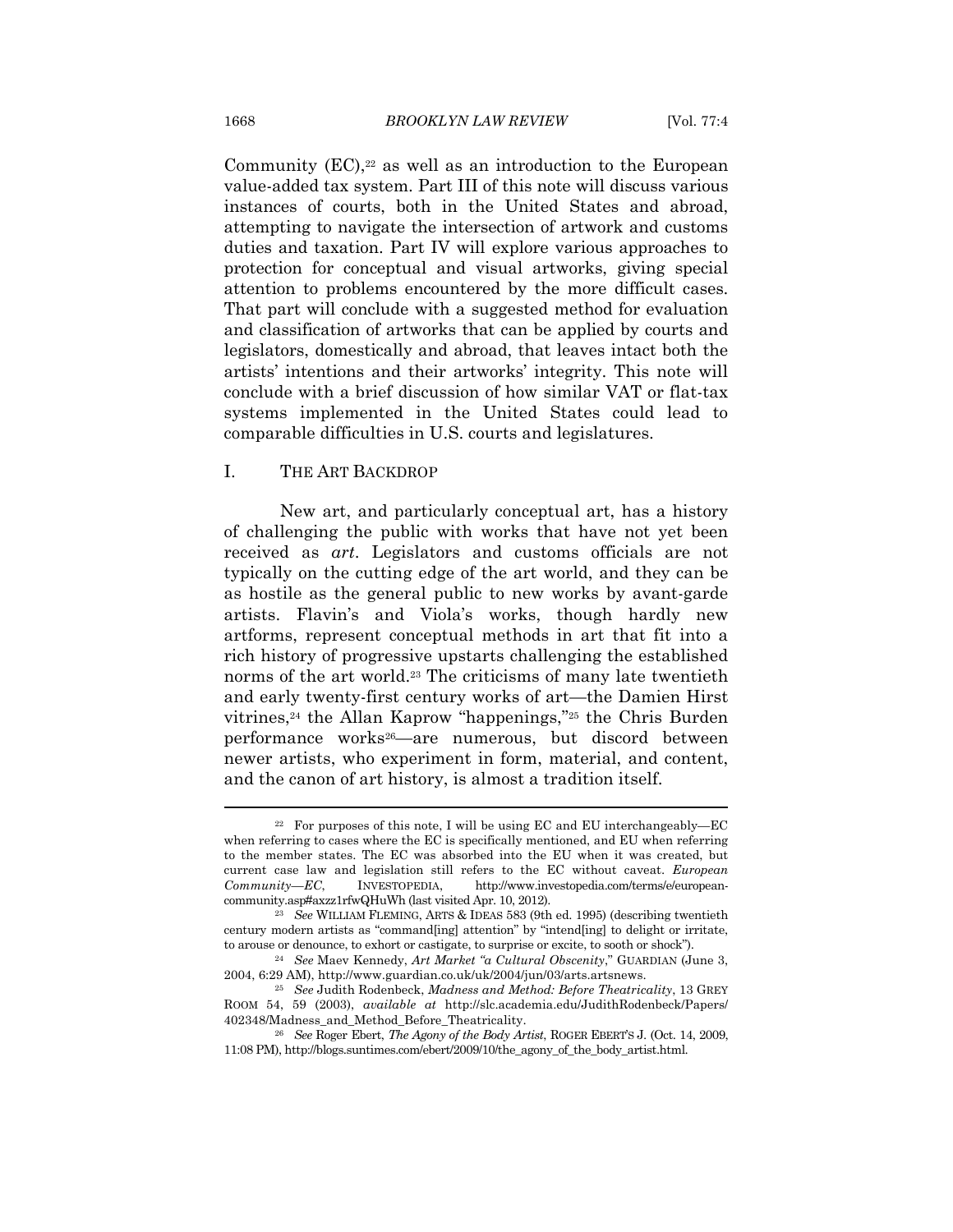## *A. Flux Is Constant in the Art World: A Brief History*

Take the seventeenth century turn from the late Renaissance's "bold humanistic thinking" into the "bitter selfreproach" of the Counter-Reformation.27 This social movement brought a return to a strong religious presence in art.28 Caravaggio and others imbued this baroque-period work with a dark humanism that was not always well received.29 The religious populace favored a "more conventional elegance and illusionism . . . ."30 Even the nineteenth century romantic Delacroix's color-intensive, emotional, and macabre works were once the subject of "storms of protest and abuse[,]" though they now rest comfortably among other works of the movement.<sup>31</sup> These "rebels" draw attention for the blatant and unapologetic ways in which they push the edge of the previous movement into the infancy of the next. Manet's Realist paintings "drew all manner of critical vituperation from the press and public."<sup>32</sup> Academics of the day "held [Raphael] to be the perfect painter" even though all agreed the "ugliness" of realism should be put aside for a more uplifting style of art.33 Rodin had trouble as well, suffering accusations that his sculpture was "[t]oo lifelike"—or worse—"[t]oo good."34 Even when *Impressionism* was first introduced it was "a term of critical derision."35

Twentieth century modernists often intended for their works to be overt challenges to the form of art *de mode*, and "[j]udging from the reactions to Picasso's early exhibits [and Stieglitz's famous Armory Show] . . . some artists succeeded beyond their wildest expectations."36 Artists of the early twentieth century had to fight hard for acceptance, holding "street demonstrations against museums and art galleries that refused the modernists recognition."37 The protests subsided halfway through the century, and many of "[t]hese artists [are now considered] old masters of modern art."38

<sup>&</sup>lt;sup>27</sup> FLEMING, *supra* note 23, at 377.<br><sup>28</sup> *Id.* at 383-85.

 $\begin{array}{ll} \hbox{1d. at 383-85.}\ \hbox{39} & \hbox{Id. at 385.}\ \hbox{31} & \hbox{Id. at 516-17.}\ \hbox{32} & \hbox{Id. at 551.}\ \hbox{33} & \hbox{Id. at 553.}\ \hbox{34} & \hbox{Id. at 554.}\ \hbox{35} & \hbox{Id. at 554.}\ \hbox{36} & \hbox{Id. at 558.}\ \hbox{37} & \hbox{Id. at 588, 630.}\ \hbox{38} & \hbox{Id. at 588.$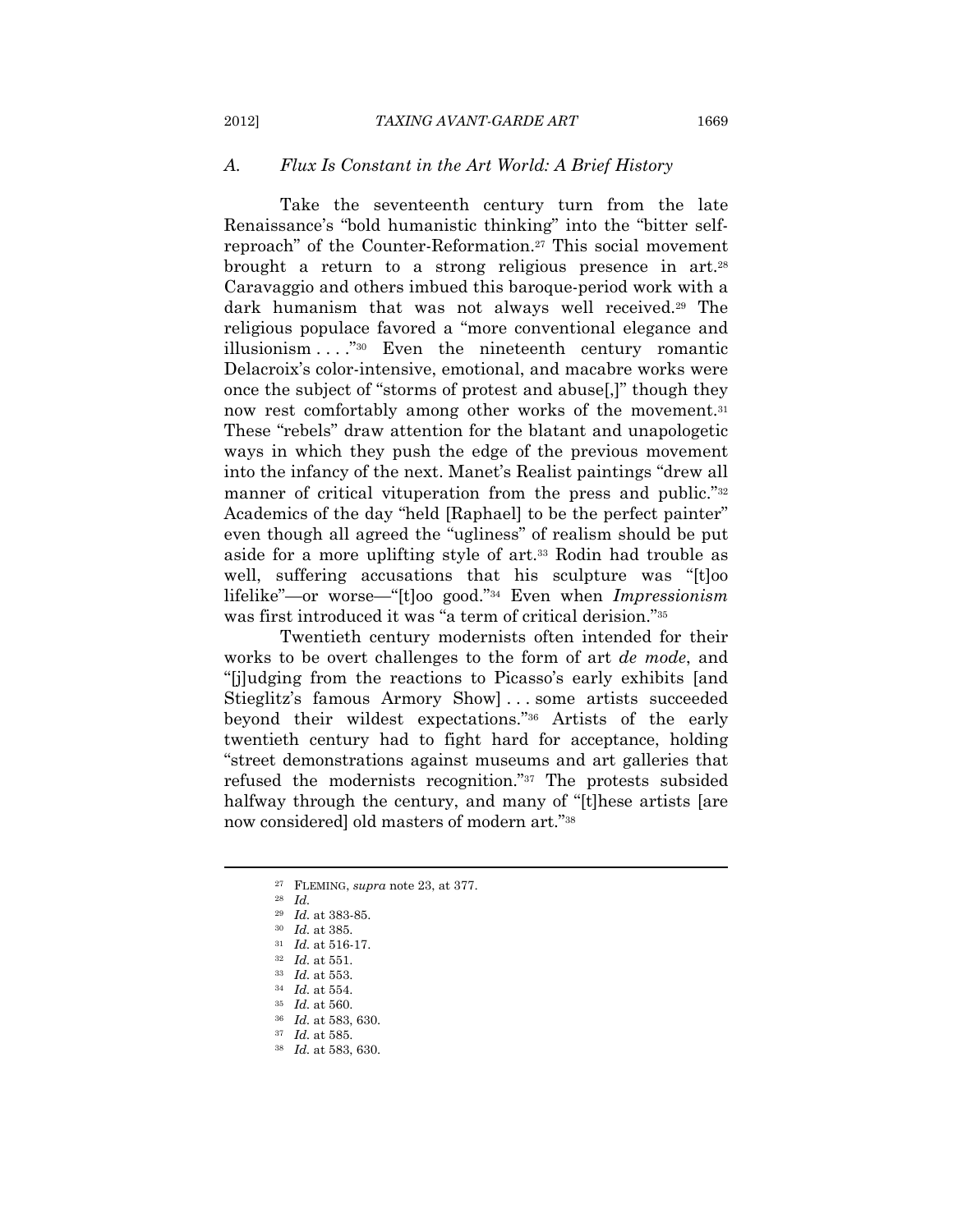Even the most open modernist mind was challenged by the cubists' and futurists' abstractions, but the Dadaists' and Surrealists' reactions to World War I pushed it even further.39 The Dadaists and Surrealists both advocated abandoning the prevailing styles of art.40 The constant state of flux of the early twentieth century continued well into the middle of the century, and the technological innovations of the greater society continued to have a profound effect on the arts.<sup>41</sup> Facing alienation from a society deeply affected by war, modernists in New York developed the abstract expressionist "school," expanding on the breakthroughs of the cubists and futurists.42 And even these Abstract Expressionists found acceptance difficult at first, with "some of the avant-garde commercial galleries hesitat[ing] to accept their paintings for exhibition."43 The action painting of Jackson Pollock and the color-field painting of Mark Rothko and Barnett Newman eventually put some of this resistance to rest.<sup>44</sup>

When the Minimalists emerged later in the century, the hard-fought emotion and humanism was gone from their works, traded instead for "'primary structures' [and] basic geometric volumes . . . ."45 What most distinguished minimalism was the increased importance of the works' physical or environmental context—not just hanging on walls or atop pedestals, but "rest[ing] on the floor . . . or occupy[ing] a whole room."46 Another shift in focus characteristic of minimalism was the presentation of "art items that are indistinguishable from the raw material they were made from."47 There is minimal differentiation between the artwork and the non-art materials used in its creation.48 Duchamp and his "readymades"—vacuum cleaners, bicycle wheels, urinals were the inspiration for this shift.49 The problem for

<sup>&</sup>lt;sup>39</sup> *Id.* at 605-07.<br><sup>40</sup> *Id.* at 605-09.<br><sup>41</sup> *Id.* at 629-30.<br><sup>42</sup> *Id.* at 632-33.<br><sup>43</sup> *Id.* at 635.<br><sup>44</sup> *Id.* at 645 (citation omitted).<br><sup>45</sup> *Id.* at 647.<br><sup>46</sup> *Id.* at 647.<br><sup>47</sup> Rikki Sapolich, *When Less Isn't Rights Model of Copyright Through a Study of Minimalist Art*, 47 IDEA 453, 460 (2007) % (footnotes omitted).  $18\quad \, \mathrm{Id.}$ 

<sup>49</sup> *Id.*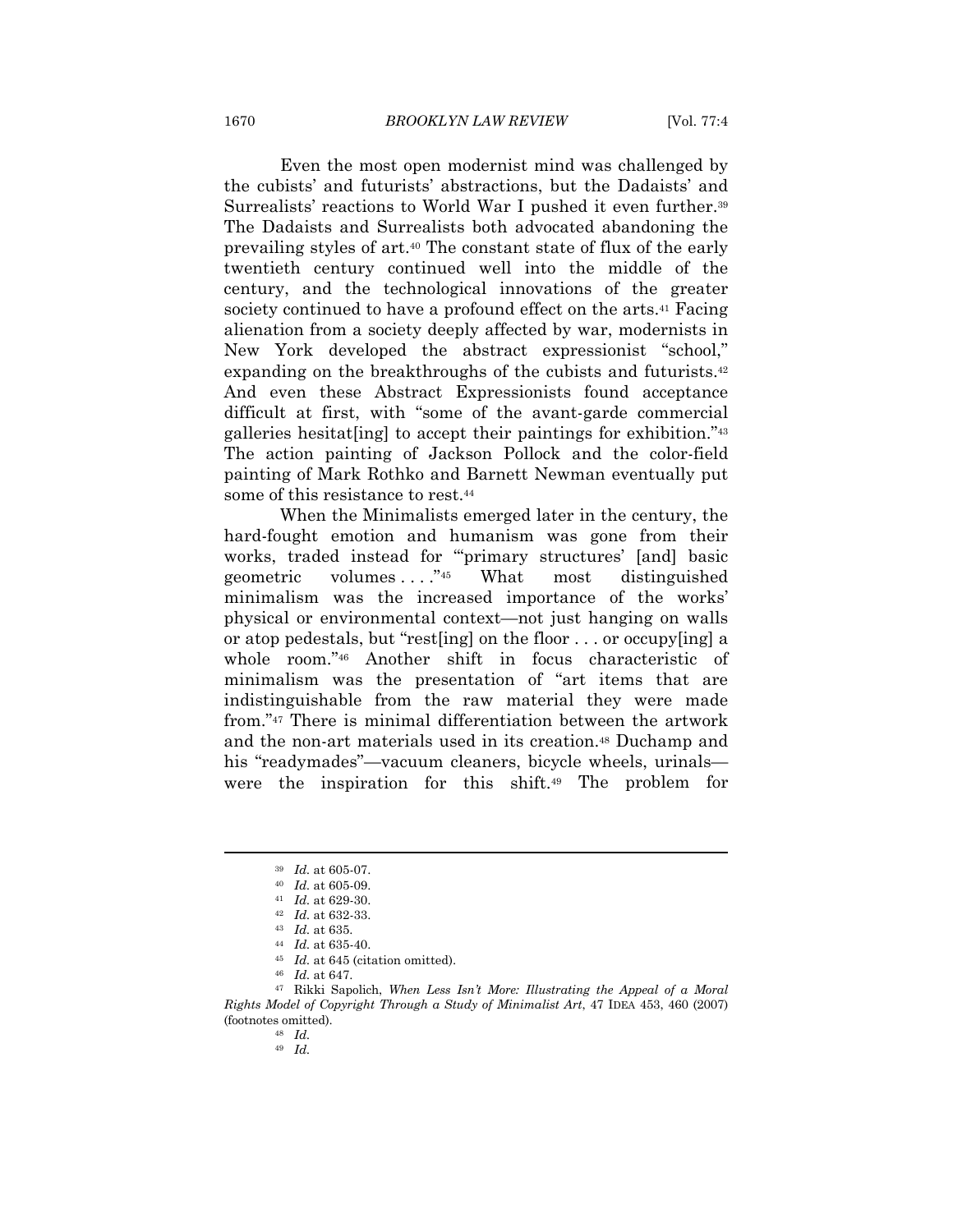minimalists was that viewers would often be puzzled by a lack "of the things [they] tend to expect to find within artworks."50

### *B. The Artists, Themselves*

Dan Flavin was an American minimalist who devoted the latter part of his career to, and garnered a great deal of international attention from, a series of art installations crafted primarily from fluorescent lighting fixtures one could buy in any hardware store.<sup>51</sup> The Museum of Modern Art and the Guggenheim and Whitney museums hold a number of Flavin's works in their permanent collections. His work occupies an important place in the conceptual-art movement, and his installations are generally abstract and untitled except for dedications to various people.52 This note concerns a work by Flavin entitled *Six alternating cool white/warm white fluorescent lights vertical and centred (1973)*.53 Flavin's minimalist style is very context-dependent, because his works are generally large enough to fill an entire room.

Bill Viola is an American conceptual and experimental artist whose work has been dedicated primarily to installations involving video.54 Viola's work is also held by museums internationally, and he is considered a major figure in contemporary art, particularly for his experimental and moving work with video. This note concerns a work by Viola entitled *Hall of Whispers*.55 While Flavin and Viola challenge "traditional sculpture,"<sup>56</sup> they are far from rebels in the worlds of minimalist art and video art.

One of the ironies of this litigation was that the materials Flavin and Viola used in their sculptures, while not very "traditional," were hardly the most unusual. For over a

55 Valentin, *Not Art*, *supra* note 9; *see also Haunch of Venison Partners Ltd.*, 2008 WL 5326820, at [2]. 56 For purposes of this note, "traditional sculpture" is defined as three-

<sup>50</sup> NANCY G. HELLER, WHY A PAINTING IS LIKE A PIZZA: A GUIDE TO UNDERSTANDING AND ENJOYING MODERN ART 52 (2002). 51 Gemini G.E.L., *Dan Flavin*, JONIWEYL.COM, http://www.joniweyl.com/Flavin\_

Bio.pdf (last visited Mar. 8, 2012). Dan Flavin was born in Jamaica, New York, in 1933. He died in 1996. *Id.* 

<sup>52</sup> *The Collection: Dan Flavin*, MOMA.ORG, http://www.moma.org/collection/ artist.php?artist\_id=1911 (last visited Mar. 8, 2012). 53 Valentin, *Not Art*, *supra* note 9; *see also* Haunch of Venison Partners Ltd.

v. Revenue & Customs Comm'rs, [2008] UKVAT (Customs) C-00266, 2008 WL 5326820 [3] (Dec. 11, 2008 VAT & Duties Tribunal (London)). 54 *Artist Biography*, BILLVIOLA.COM, http://www.billviola.com/biograph.htm

<sup>(</sup>last visited Mar. 16, 2012). Bill Viola was born in 1951. *Id.* 

dimensional forms cast or carved of wood, metal, or clay, often in human form.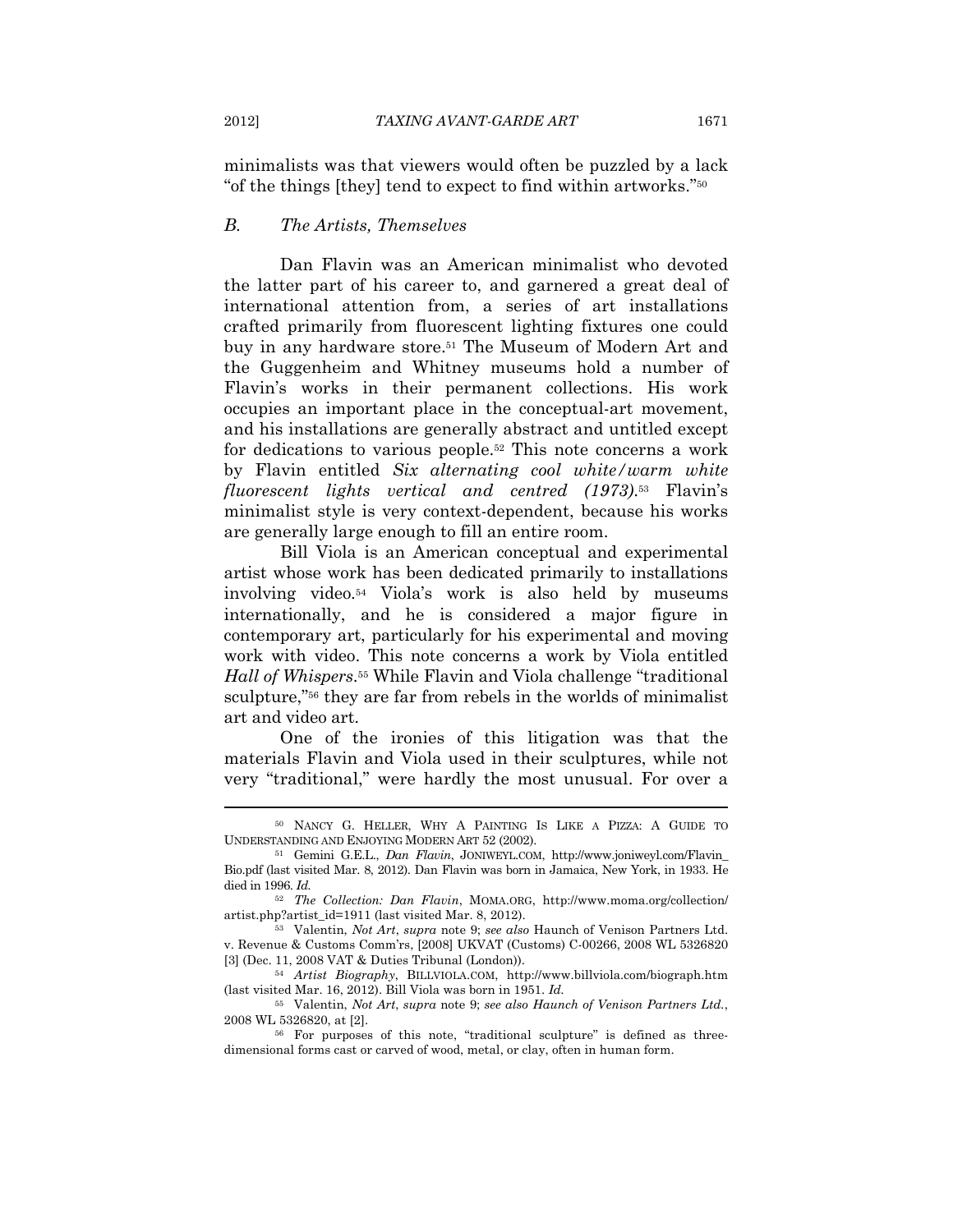century artistic rebels have been "expand[ing] the vocabulary of visual media . . . . [T]he twentieth century produced a succession of artistic innovators, each in turn pushing expressive norms to their limits and beyond."57 Examples of other non-art materials used by minimalists and other artists are raw wood, Legos, bricks, aluminum, "rope, cigarette butts, newsprint, taxidermic animals, latex,"58 crockery,59 bodily fluids,<sup>60</sup> pieces of candy,<sup>61</sup> chewing gum,<sup>62</sup> human hair,<sup>63</sup> chocolate,<sup>64</sup> soup cans,<sup>65</sup> tiger sharks,<sup>66</sup> money,<sup>67</sup> and post-it

57 Nathan M. Davis, Note, *As Good as New: Conserving Artwork and the Destruction of Moral Rights*, 29 CARDOZO ARTS & ENT. L.J. 215, 218 (2011). 58 *Id.*; *see* HELLER, *supra* note 50, at 101-07; *see also* Farley, *supra* note 19, at 822

dam-sen-park-saigon.html (last visited Mar. 9, 2012). 60 *See* Marina Galperina, *10 Artworks Made with the Artist's Own Bodily Fluids*,

FLAVORWIRE.COM, http://flavorwire.com/185770/10-artworks-made-with-the-artists-ownbodily-fluids (last visited Mar. 9, 2012). 61 *See Félix González-Torres: Portrait of Ross*, SHAPE & COLOUR BLOG (June 23,

2010), http://shapeandcolour.wordpress.com/2010/06/23/felix-gonzalez-torres-portrait-ofross/; Stefanie Hessler, *One Small Piece of Candy in Félix González-Torres' Art*, SMALL WORLDS PROJECT (Apr. 19, 2011), http://smallworldsproject.com/?p=674. 62 *See* Sarah Lyall, *Whimsical Works of Art, Found Sticking to the Sidewalk*,

N.Y. TIMES, June 14, 2011, at A1, *available at* http://www.nytimes.com/2011/06/ 14/world/europe/14muswell.html. 63 *See* "Spooky," *Art Student Creates Hair Raising Necklaces from Human* 

*Hair*, ODDITY CENT. (June 30, 2011), http://www.odditycentral.com/news/art-studentcreates-hair-raising-necklaces-from-human-hair.html. 64 *See* Jean L. Zaun, *Chocolate Artistry*, WERTZ CANDY,

http://www.wertzcandy.com/chocolate/about.html (last visited Mar. 9, 2012). 65 *See* Christopher Knight, *Critic's Notebook: Was Andy Warhol's "Campbell's* 

*Soup Cans" Inspired by Willem de Kooning?*, L.A. TIMES (July 10, 2011), http://articles.latimes.com/2011/jul/10/entertainment/la-ca-knight-notebook-20110710. 66 *See* Davis, *supra* note 57, at 218; Roberta Smith, *Just When You Thought It* 

*Was Safe*, N.Y. TIMES (Oct. 16, 2007), http://www.nytimes.com/2007/10/16/arts/design/ 16muse.html. 67 *See* JOHNNY SWING .11, http://johnnyswing.com/ (last visited Mar. 9, 2012).

n.54 (brick); *A Mixture of Frailties*, AGNEW'S GALLERY, http://www.agnewsgallery.com/ latest-acquisitions/a-mixture-of-frailties/ (last visited Mar. 9, 2012) (latex); *Artist Database: Alisa Dworsky*, ARTMAPBURLINGTON.COM, http://artmapburlington.com/ artistdatabase/?portfolio=alisa-dworsky (last visited Mar. 9, 2012) (rope); Carolyn Classen, *Newsprint Artist Nick Georgiou Is Unique*, TUCSON CITIZEN (Dec. 6, 2010), http://tucsoncitizen.com/community/2010/12/06/newsprint-artist-nick-georgiou-is-

unique/ (newsprint); Paul Heidelberg, *He Turns Raw Wood into Works of Art*, SUN SENTINEL (July 10, 1986), http://articles.sun-sentinel.com/1986-07-10/news/ 8602100655\_1\_horse-wood-cypress-warehouse (raw wood); *Milwaukee Art Museum Acquires Aluminum Slice Chair by Designer Mathias Bengtsson*, EASTCITYART.COM, http://www.eastcityart.com/2011/05/04/milwaukee-art-museum-acquires-aluminium-

slice-chair-by-designer-mathias-bengtsson/ (last visited Mar. 9, 2012) (aluminum); Paula Mitchell Bentley, *Upcycled Cigarette Butt Artwork*, GREEN UPGRADER, http://greenupgrader.com/5572/green-cigarette-butts/ (last visited Mar. 9, 2012) (cigarette butts); Rachel Poliquin, *Taxidermy Artists*, RAVISHING BEASTS, http://www.ravishingbeasts.com/display/ShowJournal?moduleId=10934318&registered AuthorId=126289&currentPage=2 (last visited Mar. 9, 2012) (taxidermic animals); Nathan Sawaya, THE ART OF THE BRICK, http://www.brickartist.com/ (last visited Mar. 9, 2012) (Legos). 59 *Dam Sen Park, Saigon*, AMASCBLOG, http://amasc.blogspot.com/2007/12/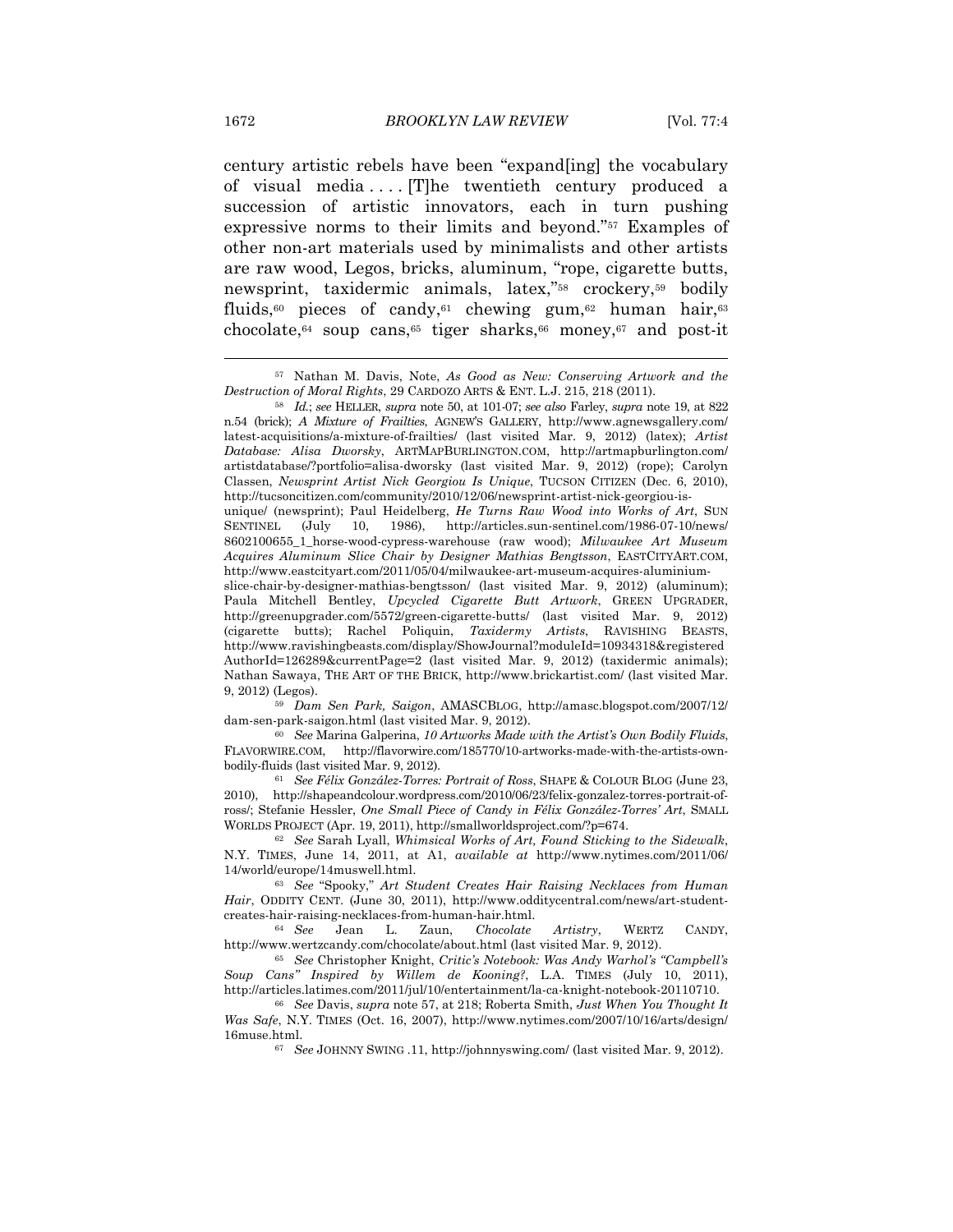notes.68 These materials appear with increasing regularity on the tags next to artworks in major museums.69 These "atypical" materials are undeniably a part of "our cultural heritage."70

#### II. INTRODUCTION TO THE VALUE-ADDED TAX SYSTEM

The fees imposed by U.K. Customs on the Haunch of Venison gallery included "value added tax."71 Value-added tax (VAT) is a form of consumption tax which is levied against goods and services both "within the territory of [an EC member state]... [and through] the importation of goods" into a member state.72 The Sixth Council Directive implemented the present VAT system in 1977.73 This directive "aim[ed] at a further harmonization of the various national laws" that developed from the first five directives.74 The implementation of these first five directives was intended to establish "a common market [among the EC member states] . . . whose characteristics are similar to those of a domestic market."75 A "harmonized" system of tariffs (TARIC) developed out of these directives, which established a "uniform basis for assessment" in a "[c]ommon system of value-added tax."76 Each member state was required to adopt a version of the legislation into its individual legal system.77 In the U.K., the "common market" system was adopted in 1973 after implementation of the Second Directive.78

<sup>68</sup> Gavon Laessig, *Awesome Post-It Note Art*, BUZZFEED, http://www.buzzfeed.com/ gavon/post-it-note-art (last visited Mar. 9, 2012).<br><sup>69</sup> Davis, *supra* note 57, at 218.<br><sup>70</sup> *Id.*<br><sup>71</sup> Valentin & McClean, *supra* note 6.

<sup>&</sup>lt;sup>72</sup> BEN J.M. TERRA & JULIE KAJUS, INTRODUCTION TO VALUE ADDED TAX IN THE EC 6 (1991). 73 Sixth Council Directive, 77/388/EEC, 1977 O.J. (L 145). This Directive was

published on June 13, 1977.<br><sup>74</sup> TERRA & KAJUS, *supra* note 72, at 8.<br><sup>75</sup> *Id.* at 5.<br><sup>76</sup> Sixth Council Directive, *supra* note 73, at 1.<br><sup>77</sup> The two primary ways in which the European Commission passes

legislation are through directives and regulations. EUROPEAN UNION LAW AFTER MAASTRICHT: A PRACTICAL GUIDE FOR LAWYERS OUTSIDE THE COMMON MARKET 5 (Ralph H. Folsom et al., eds., 1996) [hereinafter MAASTRICHT]; *see also* art. 249 (189) of the EC Treaty. A directive sets a policy that each member state must then adopt in a manner appropriate for its individual system. MAASTRICHT, *supra*, at 5. The member states are not always required to take *any* action in response to the issuance of a directive. *Id.* "[D]irective[s are] 'binding as to the result to be achieved' but 'leave[] to the national authorities the choice of form and methods.'" *Id.* (quoting art. 189 of the Treaty of Rome).

Regulations differ from directives in that they are *immediately* binding on all member states upon their publication in the Official Journal of the European Community (Official Journal or O.J.) and "must be complied with fully by those to whom they are addressed." *European Parliament Fact Sheets*, EUR. PARLIAMENT (Oct. 16, 2000),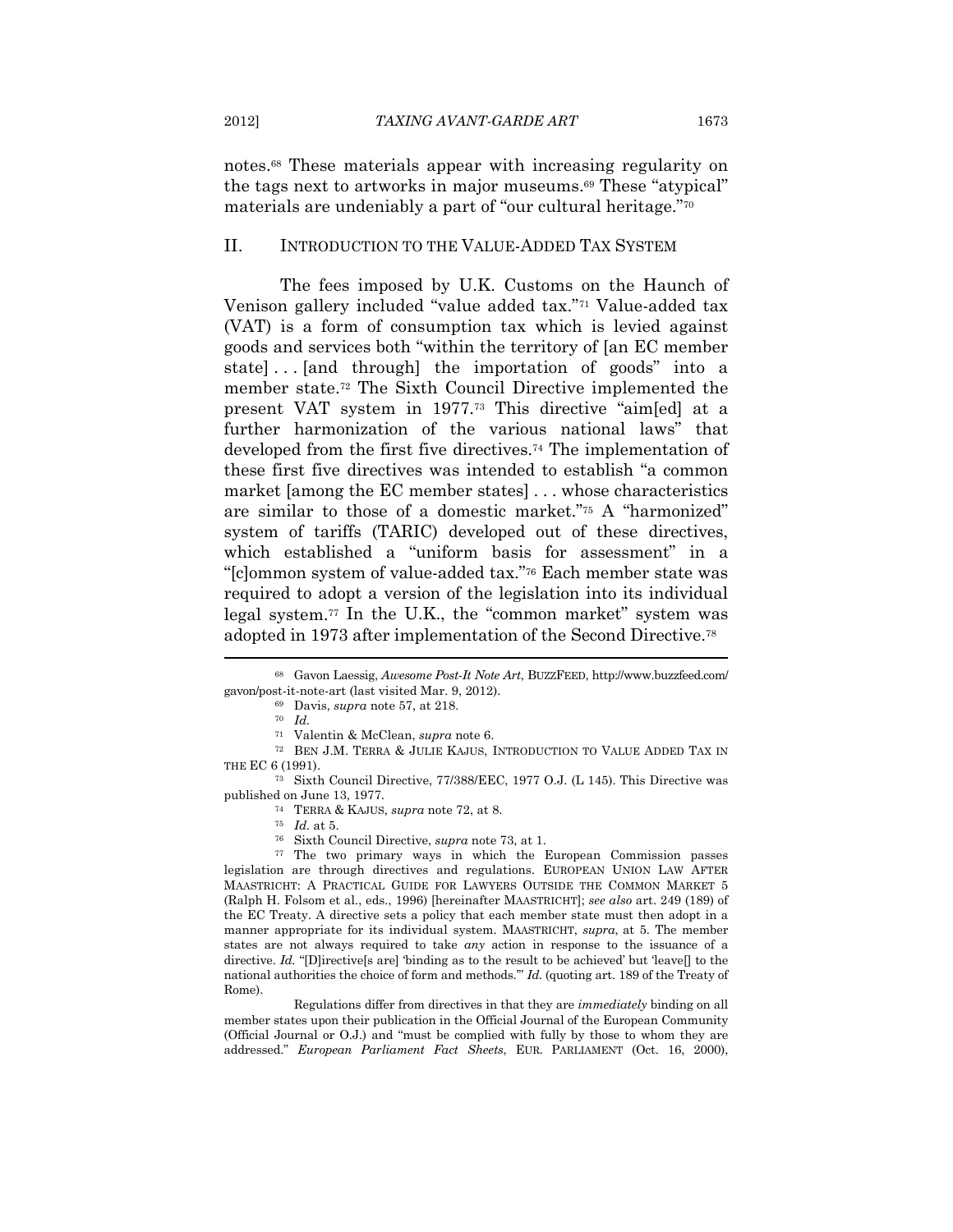The Seventh VAT Directive was implemented in 199479 upon the recognition that, in regards to works of art, the different systems of the various member states were causing "distortion of competition and deflection of trade . . . ."80 This directive established "[s]pecial arrangements applicable to . . . works of art."81 The Seventh Directive added language to the previous version that lowered the taxable amount on works of art to "a fraction of the amount" of tax applied to all other imported goods.82 This directive had the effect of *raising* the import tax on works of art in the U.K. from 2.5 percent to 5 percent.83 Of course, U.K. art dealers were upset by this increase in import costs. They worried that this tax increase would "undermine [their] competitiveness with the New York market."84 The Commission, however, felt strongly that harmonizing EC "artists' resale rights [would] . . . put an end to various kinds of discrimination and inequality . . . which currently exist across the Community for visual artists and . . . allow them to achieve parity with other categories of creative artists . . . who could expect ongoing copyright royalties."85

"Works of art" were defined in Article 26a, added in the Seventh Directive,<sup>86</sup> and this new article fit within the system of "combined nomenclature" (CN) instituted by a 1987 amendment to the Sixth Directive.87 This new article defined works of art, in

78 Neil Warren, *The UK Experience with VAT*, 3 REVENUE L.J. 75, 75 (1993). 79 *Id.* The Seventh Directive was published on February 14, 1994 as an

amendment to the Sixth Directive. *Id.* For a brief discussion of the Sixth VAT

Directive, see DAVID W. WILLIAMS, EC TAX LAW 82-83, 852-86 (1998). 80 Seventh Council Directive, 94/5/EC, 1994 O.J. (L 60) 16. 81 *Id.*

(C 223) 93. 84 *Id.*

http://www.europarl.europa.eu/factsheets/1\_2\_1\_en.htm (citing art. 5(10) of the EC Treaty in ¶ 2(a)). Regulations do not require the individual member states to adopt their content through some form of their own legal system. *Id.* They are in force either upon publication of the Official Journal or on a date specifically indicated in the regulation itself. The EC regulation passed concerning Flavin's and Viola's works was specifically noted to take effect twenty days after publication in the O.J. Commission Regulation 731, *supra* note 14, at 2. The "decision" at issue in this note is one of these regulations immediately binding on all member states in the European Community and in force upon its publication—August 11, 2010. *Id.*

 $82$  *Id.* (art. 1(b)). Generally the taxable amount was either the price paid by the importer or the open-market value of the goods. *See* Sixth Council Directive, *supra*  note 73, at 7 (art. 11(B)(1)(a-b)). 83 Maren Günther, *Written Question to the Commission E-0551/98*, 1998 O.J.

<sup>85</sup> Mr. Monti, *Answer Given on Behalf of the Commission*, 1998 O.J. (C 223) 94. 86 Seventh Council Directive, *supra* note 80, at 17. 87 Council Regulation 2658/87/EEC, 1987 O.J. (L 256) 1-5. Regulation 2658 created a system of nomenclature and classification code numbers in accordance with previously adopted regulations in order to update and assume the management of the TARIC system (a system of integrated tariffs of the European Communities). Council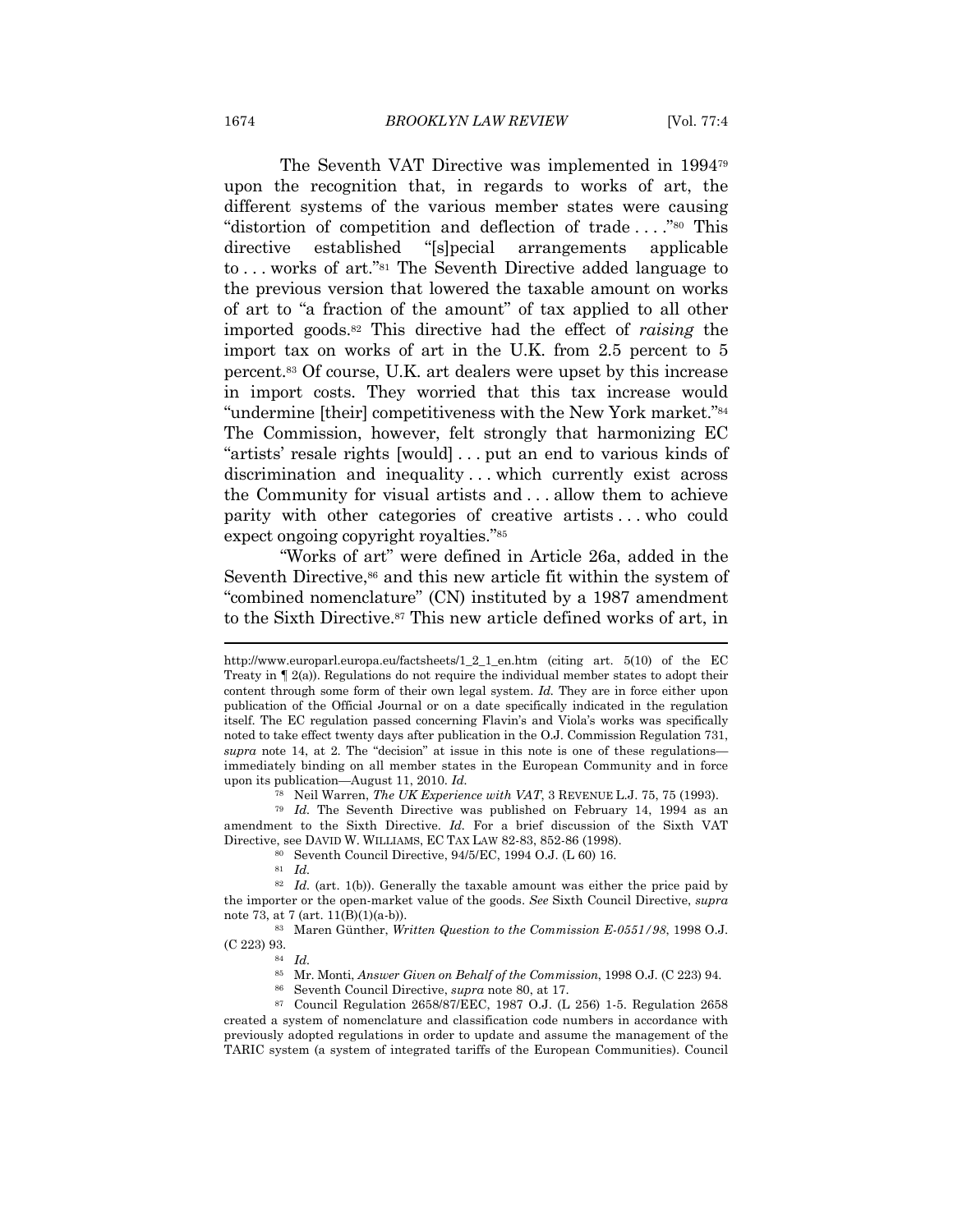particular *sculptures*, as "original sculptures and statuary, in any material, provided that they are executed entirely by the artist."88 The structure of this system of combined nomenclature allowed for expansion of the tariff classifications at the member state level and regularized the system.89 This 1987 regulation also "laid down the general rules . . . [of] interpretation" for this harmonized tariff system.90 The regulation affecting Flavin and Viola (2010 regulation) was adopted as further clarification of the 1987 regulation.<sup>91</sup>

Sellers of goods and services in the United States will only encounter the VAT when "importing goods [or] services into the

Regulation 2658, *supra*, at 1-2. "The combined nomenclature shall comprise: (a) the harmonized system nomenclature; (b) Community subdivisions to that nomenclature, referred to as 'CN subheadings' in those cases where a corresponding rate of duty is specified; and (c) preliminary provisions, additional section or chapter notes and footnotes relating to CN subheadings." *Id.* at 2 (art. 1(2)).

Each CN was assigned an eight-digit code, the first six of which indicate the heading and subheading of the harmonized system nomenclature, with the last two indicating the CN subheading if one is present. *Id.* art. 3; *see also* Integrated Tariff of the European Communities (TARIC), 1993 O.J. (C 143) 8; Commission Regulation 2793/86/EEC, 1986 O.J. (L 202) (setting out the numeric codes to be used in the unified system). Absent a subheading the last two digits would be "00." Council Regulation 2658, *supra*, art. 3(1)(b). Additional digits would be added onto this code for purposes of member state statistical subdivisions and any additional community subdivisions. *Id.*  art. 3(2)-(4).

The 2010 regulation affirmed the original customs classifications of the Flavin and Viola artworks under Chapters 94 and 85, respectively. Commission Regulation 731, *supra* note 11, at 2. Chapter 94 covers "miscellaneous manufactured articles," which includes lamps and lighting fixtures. Council Regulation 2658, *supra*, at Annex Sec. XX; *see also TARIC Consultation*, EUR. COMM'N: TAX'N & CUSTOMS UNION, http://ec.europa.eu/taxation\_customs/dds2/taric/taric\_consultation.jsp?Lang= en&Taric=9405&Area=US&Expand=true&SimDate=20110923#9405000000 (last modified Mar. 19, 2012).

Chapter 85 covers, among other things, "television image and sound recorders and reproducers." Council Regulation 2658, *supra*, at Annex Sec. XVI; *see also TARIC Consultation*, EUR. COMM'N: TAX'N & CUSTOMS UNION, http://ec.europa.eu/ taxation\_customs/dds2/taric/taric\_consultation.jsp?Lang=en&Taric=85219000&Area=

US&Expand=true&SimDate=20110923#8521900000 (last modified Mar. 19, 2012). 88 Seventh Council Directive, *supra* note 80, at 24 (Annex 1(a)). The standard classification for works of art in the TARIC system followed the language of the Seventh Directive. These definitions were placed within Chapter 97 under Section XXI of TARIC entitled "Works of Art, Collectors' Pieces and Antiques." Council Regulation 2658, *supra* note 87, at Annex Sec. XXI; *see also TARIC Consultation*, EUR. COMM'N: TAX'N & CUSTOMS UNION, http://ec.europa.eu/taxation\_customs/dds2/taric/measures.jsp?Lang=en&SimDate= 20110923&Area=US&Taric=9703000000&LangDescr=en (last modified Mar. 19, 2012). Under this chapter, heading 9703 is the CN code for "[o]riginal sculptures and statuary, in any material." *Id.* Neither the Seventh Directive nor TARIC goes any further in describing what might qualify as sculpture under this harmonized system heading. *Id.*

<sup>89</sup> Council Regulation 2658, *supra* note 87, at 1.

<sup>&</sup>lt;sup>91</sup> Id. The Flavin/Viola amendments were not the only ones made by the Commission at that time. *See* Commission Regulation 732, 2010 O.J. (L 214) 4 (EU). Many other amendments have been made over time.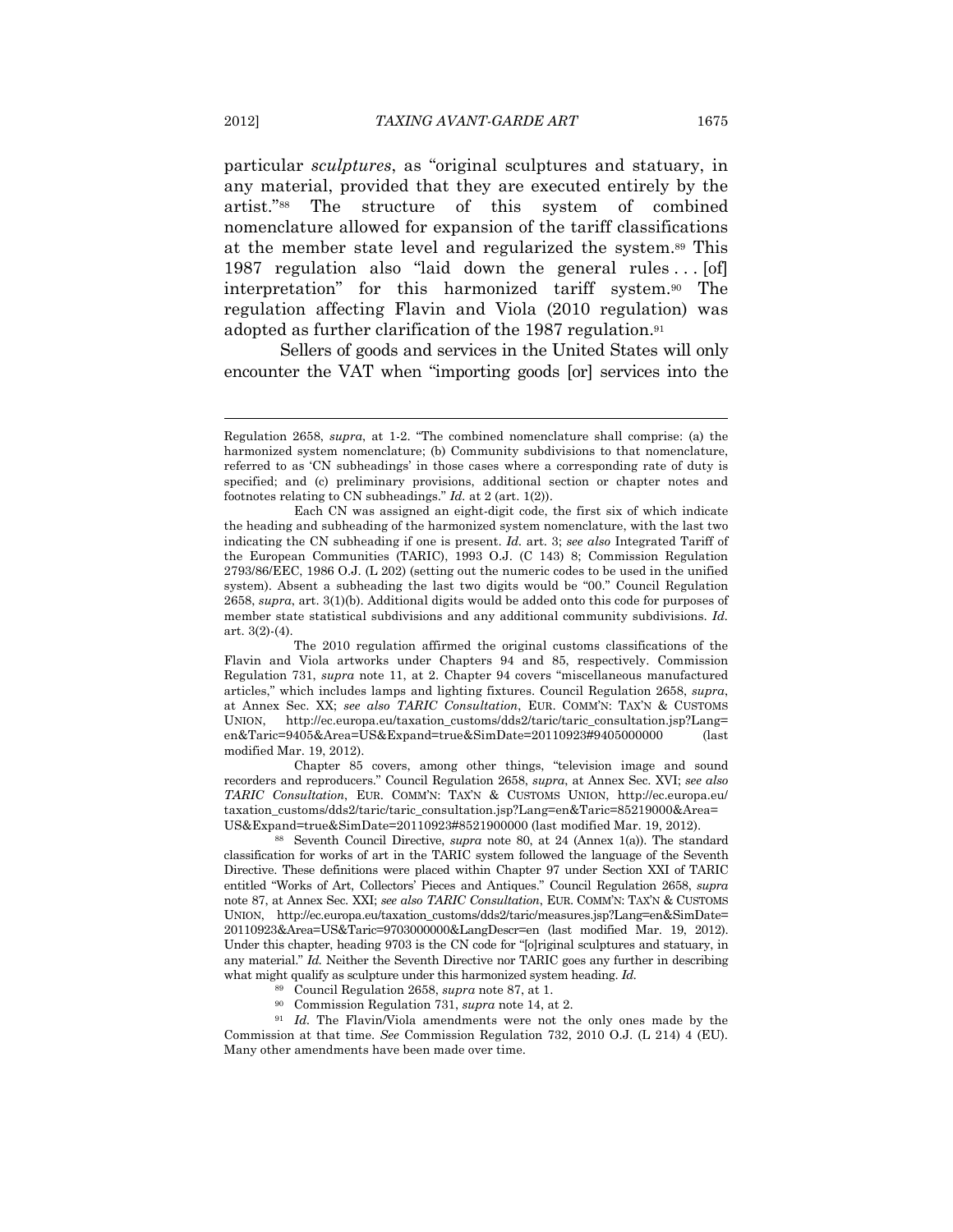EU [member states]" from the United States.92 This import tax is generally paid by the buyer of the goods or services, and does not apply to goods with only a *de minimis* value.93 The tax is "chargeable at the time when [the] goods enter the [member state]."94 The standard VAT rate among EU member states ranges from 15 to 25 percent.<sup>95</sup>

## III. THE INTERSECTION OF ART AND THE LAW

When courts approach the problem of classification of artworks for tax and import duty purposes, deference is generally correctly given to the vicissitudes of the art world.96 Courts, both in the United States and abroad, have customarily declined to act as arbiters of taste.<sup>97</sup> What may not have been considered "art" ten, twenty, or fifty years ago might now be recognized as valuable by experts and the art world. There is a continued risk, as evidenced by the 2010 regulation, that vanguard contemporary artworks may still be denied their status as art. Neither the U.S. judiciary nor courts and legislative bodies abroad should permit this unfortunate and shortsighted result. Part III explores the U.K. approach to this problem, both in the context of the Flavin/Viola matter and through earlier EU jurisprudence. As to the domestic approach, the United States has had fewer occasions to address this question, though one case in particular concerned the importation of an abstract sculpture that was initially charged

increase.htm (last visited Jan. 19, 2012). 96 *See* Bleistein v. Donaldson Lithographing Co., 188 U.S. 239, 249-50 (1903); Brancusi v. United States, 54 Treas. Dec. 428, 430-31 (Cust. Ct. 1928); Haunch of Venison Partners Ltd. v. Revenue & Customs Comm'rs, [2008] UKVAT (Customs) C-00266, 2008 WL 5326820 (Dec. 11, 2008 VAT & Duties Tribunal (London)). 97 *See, e.g.*, *Bleistein*, 188 U.S. at 251; *Haunch of Venison Partners Ltd.*, 2008

<sup>92</sup> Tax Advisors Planning System, Title 43, 43:13:01(E) Imports Into the EU (RIA 2011) (referencing Sixth EC VAT Directive, art. 70). 93 *Id.* 94 *Sixth VAT Directive: Uniform Basis of Assessment*, EUROPA, http://europa.eu/

legislation\_summaries/other/l31006\_en.htm (last updated Feb. 12, 2007); Sixth Directive, *supra* note 73, at 7 (tit. VII, art. 10, sec. 3).<br><sup>95</sup> Tax Advisors Planning System, Title 43, 43:13:01(C) Value Added Tax

<sup>(</sup>VAT) Rates (RIA 2011). As of Directive No. 77/388, the minimum tax must be at least 15 percent in each member state. *Sixth VAT Directive*, *supra* note 94. The minimum rate was increased as of January 1, 2011. This caused much consternation among those affected by the undiscounted VAT rate on imports, as the minimum then increased to 20 percent. *See Accounting for VAT When the Standard Rate of VAT Returned to 17.5 Per Cent*, HM REVENUE & CUSTOMS, http://www.hmrc.gov.uk/vat/forms-rates/rates/ratechanges.htm (last visited Jan. 19, 2012); *Increase in the Standard Rate of VAT to 20 Per Cent*, HM REVENUE & CUSTOMS, http://www.hmrc.gov.uk/vat/forms-rates/rates/rate-

WL 5326820 at [50]-[51].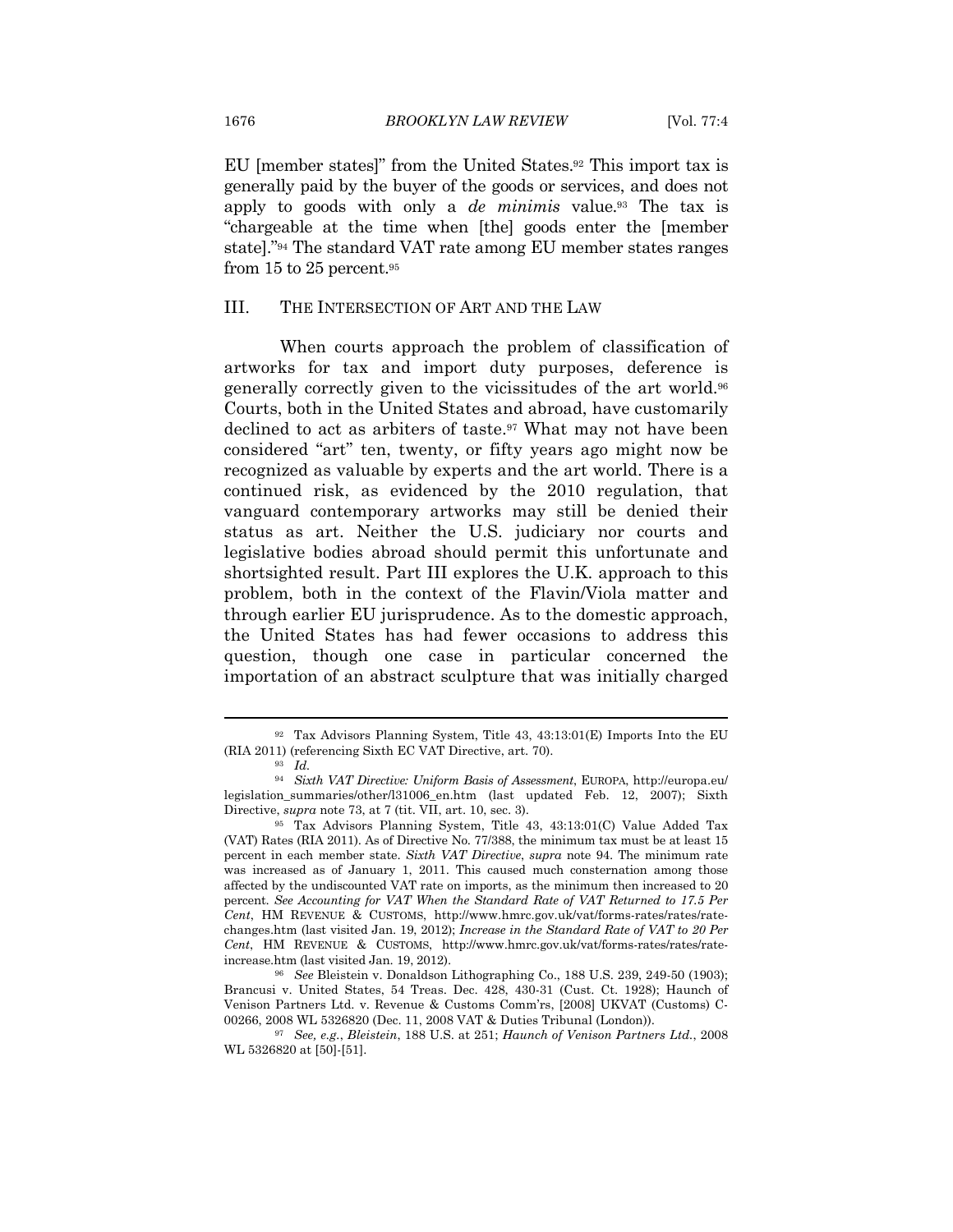import tax on the basis of its component material.<sup>98</sup> The U.S. court, just as the U.K. Tribunal did with Flavin and Viola, found the work product to indeed be art.99 There are still other methods by which courts and legislatures can approach this issue, and those are suggested and discussed in Part IV.

## *A.* Haunch of Venison Partners Ltd. v. H.M. Revenue & Customs

The heart of this inquiry is the dispute over customs bills charged to London's Haunch of Venison gallery when it imported the contemporary sculptures of Dan Flavin and Bill Viola. Both works were imported in a disassembled state and subject to a tariff rate normally charged to goods and component parts intended for further sale or assembly.100 In other words, the customs officials assessed the light tubes and video equipment as light tubes and video equipment, not as disassembled artworks packed in boxes. Ironically, they assessed the tariff on the estimated value of the assembled pieces—in their final form as artworks.101 Thus the customs officials acknowledged the imports were valuable as artwork, but simultaneously denied them the reduced tariff rate.<sup>102</sup>

## 1. 2006–2008: Trouble with U.K. Customs

The Haunch of Venison gallery appealed the customs bill because Flavin's and Viola's sculptures were not assessed under the discounted rate normally reserved for works of art.103 When the artworks were first imported, customs officials declared that the works were subject to the full VAT (then 17.5 percent).104 The gallery brought a lawsuit against HM Revenue & Customs (HMRC) protesting this classification before the London VAT and Duties Tribunal in 2008.105 The gallery sought relief from the tariff assessment by arguing that the artworks even in their disassembled state—qualified for the discounted rate

<sup>&</sup>lt;sup>98</sup> See Brancusi, 54 Treas. Dec. at 428-29; see also infra Part III.B.<br><sup>99</sup> See Brancusi, 54 Treas. Dec. at 431; see also infra Part III.B.<br><sup>100</sup> Haunch of Venison Partners Ltd., 2008 WL 5326820 at [18].<br><sup>101</sup> Irina Tars

*Art for Tax Purposes*, CARDOZO JURIST (Feb. 1, 2011), http://www.cardozojurist.com/2011/ 02/of-art-and-tax-the-eu-commission-on-customs-code-redefines-art-for-tax-purposes/;

Valentin, *Not Art, supra* note 9.<br><sup>102</sup> *See* sources cited *supra* note 101.<br><sup>103</sup> *Haunch of Venison Partners Ltd.*, 2008 WL 5326820 at [18].<br><sup>104</sup> Tarsis, *supra* note 101.<br><sup>105</sup> *See generally Haunch of Venison Partn*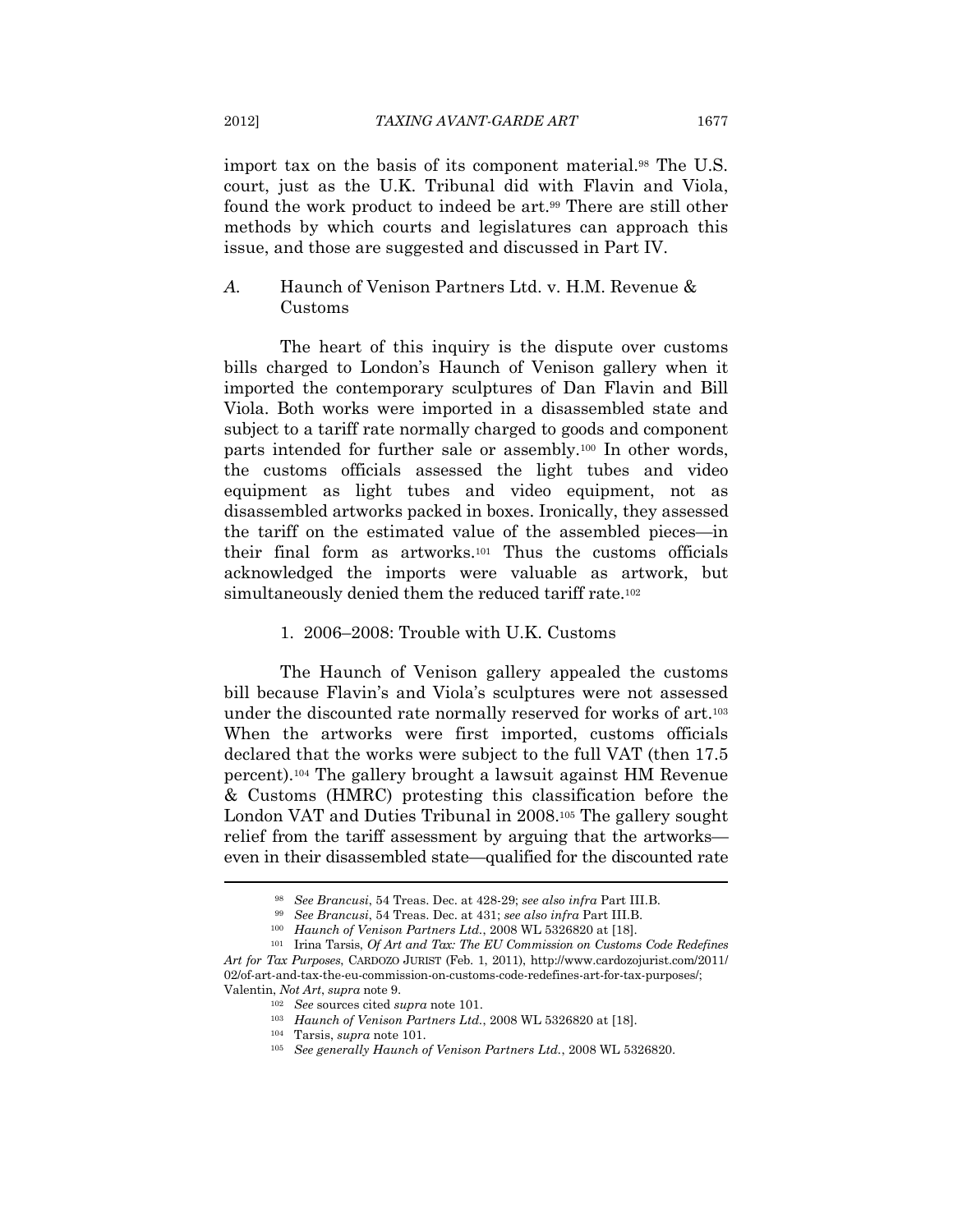reserved for artworks.106 The trial lasted four days, during which the Tribunal visited the Tate galleries to view similar Flavin and Viola works.107 The Tribunal also heard testimony from "[s]everal high profile witnesses" as to the correctness of the customs officials' classifications.108 HMRC's central concern was that treating imported goods that do not appear to be traditional artworks as art would open the door to "any importer . . . declar[ing] any goods to be works of art and thereby circumvent[ing] the positive rates of duty."109 HMRC argued that the particular components in this case should be considered not as unassembled artworks but instead according to their "objective characteristics,"110 namely as light bulbs and DVD players.111 HMRC also argued that sculptures could not be only two dimensional.112 This related particularly to the Viola works,

projection[s] emanating from the screen which is itself a flat object and [about which HMRC contended] . . . it is simply incorrect as a matter of fact to consider the mechanism by which that image is realized as being part of a sculpture even if that mechanism does have a three dimensional form.<sup>113</sup>

The Tribunal dismissed both of these concerns. These pieces qualified as sculpture by virtue of "all the components [having been chosen] deliberately and as part of the artistic process with a view to achieving [the] artistic intention with the greatest effect."114 The Tribunal did not expressly require engagement with the third dimension. It found instead that these components included the structure by which the projectors and screens would be hung, the materials and equipment selected for the projectors and screens, and the specific spatial arrangement of these elements for the actual installation.115 The combination of these elements satisfied the Tribunal's definition of sculpture.116

<sup>106</sup> *Id.* at [4]. 107 Valentin, *Not Art*, *supra* note 9. 108 *Id.*

<sup>109</sup> *Haunch of Venison Partners Ltd.*, 2008 WL 5326820, at [39]. 110 *Id.* at [36], [40] (citing Case C-35/93, Develop Dr Eisbein GmbH & Co. v. Hauptzollamt Stuttgart-West, 1994 E.C.R. I-2655). 111 *Id.*

<sup>112</sup> *Id.* at [35]. 113 *Id.*

<sup>114</sup> *Id.* at [48]. 115 *Id.* at [49]-[51]. 116 *Id.*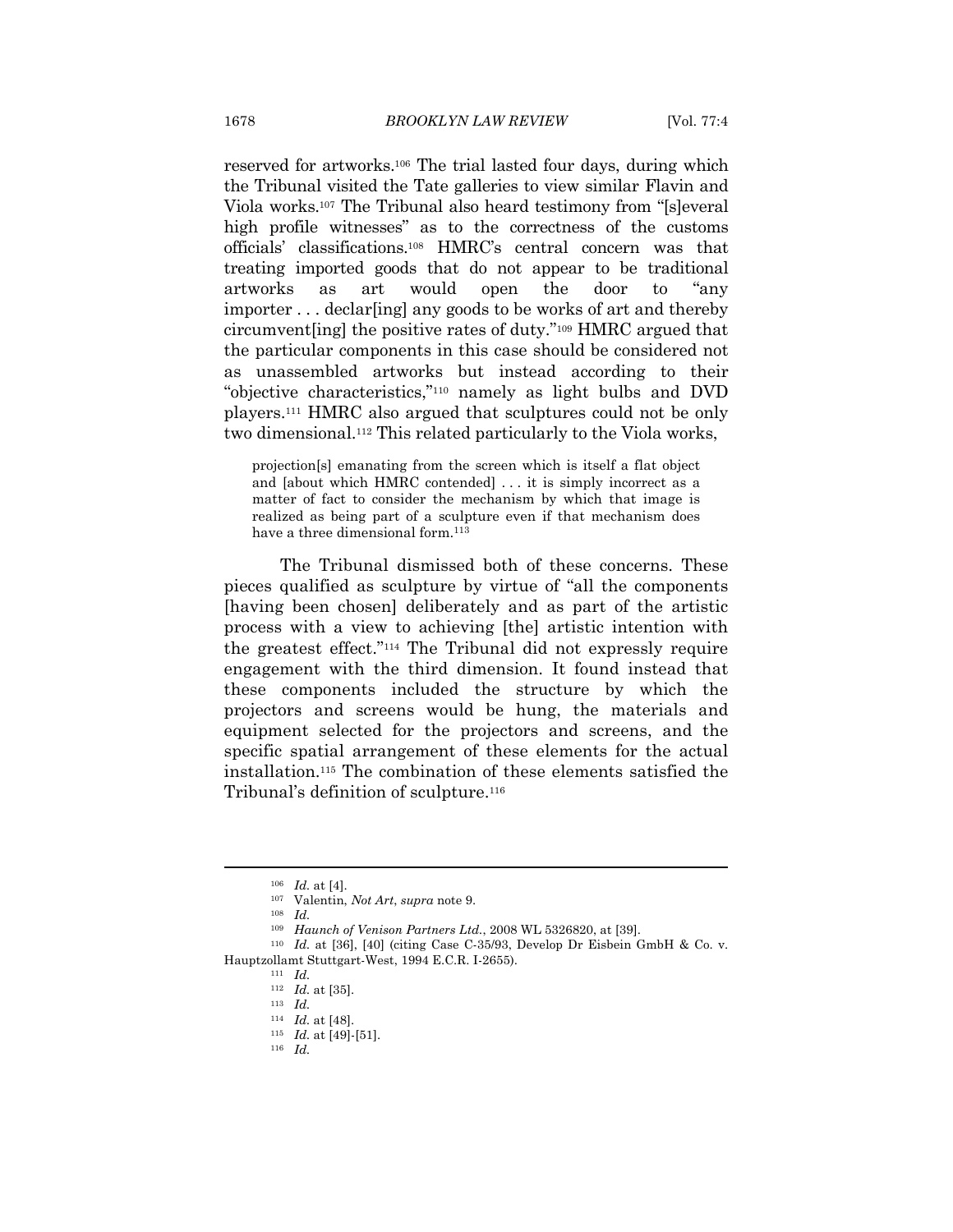The Tribunal also dismissed HMRC's more central concern—"that importers might declare just anything as works of art" to evade duty rates.117 The Tribunal declared it

absurd to classify any of these works[, in their unassembled form,] as components ignoring the fact that the components together make a work of art. . . . It stretches the objective characteristics principle too far to say that a work of art is no longer a work of art if it is dismantled for transportation . . . .118

The Tribunal also noted that "where there is doubt about a classification . . . , preference should be given to one of the Chapter 97 headings over those of any other Chapter."119 Having negated both of HMRC's main arguments, the Tribunal concluded that these works should be classified as sculptures and are thereby subject to the lesser VAT rate.120 Appeals were allowed by the Tribunal, but as of this writing HMRC has not appealed.

The Tribunal relied upon *Develop Dr Eisbein GmbH & Co. v. Hauptzollamt Stuttgart-West*, which addressed tariff classifications for articles imported in an unassembled or disassembled state.121 The parts at issue in *Eisbein GmbH* were photocopier parts and accessories.122 The classifications, although made by German customs officials, ultimately utilized the same EU harmonized tariff system that the U.K. customs officials applied to Flavin and Viola.123 Imports of fullyassembled apparatuses into Germany owe an additional antidumping duty, and this duty was imposed in *Eisbein GmbH*.124 The importer appealed, arguing that the parts were not fully-assembled photocopiers and thus not subject to the duty.125 The importer relied on the Explanatory Notes to the antidumping rule, which included simply-assembled articles (i.e., apparatuses) in the "fully assembled" category.126 These

 $\overline{a}$ 

West, 1994 E.C.R. I-2655, at [3]. 122 *Id.* 

<sup>123</sup> *Id.* at [1].<br><sup>124</sup> *Id.* at [4] (discussing the antidumping duty under Regulation 2640/86/EEC, 1986 O.J. (L 239) 5). 125 *Id.* at [6]. 126 *Id.*

<sup>117</sup> *Id.* at [50]. 118 *Id.* at [49]-[51]. 119 *Id.* at [44] (discussing Case 155/84, Onnasch v. Hauptzollamt Berlin-Packhof, 1987 E.C.R. 1449). For a discussion of the various classification "Chapters," see *supra* notes 87-88 and accompanying text; *see also infra* note 149.<br><sup>120</sup> *Id.* at [51]. Such a classification would also exempt the works from a

separate customs duty of 3.7 percent, which was charged to the gallery. Valentin, *European Definition, supra* note 16.<br><sup>121</sup> Case C-35/93, Develop Dr Eisbein GmbH & Co. v. Hauptzollamt Stuttgart-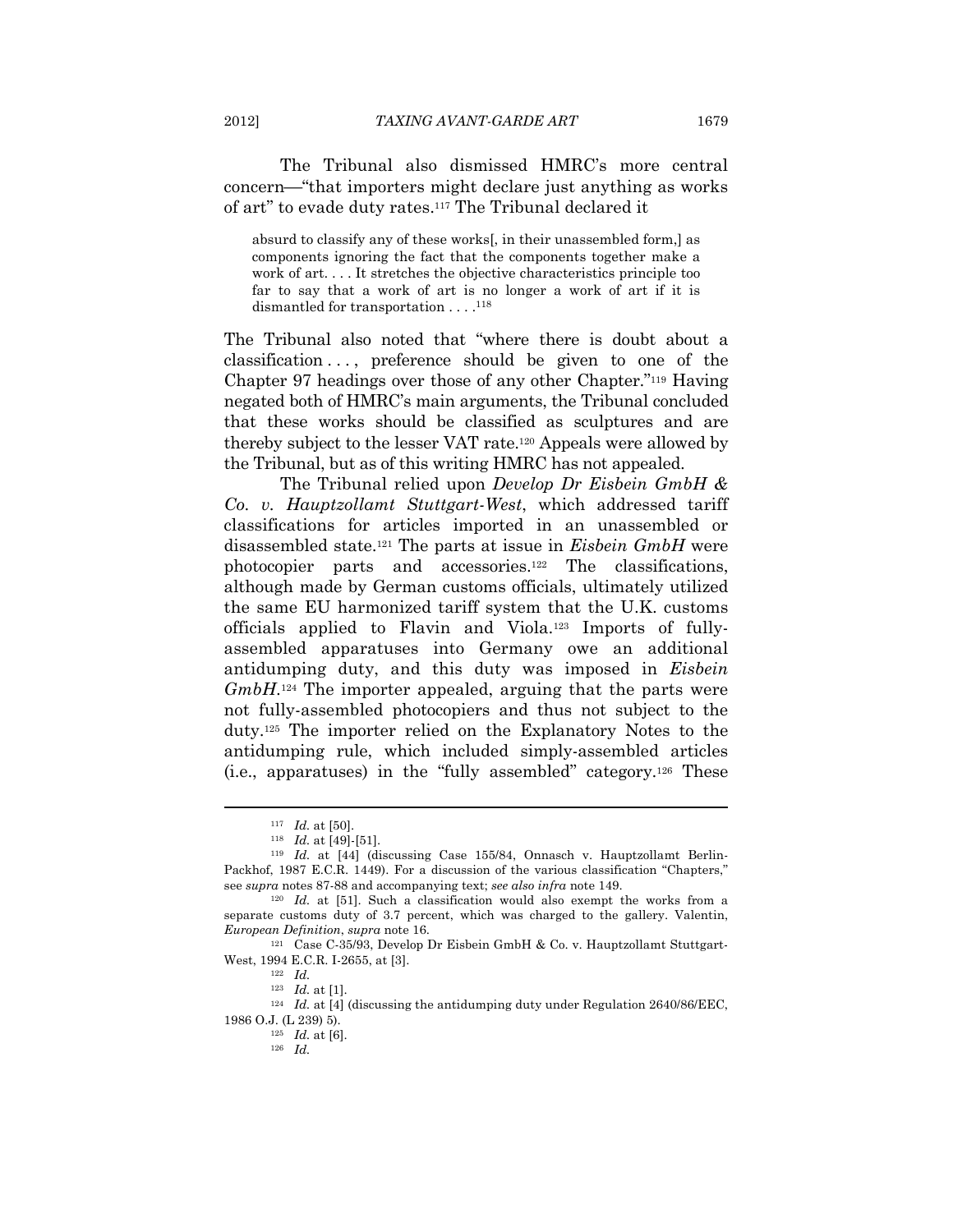were described as "articles the components of which are to be assembled" using only simple instructions.127 The importer argued that the components of a photocopier require highly specialized staff for assembly, and that therefore assembly cannot be accomplished with simple instructions.128 Thus, the photocopiers were neither "unassembled" requiring simple assembly nor "fully assembled," the antidumping rule did not apply, and the parts should be treated solely as components.129 Customs officials argued that the requirement of highly specialized staff did not take these articles out of the "simple assembly" category.130 They argued that this only occurs when "changes to . . . the part in question [would be required] in the course of the production process."131

The court disagreed with the importer, asserting instead that "highly qualified specialized staff" does not mean the assembly was not "simple,"132 and further, that neither "the assembly technique [nor] the complexity of the assembly method" should be taken into account when classifying components for customs purposes.133 The court defined simple assembly in the negative: "parts [that] have to undergo major processing before assembly . . . [do] not have the relevant essential character" of the final product.134 The inverse of that argument is that parts that *do not* have to undergo major processing *do* "have the relevant essential character of the final product."135

Flavin's and Viola's installation components may have technical and specific assembly instructions, but they do not require major processing before assembly, as raw materials might. Thus, these component light bulbs, projectors, and screens can be understood to possess the "relevant essential character" necessary for classification under *Eisbein GmbH* as their final forms—sculptures and works of art. This distinction implies that, unless changes to the forms of Flavin's and Viola's installation components needed to take place, they should be classified as the full apparatus when imported. The rule in *Eisbein GmbH* makes this even plainer: "[F]or tariff purposes an article presented unassembled or disassembled must be  $\overline{a}$ 

<sup>127</sup> *Id.* (internal quotation marks omitted).<br>
128 *Id.* at [6]-[7].<br>
130 *Id.* at [8].<br>
131 *Id.* 

<sup>132</sup> *Id.* at [17]-[23]. 133 *Id.* at [19]. 134 *Id.* at [12]. 135 *Id.*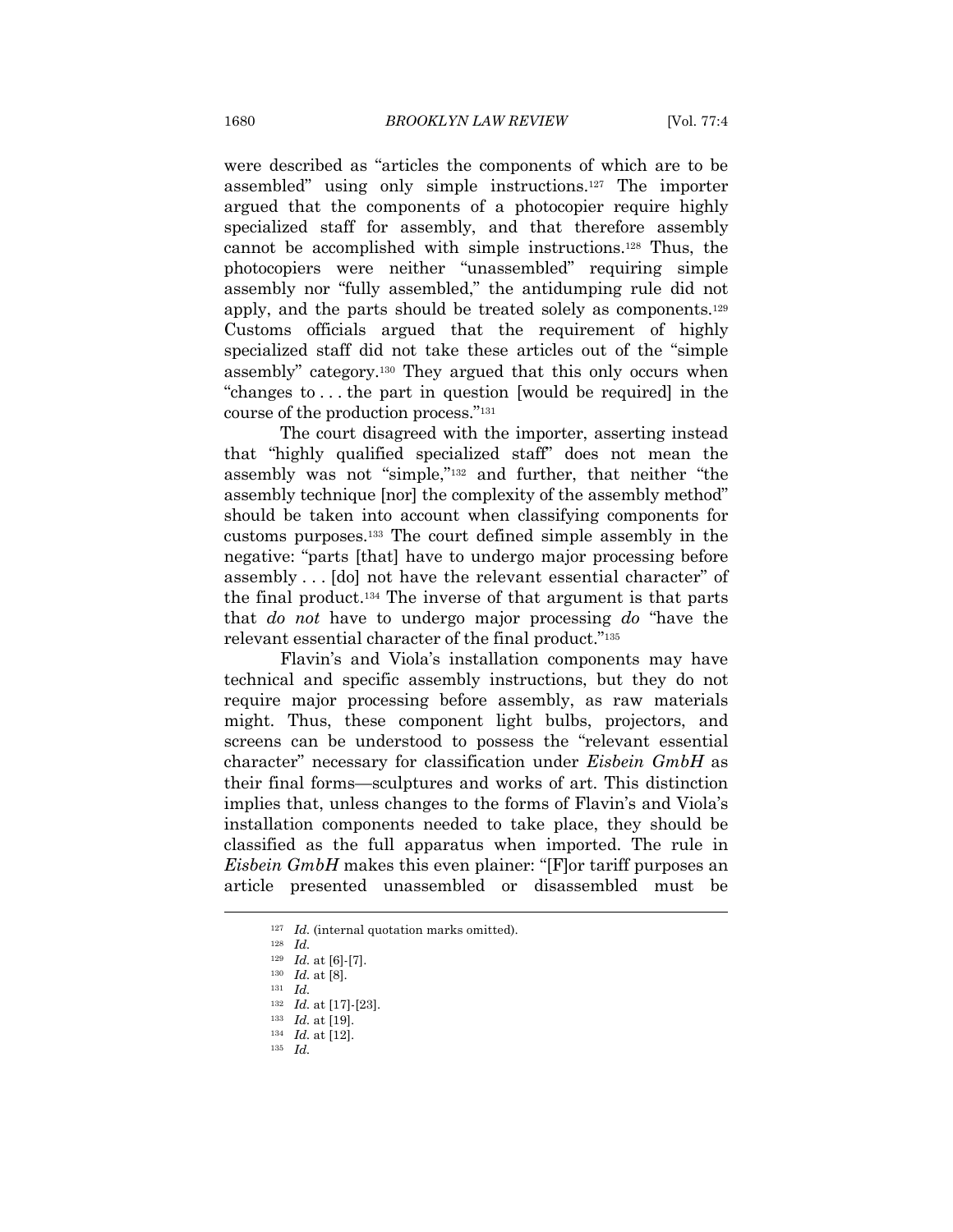regarded as a complete article. No reference is made to the assembly technique which must be applied in order to produce the finished product."136 Simple assembly or major processing requirements aside, if disassembled products "must be regarded as a complete article,"137 it is clear that the Tribunal relied on the holding in *Eisbein GmbH* in making its decision regarding Flavin's and Viola's works.

#### 2. 2008–Today: The Reaction of the European Commission

Within weeks of the Tribunal decision, "the issue [of the Flavin and Viola imports] was on the agenda of the EC Customs Code Committee . . . ."138 The committee knew that two member states (the U.K. and Holland) "had held that video installations should be classified as sculptures[,]" while other member states "expressed the view that components of video installations should be taxed individually (e.g. as video projectors)."139 Within one year, and "without apparent further consideration or consultation, the committee decided that a draft regulation [would] be prepared for a future meeting—[one that would] overturn the UK and Dutch National Court decisions."140

This proposal was before the Customs Code Committee by June 2010;141 acting under the 1987 regulation it "was adopted at the [August] meeting and supported by the UK."142 The new regulation's sole concern was the classification of these specific artworks by Flavin and Viola. Although the 1987 regulation allows for changes to be made to the harmonized system that relate to "changes in requirements relating to statistics or commercial policy,"143 there are no claims or references made in the text of the 2010 regulation to any such changes in "statistics or commercial policy"144 driving this amendment. As a regulation, this change to the tariff classification system CN was effective immediately upon its

<sup>136</sup> *Id.*

<sup>137</sup> *Id.*

<sup>138</sup> Valentin, *Not Art*, *supra* note 9. This was discovered through a Freedom of Information request made by Pierre Valentin, the attorney representing the gallery in the 2008 Tribunal matter. *Id.* 

<sup>139</sup> *Id.*

 $^{140}$   $\,$   $Id.$  (internal quotation marks omitted).  $^{141}$   $\,$   $\,$   $Id.$ 

<sup>142</sup> *Id.*; Commission Regulation 731, *supra* note 14, at 2. 143 Council Regulation 2658, *supra* note 87, at 4 (art. 9(b)). 144 *Id.*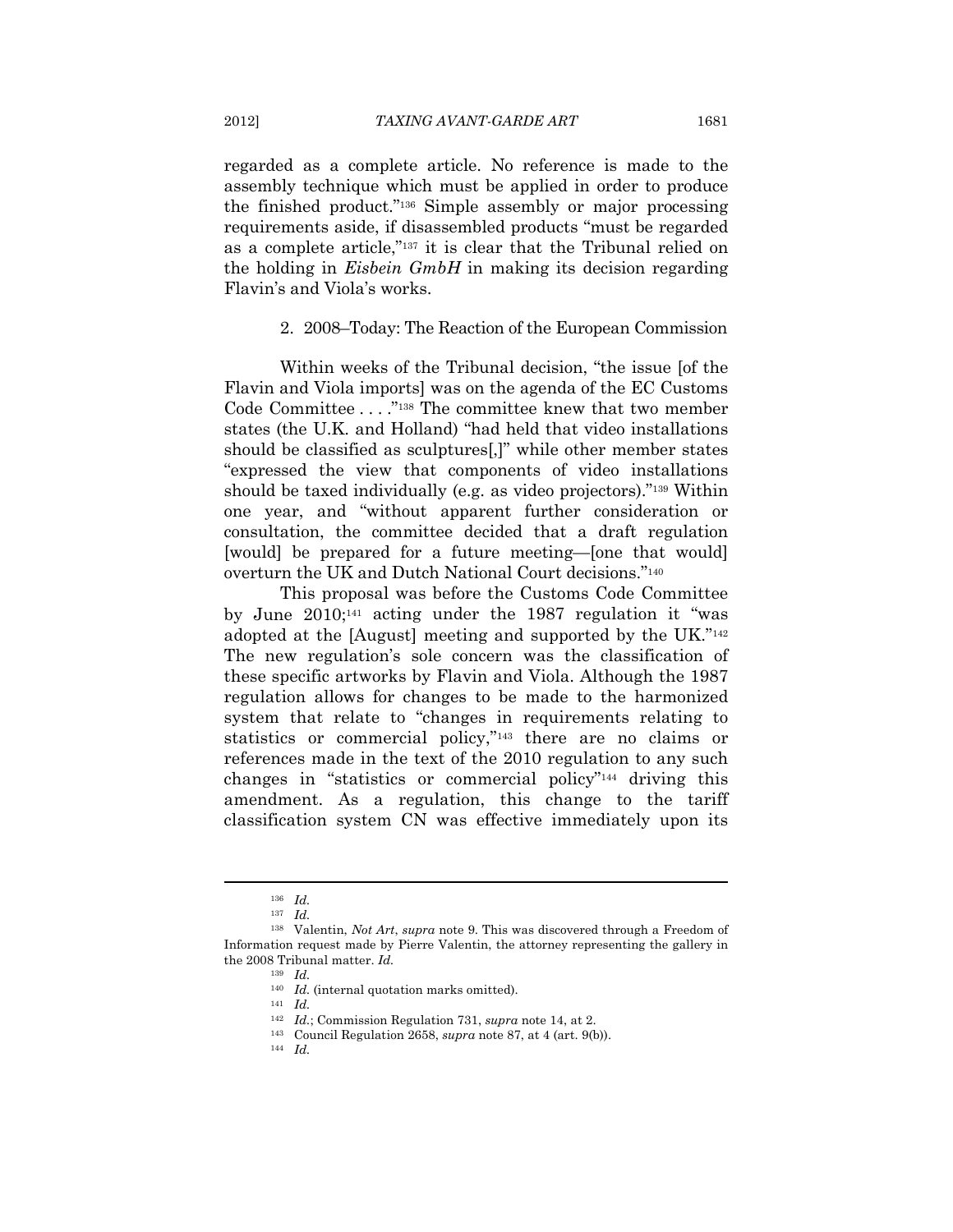publication in the Official Journal, which made it binding on all member states.145

The artworks at the center of the 2010 regulation were described objectively, without any reference to the artists' names or the names of the works.146 Under the heading "Description of the goods," Bill Viola's video work was listed as:

A video-sound installation consisting essentially of the following components:

-- 10 video reproducing apparatus of the digital versatile disc (DVD) type,

-- 10 projectors using matrix liquid crystal display (LCD) technology, of a kind also capable of displaying digital information generated by an automatic data-processing machine,

-- 10 single self-powered loudspeakers, mounted in their enclosures, and

-- 20 digital versatile discs (DVDs) containing recorded works of "modern art" in the form of images accompanied by sound.

The appearance of the video reproducing apparatus, the projectors and the loudspeakers has been modified by an artist with a view to appear as a work of "modern art" without altering their function.147

Dan Flavin's sculpture was described as:

A so-called "light installation" consisting of six circular fluorescent lighting tubes and six lighting fittings of plastics.

It has been designed by an artist and operates in accordance with instructions provided by the artist. It is intended to be displayed in a gallery, fixed to the wall.

The fittings are separate from each other and are intended to be mounted vertically.

The tubes are to be placed into the fittings, providing two alternating shades of white.148

Each of these two descriptions was assigned a classification code: Viola's work was assigned to TARIC Chapter 85 (Electrical Machinery and Equipment) and Flavin's to  $\overline{a}$ 

making out to what the EC was referring. *Id.* at 3.  $\frac{147 \quad Id.}{142 \quad H}$ 

<sup>145</sup> Commission Regulation 731, *supra* note 14, at 2. The regulation actually provided that the regulation was "to enter into force on the 20th day following its publication in the Official Journal." *Id.* (art. 3) (emphasis omitted). With the date of publication at August 14, 2010, the regulation would be effective as of September 3, 2010. 146 Nevertheless, those familiar with the matter would have no trouble

<sup>148</sup> *Id.*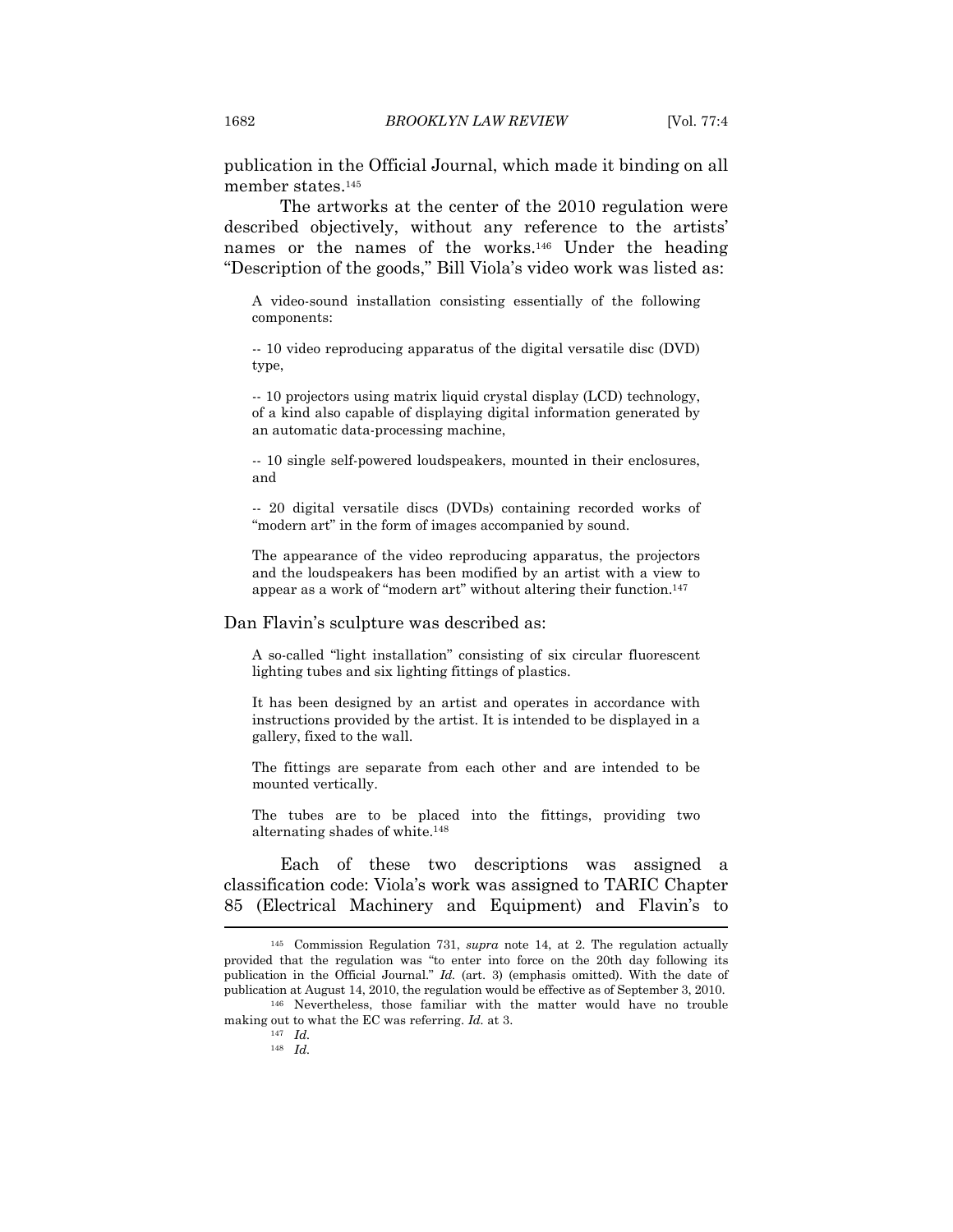Chapter 94 (Miscellaneous Manufactured Articles).149 The reasons given for the classifications range from the presumptive to the "absurd."150 For Flavin's work, the Commission claimed that "[c]lassification under [Chapter 97] as a sculpture is excluded, as it is not the installation that constitutes a 'work of art' but the result of the operations (the light effect) carried out by it."151 The Commission asserted that Viola's "video-sound installation is neither composite goods, as it rather consists of individual components, nor goods put up in sets for retail sale .... Consequently, the components of [both] installation[s] are to be classified separately."152 The thrust of the Commission's reasoning can be found in the following section of the regulation:

Classification under [Chapter 97] as a sculpture is excluded, as none of the individual components or the whole installation, *when assembled*, can be considered as a sculpture. The components have been slightly modified by the artists, but these modifications do not alter their preliminary function of goods of Section XVI. It is the content recorded on the DVD which, together with the components of the installation, provides for the "modern art."153

The concern here is whether these works are classifiable as "sculpture." Chapter 97 of TARIC only specifies that a sculpture be of "any material."154 Nothing in that chapter attempts to define or give features to any of the categories of art mentioned (sculpture is not the only category).155 The Tribunal judges in 2008 had no trouble recognizing these works

<sup>149</sup> Chapter 85 under Section XVI of TARIC is entitled "Electrical Machinery and Equipment and Parts Thereof; Sound Recorders and Reproducers, Television Image and Sound Recorders and Reproducers, and Parts and Accessories of Such Articles." Council Regulation 2658, *supra* note 87, at Annex Sec. XVI; *see also TARIC Consultation*, EUR. COMM'N: TAX'N & CUSTOMS UNION, http://ec.europa.eu/taxation\_customs/dds2/ taric/taric\_consultation.jsp?Lang=en&Taric=85219000&Area=US&Expand=true&Sim Date=20110923#8521900000 (last visited Mar. 23, 2012). Viola's work was classified under codes 8521 90 00, 8528 69 10, 8518 21 00, and 8523 40 51.

Chapter 94 under Section XX of TARIC is entitled "Furniture; Bedding, Mattresses, Mattress Supports, Cushions and Similar Stuffed Furnishings; Lamps and Lighting Fittings, Not Elsewhere Specified or Included; Illuminated Signs, Illuminated Nameplates and the Like; Prefabricated Buildings." Council Regulation 2658, *supra* note 87, at Annex Sec. XX; *see also TARIC Consultation*, EUR. COMM'N: TAX'N & CUSTOMS UNION, http://ec.europa.eu/taxation\_customs/dds2/taric/taric\_consultation.jsp?Lang=en& Taric=9405&Area=US&Expand=true&SimDate=20110923#9405000000 (last visited Mar. 23, 2012). Flavin's work was classified under code 9405 10 28. 150 Haunch of Venison Partners Ltd. v. Revenue & Customs Comm'rs, [2008]

UKVAT (Customs) C-00266, 2008 WL 5326820, at [49] (Dec. 11, 2008 VAT & Duties Tribunal (London)). 151 Commission Regulation 731, *supra* note 14, at 3. 152 *Id.* 

<sup>153</sup> *Id.* (emphasis added). 154 Council Regulation 2658, *supra* note 87, at Annex sec. XXI. 155 *Id.*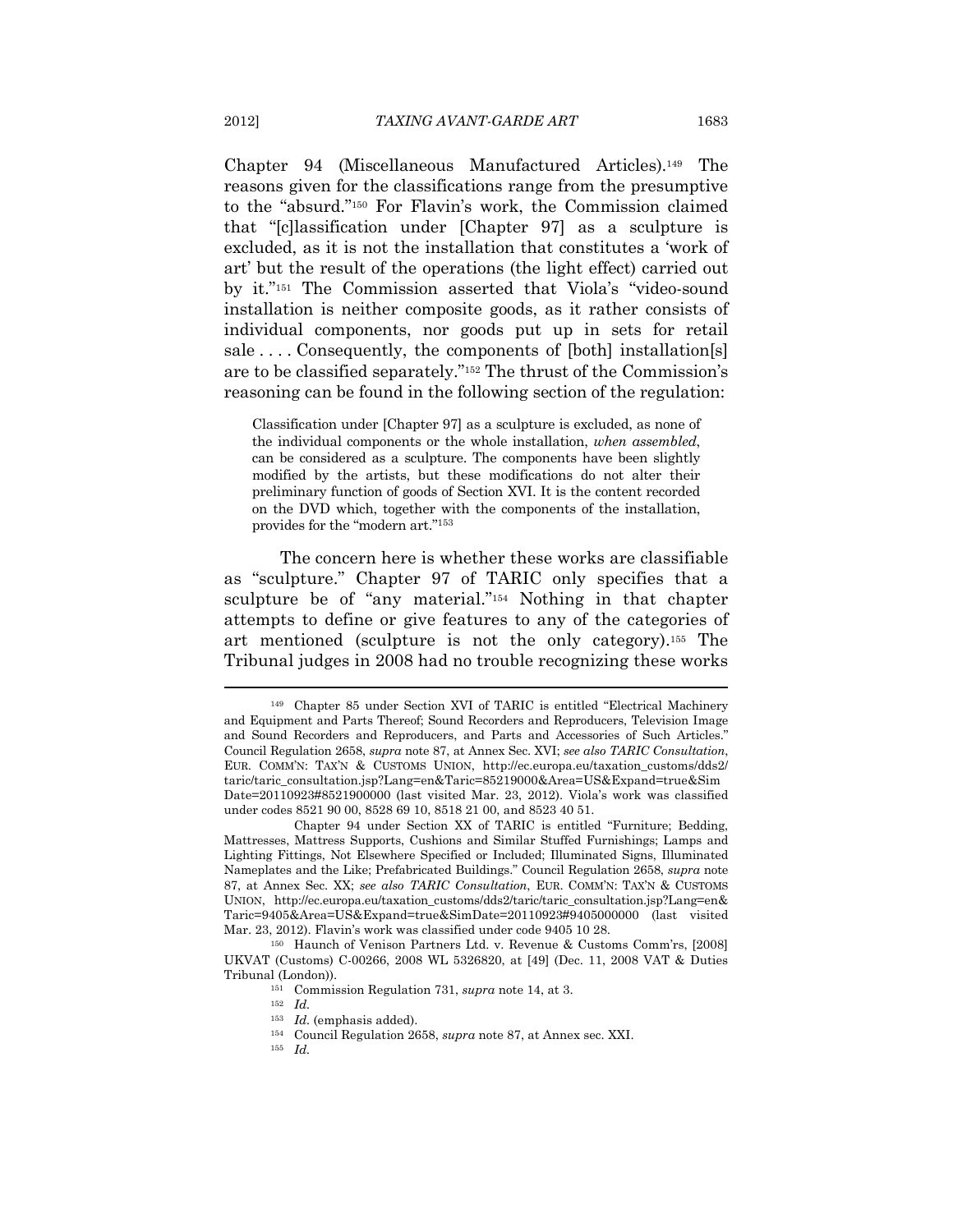in their assembled states as sculptures and artworks.156 The Tribunal also found it a "stretch" to refuse to recognize the components as the equivalent of their finished, assembled form.157 The dictionary defines sculpture as "the product of the sculptor's art,"<sup>158</sup> as well as "a three dimensional work of art."<sup>159</sup> While neither definition clarifies the matter, the judicial system has traditionally relied on the art maker and the art community to affirm a work as art.160 The members of the Commission, however, applied some other analysis to this same question, though the regulation does not make clear the principles they based their decision upon.161

The Commission's reasoning disregards the U.K. VAT Tribunal's 2008 decision. Since the component parts of Flavin's and Viola's installations are both presented disassembled, the Commission holds, they must be classified by their individual components.162 But the Commission also declares that, even assembled, these works are not art.163 The Commission believes displaying the images contained on the Viola DVDs is the final step necessary for his work to become sculpture.164 It reasons similarly with Flavin's work, claiming that the addition of a "light effect" to the arrangement of light tubes creates the art.165 The Commission distinguishes between "art effects" and assembled, non-art components, which it finds necessary but not sufficient to constitute a finished work. If this distinction holds, the "art effect" of, for example, Flavin's work could never be conveyed: it is a "light effect," something that could not be shipped or taxed because it is not a material. Even more troubling, the Commission does not follow its own rule when it assesses the nondiscounted VAT rate for the supposed non-art components; it assesses VAT on the value of the finished artwork, which is much higher than the value of industrial

<sup>156</sup> Haunch of Venison Partners Ltd. v. Revenue & Customs Comm'rs, [2008] UKVAT (Customs) C-00266, 2008 WL 5326820, at [47]-[49] (Dec. 11, 2008 VAT & Duties

Tribunal (London)). 157 *Id.* at [51]. 158 *Sculpture Definition*, MERRIAM-WEBSTER.COM, http://www.merriamwebster.com/dictionary/sculpture (last visited Mar. 16, 2011).<br><sup>159</sup> Sculpture Definition. OXFORD ENG. DICTIONARY ONLINE.

http://oxforddictionaries.com/definition/sculpture?q=sculpture (last visited Mar. 23, 2012).<br>
<sup>160</sup> See infra notes 194-200 and accompanying text.<br>
<sup>161</sup> Commission Regulation 731, *supra* note 14, at 3.<br>
<sup>162</sup> Id. at 3.<br>

<sup>164</sup> *Id.*

<sup>165</sup> *Id.*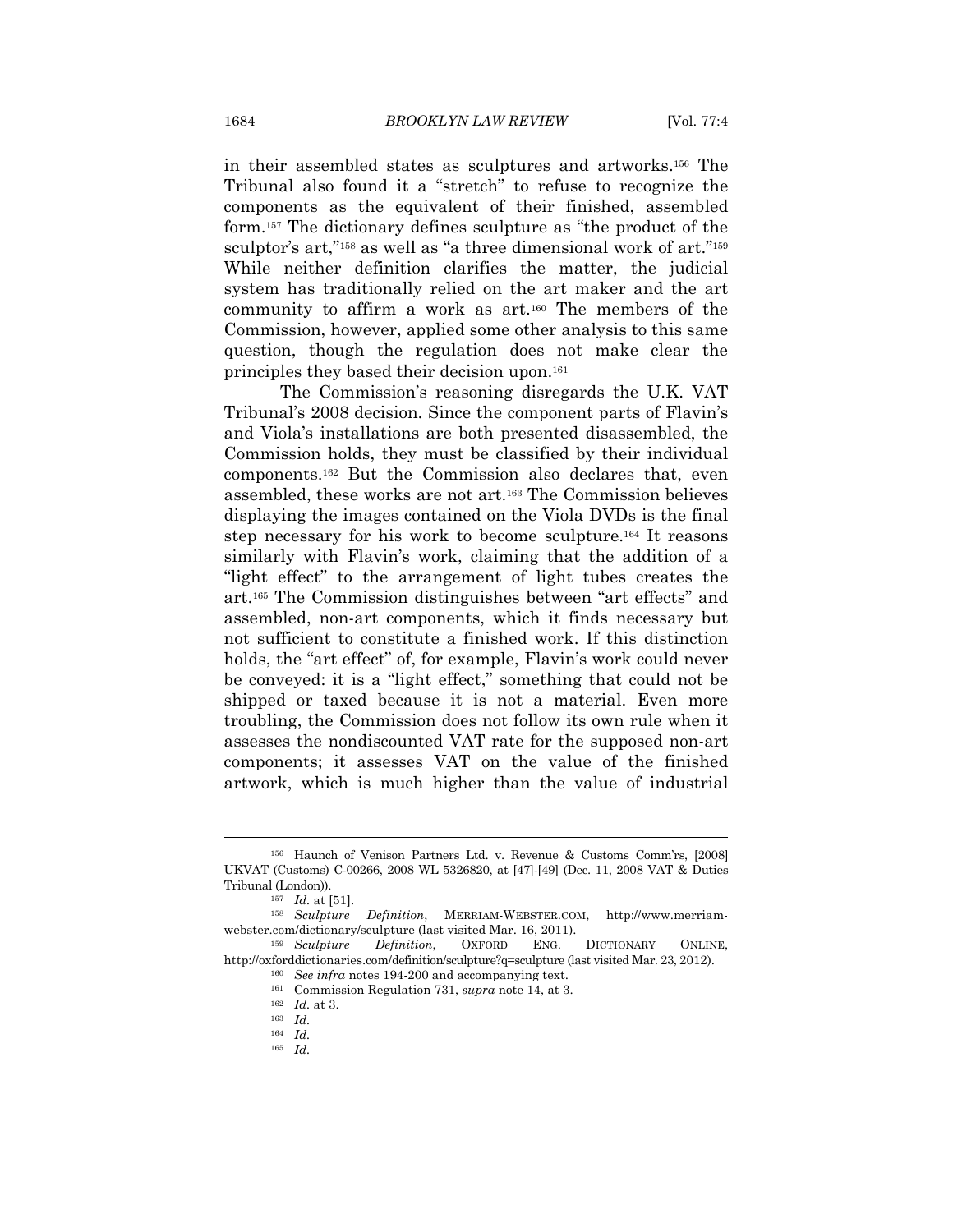light bulbs and DVD players combined.166 The Commission is willing to use the value of the art works as a basis for the tax, but it refuses to grant the components of unassembled works the discounted status granted to art.167

Non-art components are necessary components of certain artworks. "Art effects" require their non-art components, and the Commission acknowledges this critical interplay, though only nominally.168 These artists expressly desired the "light effect" and the DVD images to be produced with *these* screens and light tubes arranged in a certain way, and the Commission also acknowledges this intention.169 And while true that these works rely on certain non-material, nonart components, under the Commission's standard, it is impossible to import any kind of artwork that employs electricity in its final form under the discounted VAT rate for artworks. This standard is too high. If a court accepted the Commission's standard, any work that uses infrastructure upon its completion—pressurized water for a fountain, electrical plugs for a neon sculpture, wind for chimes—may not be classified as art, but rather a composition of non-art components. A work would only become art in its intended context or ultimate form—when the play button is pressed or the electrical current is live. This is akin to legislating that artworks that are intended for a particular context are "not art" until they are actually placed in that context. Under this standard, a fully assembled Flavin work would cease to be an artwork once the gallery closed for the night and the janitor turned off the lights.170 This standard thus requires that an artwork be continually connected to every element of its context in order to remain art.171

<sup>166</sup> Valentin, *Not Art*, *supra* note 9. 167 *Id.*

<sup>168</sup> Commission Regulation 731, *supra* note 14, at 3. 169 *Id.*

<sup>170</sup> Pierre Valentin asked a similar question in a series of opinion pieces published by *The Art Newspaper*. *See, e.g.*, Valentin, *European Definition*, *supra* note 16. 171 Interestingly, Duchamp's *Fountain* was never intended to be connected to

a plumbing source. His intention was to keep it freestanding and unconnected to any piece of infrastructure, but for its platform. William Camfield, *Marcel Duchamp's*  Fountain*: Its History and Aesthetics in the Context of 1917*, *in* MARCEL DUCHAMP: ARTIST OF THE CENTURY 78 (Rudolf E. Kuenzli and Francis M. Naumann, eds., 4th prtg. 1996). Under the Commission's ruling, there would be no "art effects" of Duchamp's piece because it is free of infrastructure and context; thus it would not be ruled as a protected sculptural artwork.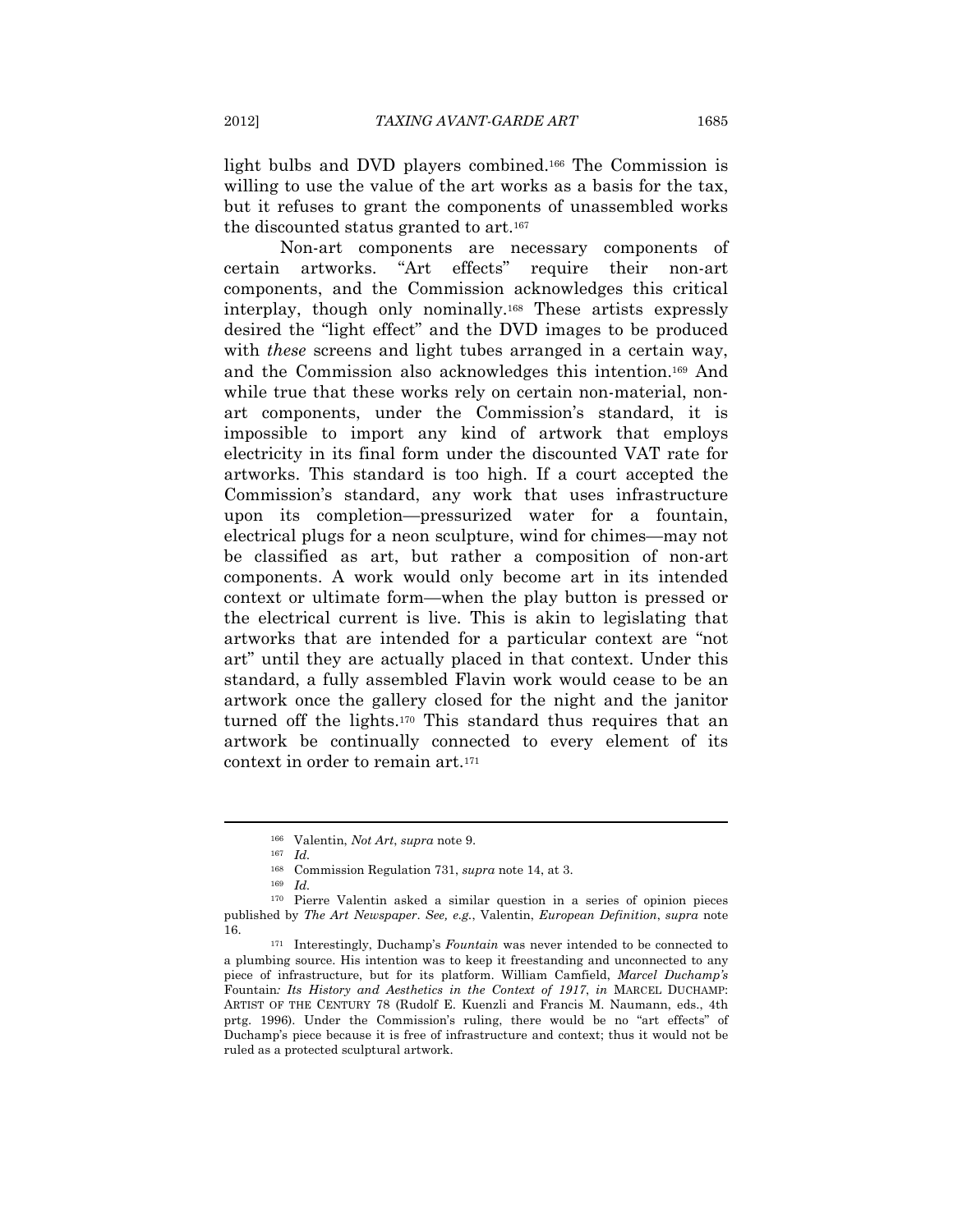More significantly, this standard separates the artist's work product from the art itself. The Commission asserts that the art is found when the artist's work product is added to a particular infrastructure or context, but of course that final element is generally outside of the artist's control. Creating the art is not the accomplishment of the gallery owner who turns on the lights! The problem is that this standard creates no account in the law for what "art" is at all. Recall the definition of sculpture under the TARIC classification—"original sculptures and statuary, in any material, provided that they are executed *entirely by the artist* . . . . . .<sup>"172</sup> The Commission's standard, which places the work done by the context and infrastructure ahead of the work done by the artist, is clearly operating outside of the harmonized system.

#### *B. U.S. Analogues in Customs Duties*

The United States does not have a consumption tax or VAT system, but there are customs duties imposed on imports.173 By statute, art works are exempt from these customs duties.174 Courts will occasionally need to determine if an import is a work of art in order to decide upon the proper customs duty.175 There are a handful of cases in the United States that address relevant import duties, but they were decided under an earlier iteration of the customs code. This historical precedent is still instructive, however, when evaluating the recent Commission regulation.

One of the most famous of these cases involved a simple sculpture cast from bronze that the customs officials had trouble classifying as a "sculpture."176 Interestingly, this rather "sensational lawsuit . . . captured the attention of American public opinion for two years."177 This 1928 U.S. Customs Court decision concerning Constantin Brancusi's *Bird in Space* sculpture is the U.S. case that most closely parallels the Flavin and Viola matter in both the facts and the court's reasoning.178  $\overline{a}$ 

<sup>172</sup> Seventh Council Directive, *supra* note 80, at 24 (Annex 1(a)) (emphasis added). 173 *See generally* 19 U.S.C. § 1202 (2006) (briefly discussing the Harmonized Tariff Schedule of the United States). 174 Farley, *supra* note 19, at 822 (citing Tariff Act of 1930, 46 Stat. 590, 684 (1930),

<sup>19</sup> U.S.C. § 1201, P1807 (1958), amended by Pub. L. No. 86-262, 73 Stat. 549 (1959)). 175 *Id.*

<sup>&</sup>lt;sup>176</sup> See Brancusi v. United States, 54 Treas. Dec. 428 (Cust. Ct. 1928).<br><sup>177</sup> André Paleologue, *Afterword to* BRANCUSI VS. UNITED STATES: THE<br>HISTORIC TRIAL, 1928, at 118 (English-language ed., Adam Biro 1999).

<sup>&</sup>lt;sup>178</sup> *Brancusi*, 54 Treas. Dec. at 428. In the case, the sculpture is referred to as *Bird in Flight*. *Id.*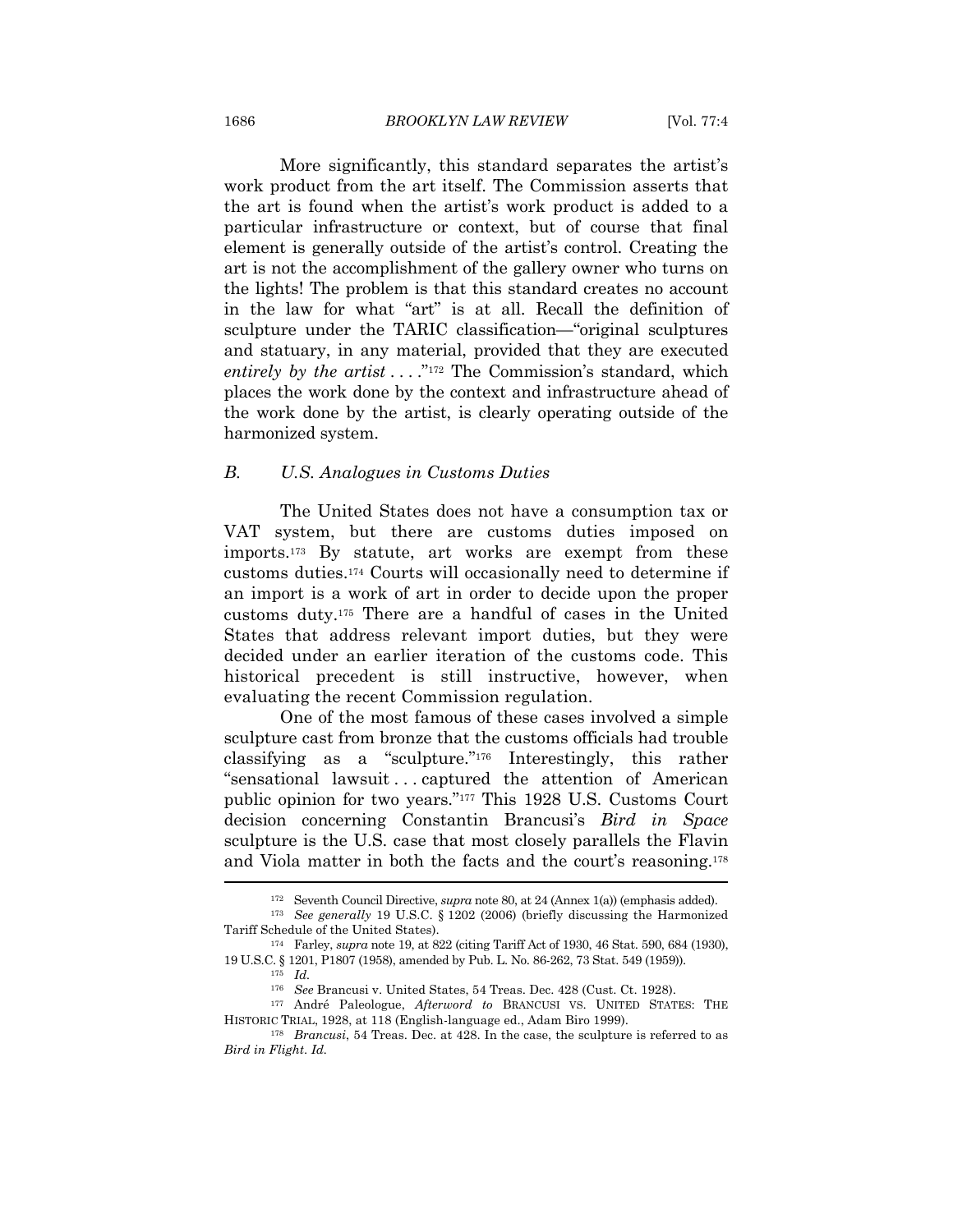Brancusi's sculpture was subject to an import duty upon its entry into the United States because the sculpture did not exactly resemble a "bird."179 In the United States at the time, sculptures were exempt from import duties as "zero-rated works of art."180 Customs, refusing to classify the sculpture as such, subjected the "bird" to a 40 percent import duty, the rate generally applied to manufactures of metal.181 Photographer Edward Steichen had purchased the sculpture; he paid the duty and then went to court to protest the determination.182 The court eventually agreed with Steichen, and his \$240 was returned.<sup>183</sup>

The Customs Court acknowledged that under the Tariff Act of 1922 artworks were entitled to duty-free entry, as opposed to "manufacture[s] of metal" which would be subject to a tariff of "40 per cent ad valorem."184 The court wrote into its opinion the entire list of materials and processes included under the Tariff Act's "art and sculpture" heading.185 While the Tariff Act does not make this list explicitly exclusive, all of the "traditional" materials of sculpture are included, and the statute did not indicate that any "non-traditional" artwork or materials should be read into the list.186 Even while the court conceded that "the exercise of rather a vivid imagination" is required to see the Brancusi sculpture as even resembling a bird,187 it held that the sculpture, crafted from traditional materials, warranted the discounted duty under the Tariff Act.188

assessed value of [the] real estate or personal property" at issue. *Ad Valorem Tax*, INVESTOPEDIA, http://www.investopedia.com/terms/a/advaloremtax.asp#axzz1rCwgDuPW

(last visited Apr. 5, 2012). A familiar example of an ad valorem tax is municipal property tax. 185 *Id.* at 428-29. Paragraph 1704 of the Tariff Act of 1922 specified that "sculpture" was to be understood as:

professional productions of sculptors only, whether in round or in relief, in bronze, marble, stone, terra cotta, ivory, wood, or metal, or whether cut, carved, or otherwise wrought by hand from the solid block or mass of marble, stone, or alabaster, or from metal, or cast in bronze or other metal or substance, or from wax or plaster, made as the professional productions of sculptors only . . . .

<sup>179</sup> *Id.* at 429. 180 Kennedy, *supra* note 14. 181 *Id.*

<sup>182</sup> *Id.*

<sup>183</sup> Margit Rowell, *Preface to* BRANCUSI VS. UNITED STATES, *supra* note 177, at 9. *The Guardian* lists this amount as \$600. Kennedy, *supra* note 10. 184 *Brancusi*, 54 Treas. Dec. at 428. "Ad valorem" taxes are taxes "based on the

<sup>187</sup> *Id.* at 429. 188 *Id.* at 431.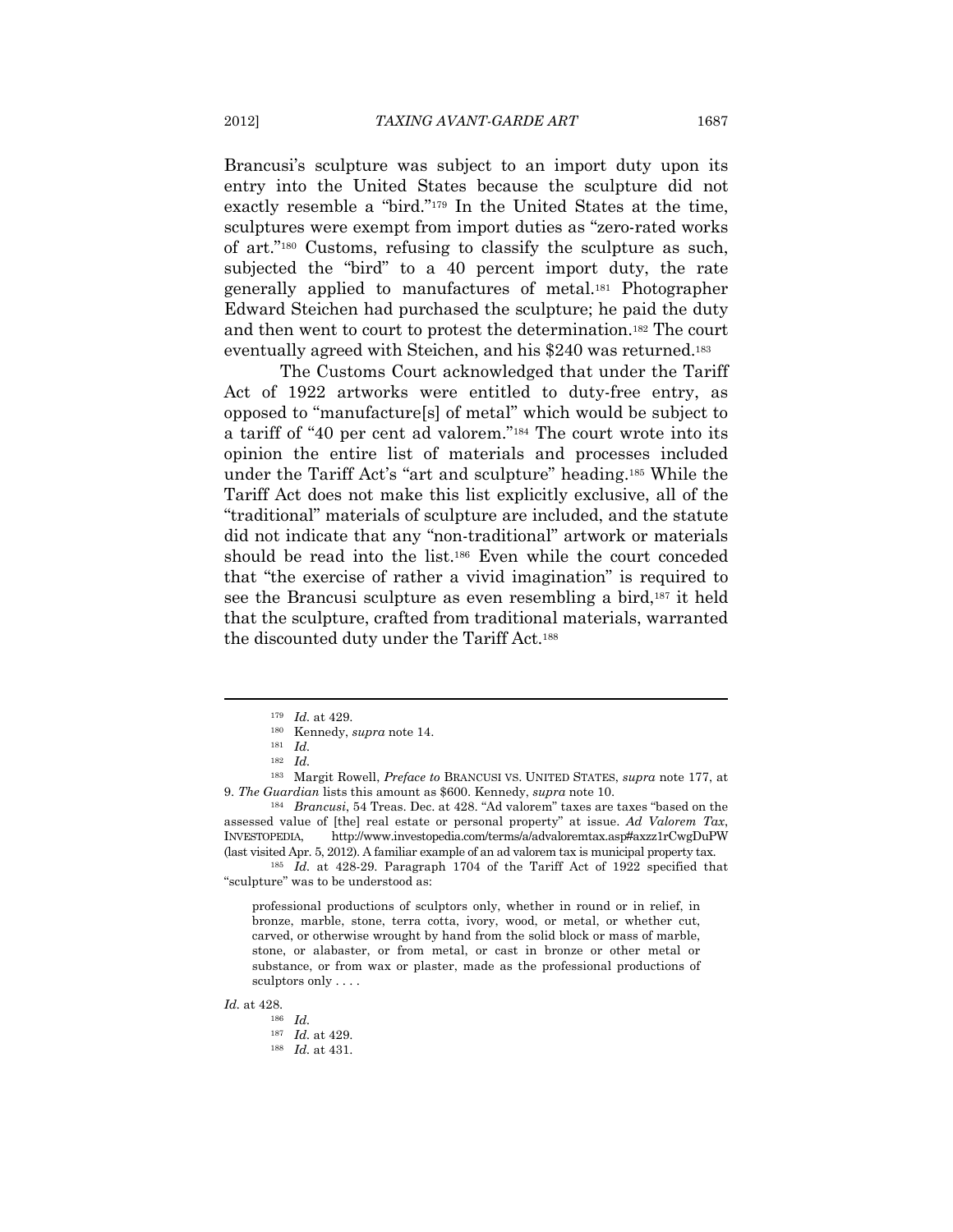The court applied a three-part test: (1) was this the work of a professional, (2) was this an original work, and (3) was this an article of utility?189 Despite contradictory testimony, the court answered the first two questions affirmatively: "There is no question in the mind of the court but that the man who produced the [sculpture] is a professional sculptor, . . . [and w]e also find it is an original production."190 The court would need to answer the third question in the negative for the work to qualify as an artwork under the Act.191 Interestingly, the court addressed this question somewhat inversely. Instead of saying whether this piece was an article of utility, the court set out to determine whether it was a "work of art."192 The court acknowledged a strong precedent that would suggest this work be denied this categorization.193

Nevertheless, the court favored a more contemporary approach.194 In recognizing the "so-called new school of art" the court accepted an art movement "whose exponents attempt to portray abstract ideas rather than to imitate natural objects."195 While the majority stated that it did not have to agree or be "in sympathy with these newer ideas[,]" the court held that it must recognize the change.196 The court stated that "the fact of [the new art movements'] existence and their influence upon the art world as recognized by the courts must be considered."197 The Brancusi object was "beautiful and symmetrical in outline, and while some difficulty might be encountered in associating it with a bird, it is nevertheless pleasing to look at and highly ornamental . . . ."198 Thus, the court recognized the metal production as a sculpture and a piece of art, and granted it free entry under the Tariff Act.199 The court relied on the principle of "objective acceptance," which subordinates conflicting subjective responses of the court to expert testimonials. This principle recognizes the shifting trends of the art world, and should have been employed by the Commission when assessing Flavin's and Viola's works, though this rubric likely needs additional structure.

199 *Id.* 

<sup>&</sup>lt;sup>189</sup> *Id.* at 430.<br><sup>190</sup> *Id.* at 429.<br><sup>191</sup> *Id.* at 428 (citing Paragraph 1704 of the Tariff Act of 1922).<br><sup>192</sup> *Id.* at 430.<br><sup>193</sup> *Id.* The court even discussed briefly the reasoning and holding in *United States* 

*v. Olivotti*, 7 Ct. Cust. App. 46 (1916). *See infra* notes 216-22 and accompanying text. 194 *Brancusi*, 54 Treas. Dec. at 430. 195 *Id.* at 430-31. 196 *Id.* at 431. 197 *Id.*

<sup>198</sup> *Id.*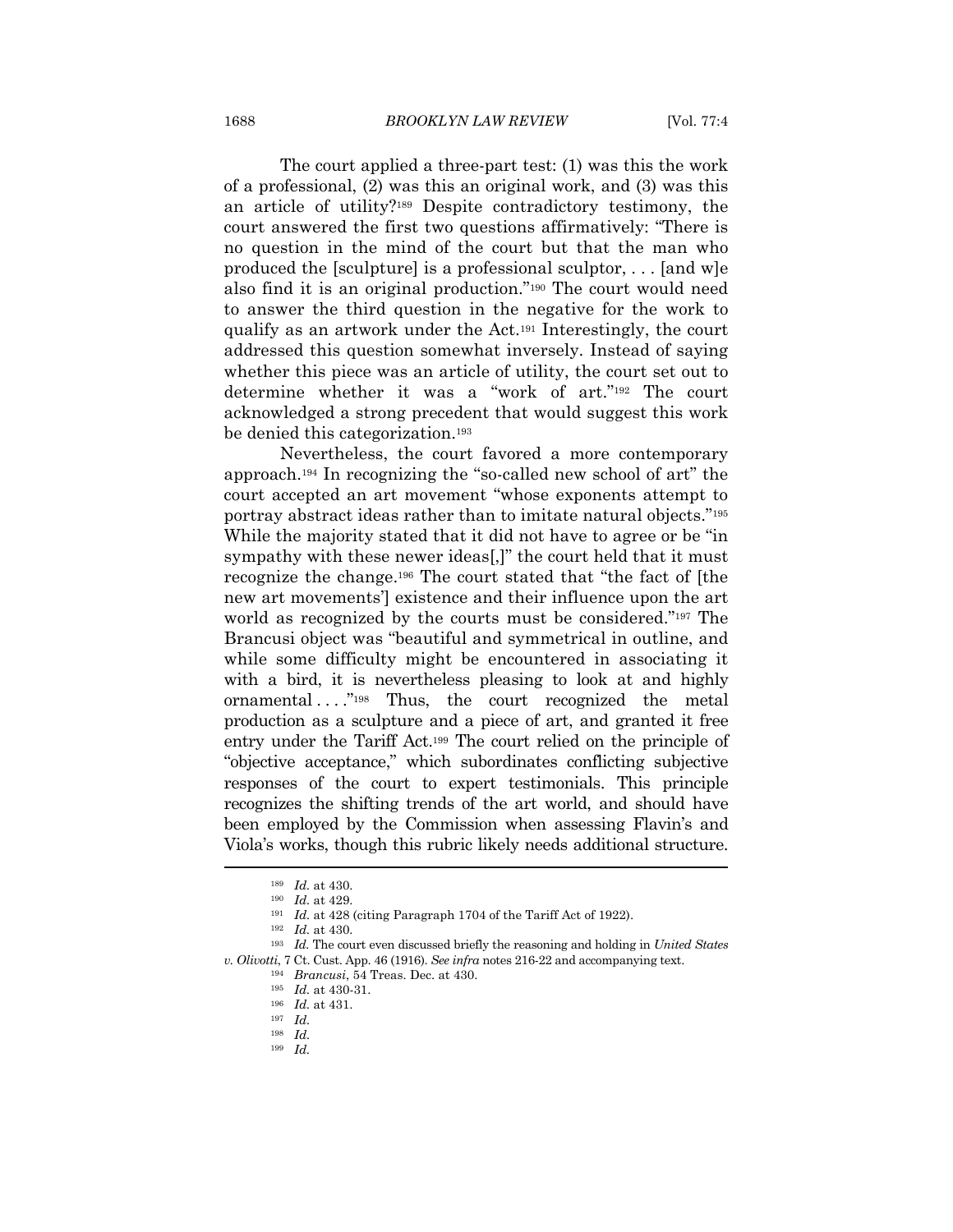At the very least, the Commission should have explained why it did not analyze the works under this "objective acceptance" principle. In Part IV of this note, other rubrics will be discussed that offer more structure but still maintain this objective character.<sup>200</sup>

Two other U.S. Customs Court cases (one that predated *Brancusi* and another that followed four decades after) addressed questions that relate to the *parts versus wholes*, *components versus finished products* issues. In one case, the intention to use the pieces of the work as a unit determined the imports being considered a whole.201 In the other, a marble "sculpture," which was only decorative and failed to rise to the level of fine art, was found *not* to be an artwork by the court.<sup>202</sup>

In *Miniature Fashions, Inc. v. United States*, importers appealed a decision classifying patterned cotton shirts and shorts imported from Japan as separates.203 This classification subjected the clothing to a rate of 25 percent ad valorem under the Tariff Act of 1930.204 Plaintiffs in the suit contended that the sets—designed, manufactured, and sold together as "cabana sets"—were instead "*entireties* for tariff purposes."<sup>205</sup> They argued that these "entireties" should be assessed under the "Other" category under the same section of the Tariff Act, which covered articles of clothing manufactured "wholly or in part . . . of cotton, and not specially provided for [elsewhere in the Act]."206 Articles falling under this "Other" category were only subject to a rate of 20 percent ad valorem.207 Witnesses for the plaintiffs testified that the sets were "inexpensive . . . [and] have very little . . . value when separated."<sup>208</sup> The Customs Court found the articles to be separates because the shirts and shorts would remain functionally the same even upon separation: "[A]lthough these cabana sets were designed . . . for sale together, . . . the functions of the several parts of the set were no different from what they would otherwise have been had the sets not been so coordinated. . . . [T]he shirt continued to be a shirt and the shorts remained shorts."209

<sup>&</sup>lt;sup>200</sup> See infra Part IV.<br>
<sup>201</sup> Miniature Fashions, Inc. v. United States, 55 Cust. Ct. 154 (1965).<br>
<sup>202</sup> United States v. Olivotti & Co., 7 Ct. Cust. App. 46 (1916).<br>
<sup>203</sup> *Miniature Fashions*, 55 Cust. Ct. at 155.<br>
<sup>2</sup>

<sup>207</sup> *Id.*

<sup>208</sup> *Id.*

<sup>209</sup> *Id.* at 156.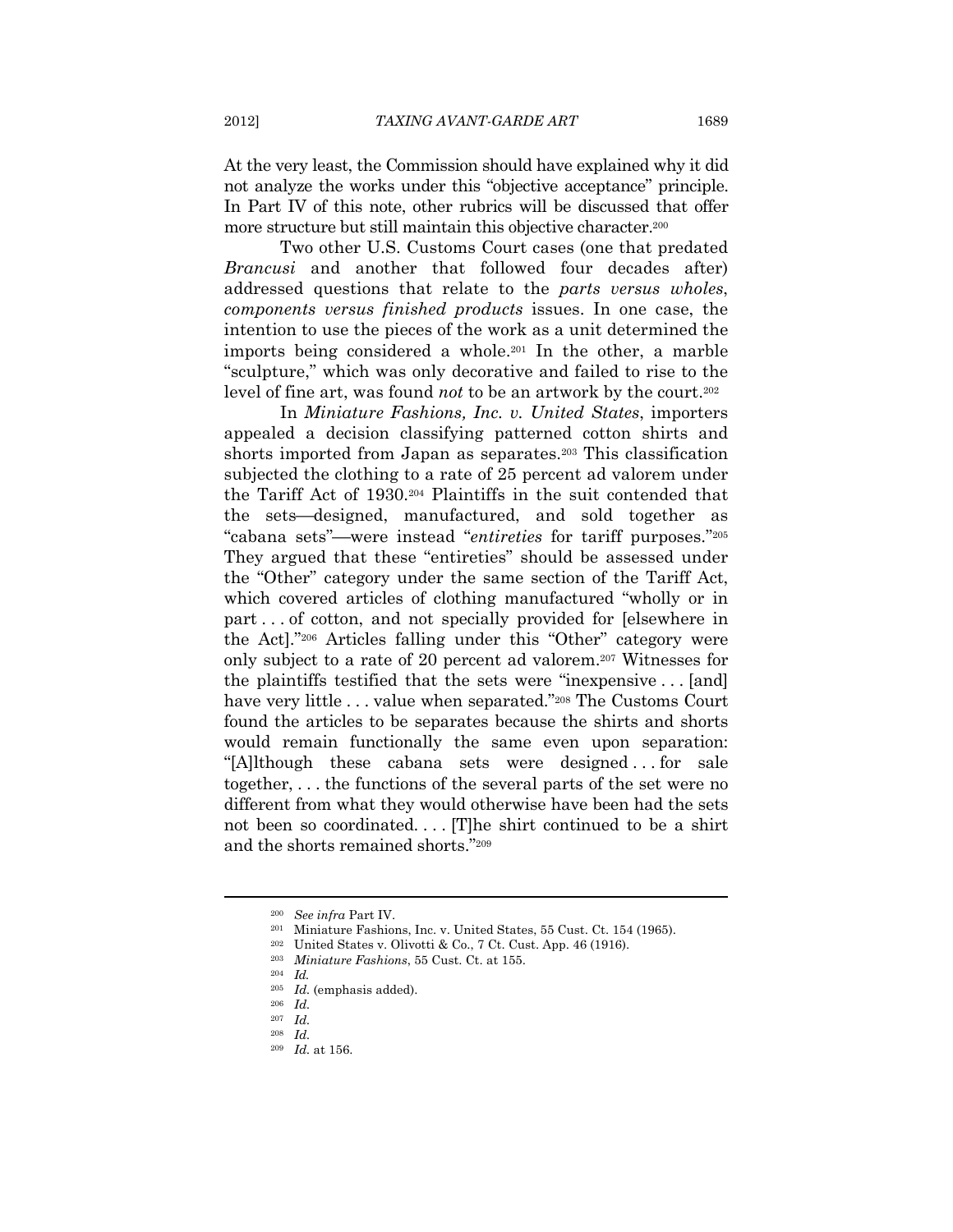The importers' appeal focused on proving that trends in fashion, with an emphasis on dual-purpose apparel manufacturing, were determinative of whether these pieces were "entireties" and not separates.210 The court admitted "that [while] a changing popular attitude played a role in the conclusions reached in [cases like *Brancusi v. United States*], we do not believe that [those] decisions actually rested upon this factor."<sup>211</sup> The court declared that "a designer's conception of 'fashion' or 'eye appeal'" is not sufficient to overcome previous policy of the court:

If what is imported as a unit is actually . . . two or more individual entities which, even though imported joined or assembled together, nevertheless, retain their individual identities and are not subordinated to the identity of the combination, duties will be imposed upon the individual entities in the combination as though they had been imported separately. Conversely, if there are imported in one importation separate entities, which by their nature *are obviously intended to be used as a unit*, or to be joined together by mere assembly, and in such use or joining the individual identities of the separate entities are subordinated to the identity of the combined entity, duty will be imposed upon the entity they represent.<sup>212</sup>

Therefore, the question of subordinated identity was the determining factor for the Customs Court, and applying that concept to Flavin and Viola is instructive. The Commission argues that the imposed VAT rate should apply to the functional components of Flavin's and Viola's works. But, the Commission also concedes that the works take on a separate, unified identity when assembled and "used as a unit[,]"213 in the words of the *Miniature Fashions* court.214 This qualified concession as to the "unified identity" of the Flavin and Viola works is inconsistent with the Commission's claim that the value on which tax should be calculated is the value of the unit *as an artwork* rather than the value of the individual components.215

Closer to the realm of sculpture, the question of whether carved marble objects were dutiable as "manufactures of marble" valued on their component material or as works of art arose in *United States v. Olivotti*.216 Valued on their component material, the marble boxes and plinths at issue would have

<sup>210</sup> *Id.* at 157. 211 *Id.* at 158. 212 *Id.* at 160 (emphasis added) (quoting Donalds Ltd. v. United States, <sup>32</sup> Cust. Ct. 310 (1954)). 213 *Id.*

<sup>214</sup> Commission Regulation 731, *supra* note 14, at 3. 215 *See* Tarsis, *supra* note 101. 216 United States v. Olivotti & Co., 7 Ct. Cust. App. 46, 47 (1916).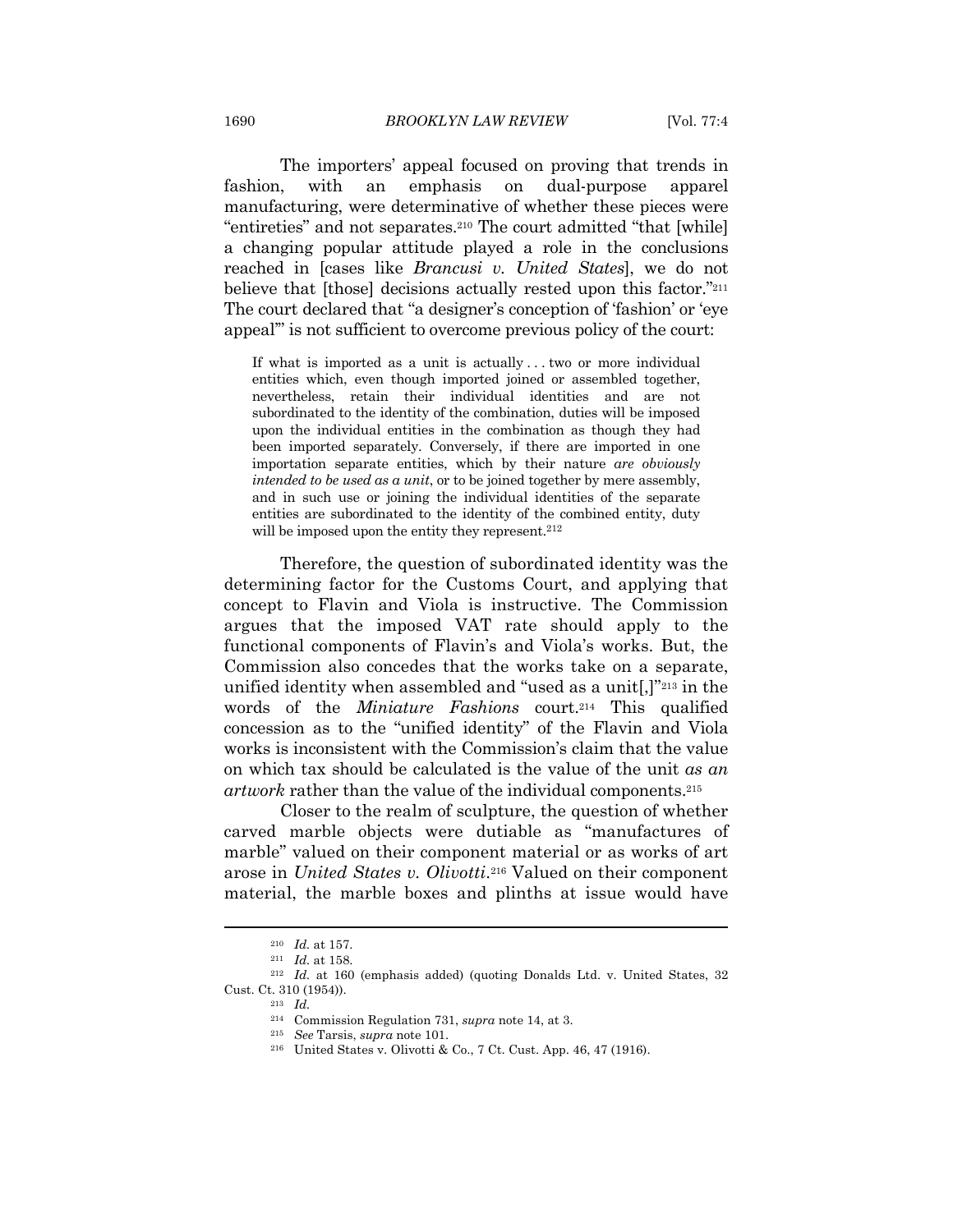been subject to a 45 percent ad valorem duty the Tariff Act of 1913; but, if classified as works of art under a different paragraph the applicable duty rate would have been 15 percent ad valorem.217 The government appealed the decision of the Board of General Appraisers, which found the marble works to fall within the 15 percent rate as works of art.<sup>218</sup> The board had reasoned that since Greek temples were art by virtue of simply being sculpture, these pieces must be art as well.<sup>219</sup> The Court of Customs Appeals was not as easily satisfied, reasoning that one of the pieces being "the work of a sculptor[,] . . . . fashioned from solid marble[,]" and "artistic and beautiful" was insufficient "to constitute a sculpture."220 The court in *Olivotti* was ultimately unwilling to expand the reach of Paragraph 376 to include the decorative and undeniably sculptural, even beautiful, *qualities* of the marble pieces in question, holding that neither the marble font nor the marble seats were sculptures or works of fine art dutiable at the lower rate.221 "That everything artistic and beautiful can not [sic] be classed as fine art was well established in [a Supreme Court decision]," which held that concededly beautiful paintings on glass windows "were representative of the decorative and industrial rather than of the fine arts."222

In *Olivotti*, the court addressed decorative elements that, when added to functional objects (or precious stone), did not rise to the level of artworks. This is distinguishable from Flavin's and Viola's use of nondecorative *components* that themselves comprise an artwork. *Olivotti* holds that the decorative elements of a finished commercial product may not elevate it to the classification of "sculpture" or "artwork." But, the European Commission correctly understands that Flavin's light tubes and Viola's DVD players were not *decorative* elements of the installations. Haunch of Venison did not argue that decorative elements made these sculptures art; instead, the gallery argued it was the artists' intentions, along with their

<sup>217</sup> *Id*; *see also* Paragraphs 98 ("Manufactures of marble, etc.") and 376 ("Paintings, drawings, etc.") of the Tariff Act of 1913, 38 Stat. 114, 123, 151 (1913), ch. 16, paras. 98, 376. 218 *Olivotti & Co.*, 7 Ct. Cust. App. at 47. 219 *Id.*

<sup>220</sup> *Id.* at 48. At this time the court was still hewing closely to the conception of sculpture being mainly representative of "natural objects, chiefly the human form." *Id.* Twelve years later in *Brancusi*, the court recognized this traditional understanding but gently put it to the side in light of the changing tides of contemporary art. *See supra*  notes 176-98 and accompanying text.<br><sup>221</sup> *Olivotti & Co.*, 7 Ct. Cust. App. at 49.<br><sup>222</sup> *Id.* (citing United States v. Perry, 146 U.S. 71, 74 (1892)).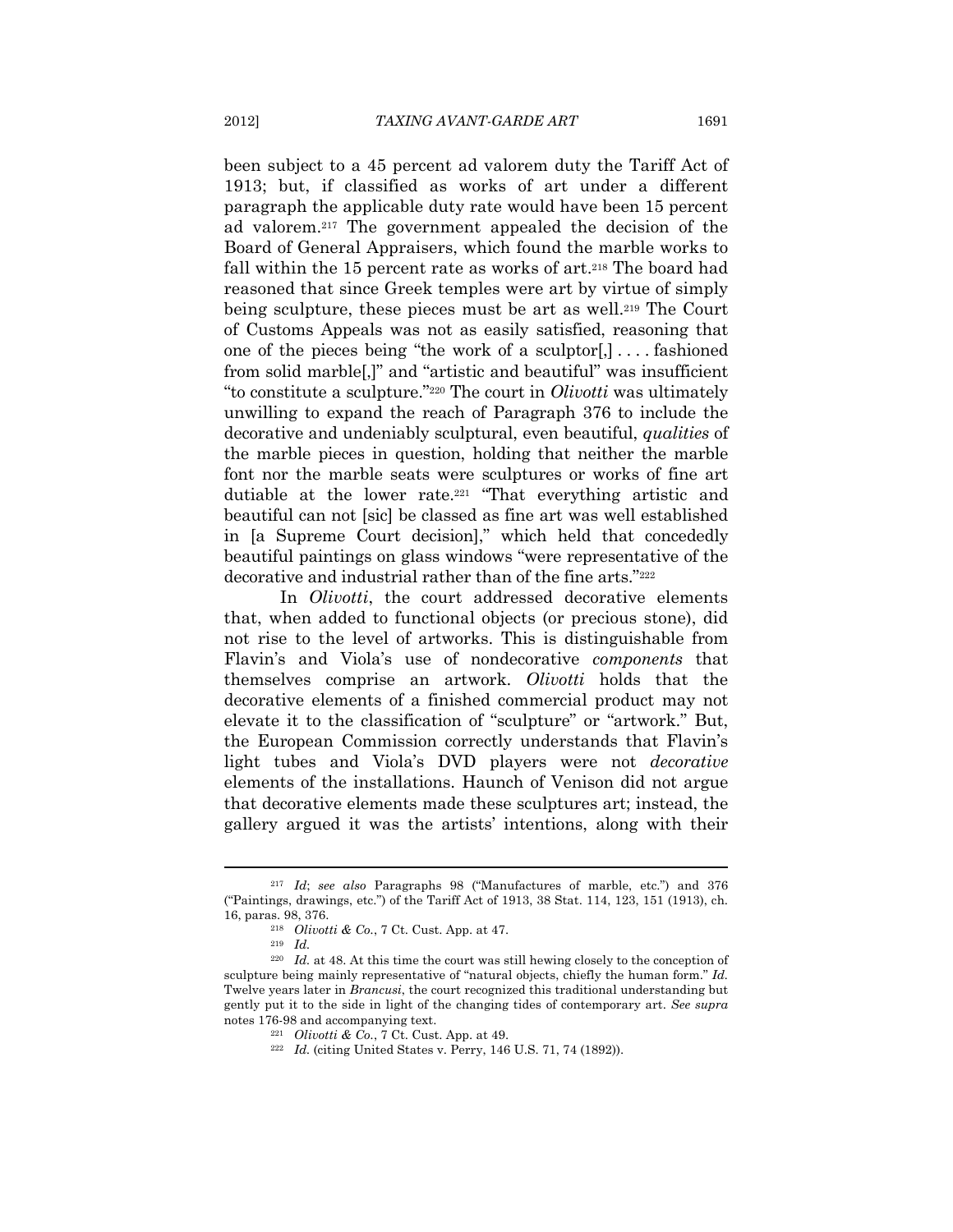reception by the art world, that made the works art.<sup>223</sup> Thus *Olivotti* is not on point in this matter. In any event, *Brancusi* removes any lingering doubts that even basic materials can be deserving of tax discounts offered to works of art by virtue of their artistic manipulation by artists into artworks.224

## IV. CRITIQUES AND SUGGESTIONS

The "tension between the law and the evolution of ideas in modern or avant garde art"225 can lead to the protectionist tendencies seen in the U.K. customs officials' worries about retail imports classified under false pretenses. The law is insistent upon "taxonomiz[ing and classifying] artistic creations," while the avant-garde is making valiant efforts to be "whatever [one] can get away with."226 On a fundamental level, this tension might always exist because "law is about precedent whereas art is about the evolution of ideas."227 The law cannot be expected to accommodate such a broad (and shifting) definition of art,<sup>228</sup> but, significantly, "[a]rt is not apart from the law."229 Often with conceptual art, "extrinsic circumstances" and context must be taken into account to properly classify the works.230 If a work is accepted within the context of the "art world," that is sometimes the full extent to which it is validated as art.<sup>231</sup> The law's inherent structure is at odds particularly with a school of art that requires a certain amount of context in its presentation. The troubles foreseen by U.K. customs officials—an open door for importers to call any shipped product "art"—is rooted here. For some of the more conceptual artworks, testimony as to their legitimacy will grow in necessity and importance. The alleged or potential burden of such a requirement, however, is not a justification for blanket legislation that makes even legitimate imports impossible.

<sup>223</sup> Haunch of Venison Partners Ltd. v. Revenue & Customs Comm'rs, [2008] UKVAT (Customs) C-00266, 2008 WL 5326820 (Dec. 11, 2008 VAT & Duties Tribunal (London)). 224 *See* Brancusi v. United States, 54 Treas. Dec. 428 (Cust. Ct. 1928). 225 Charles Cronin, *Dead on the Vine: Living and Conceptual Art and VARA*,

<sup>12</sup> VAND. J. ENT. & TECH. L. 209, 213 (2010) (quoting Kelley v. Chi. Park Dist., No. 04

C 07715, 2008 U.S. Dist. LEXIS 75791, at \*11 (N.D. Ill. Sept. 29, 2008)).<br><sup>226</sup> *Id.* <sup>227</sup> Farley, *supra* note 19, at 807.

<sup>&</sup>lt;sup>228</sup> Cronin, *supra* note 225, at 213.<br><sup>229</sup> Farley, *supra* note 19, at 808.<br><sup>230</sup> Cronin, *supra* note 225, at 236.<br><sup>231</sup> See generally Arthur C. Danto, *The Artworld*, 61 J. PHIL. 571 (1964); *see also* Farley, *supra* note 19, at 844 (discussing Danto and "institutionalism").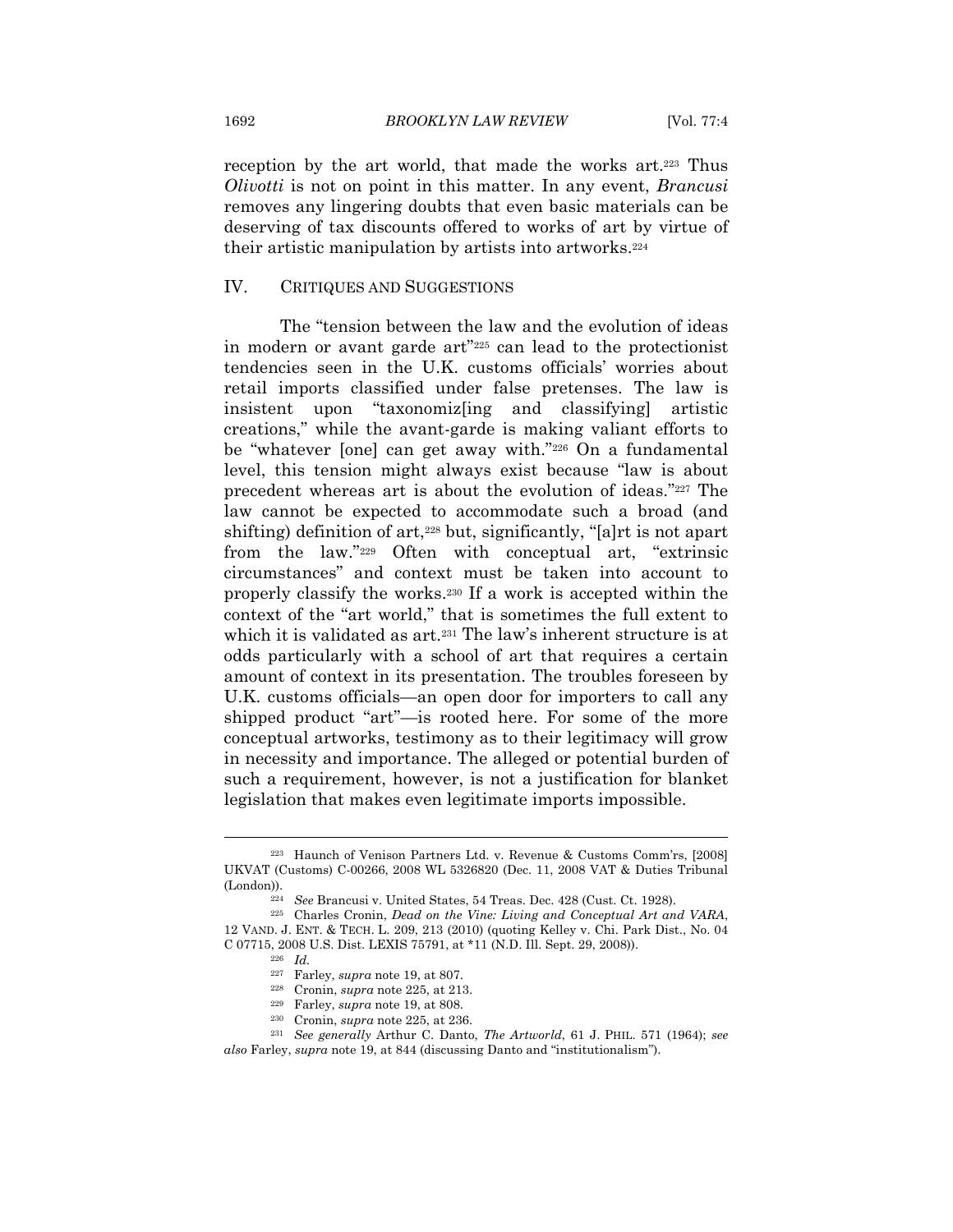The Visual Artists Rights Act (VARA), adopted by Congress in 1990 to broaden general copyright protections to include artists producing physical "work[s] of visual art,"232 attempts to resolve some of the art versus law dispute by establishing criteria which obviate subjective classification. While VARA is not without criticism, it makes inroads to recognizing the "moral rights" of artists in a way that the United States has not previously done. VARA gives credence to both the claims of the artists themselves (in declaring a visual work "art") and the claims of the art world and its specialists (in recognizing or lauding a visual work as "art").233 The foreign nations that are signatories to the Berne Convention accept a similar convention in the "*droit morale*" protections offered to artists in those jurisdictions. The copyright protections under VARA—echoes of *droit morale*—bridge art and law, and may offer an effective legal rubric for the assessment of art for tax and other purposes. The Tribunal that heard the 2008 Haunch of Venison lawsuit has already employed this standard: it took testimony from experts in the art world and made sure to ascertain that Flavin and Viola were indeed bona fide artists that they had "recognized stature."234 This part will further discuss these and other possible "bridges" between art and law.

## *A. Problems for Conceptual Art*

Contemporary, conceptual art has a difficult status in society and in the law. Part of the problem is that "the 'plain and ordinary' meanings of words describing modern art"235 cannot keep pace with the developments within these art styles and types. The law has equal difficulty determining how to treat these types of developing works. As discussed below, VARA offers protection of certain artists' rights for works of a "recognized stature."236 Some scholars read this to mean that VARA only protects "the most revered work of the Old Masters."237 Yet others see the low bar on creativity in the

<sup>232 17</sup> U.S.C. § 106A(a) (2006); *see also* Cronin, *supra* note 225, at 209. 233 17 U.S.C. § 106A(a)(3). 234 *See* Haunch of Venison Partners Ltd. v. Revenue & Customs Comm'rs,

<sup>[2008]</sup> UKVAT (Customs) C-00266, 2008 WL 5326820 (Dec. 11, 2008 VAT & Duties Tribunal (London)). 235 Cronin, *supra* note 225, at 213 (quoting Kelley v. Chi. Park Dist., No. 04 C

<sup>07715, 2008</sup> U.S. Dist. LEXIS 75791, at \*11 (N.D. Ill. Sept. 29, 2008)).<br><sup>236</sup> 17 U.S.C. § 106A(a). *See infra* Part IV.B.<br><sup>237</sup> Cronin, *supra* note 225, at 213 (citing *Kelley*, 2008 U.S. Dist. LEXIS 75791,

at \*11).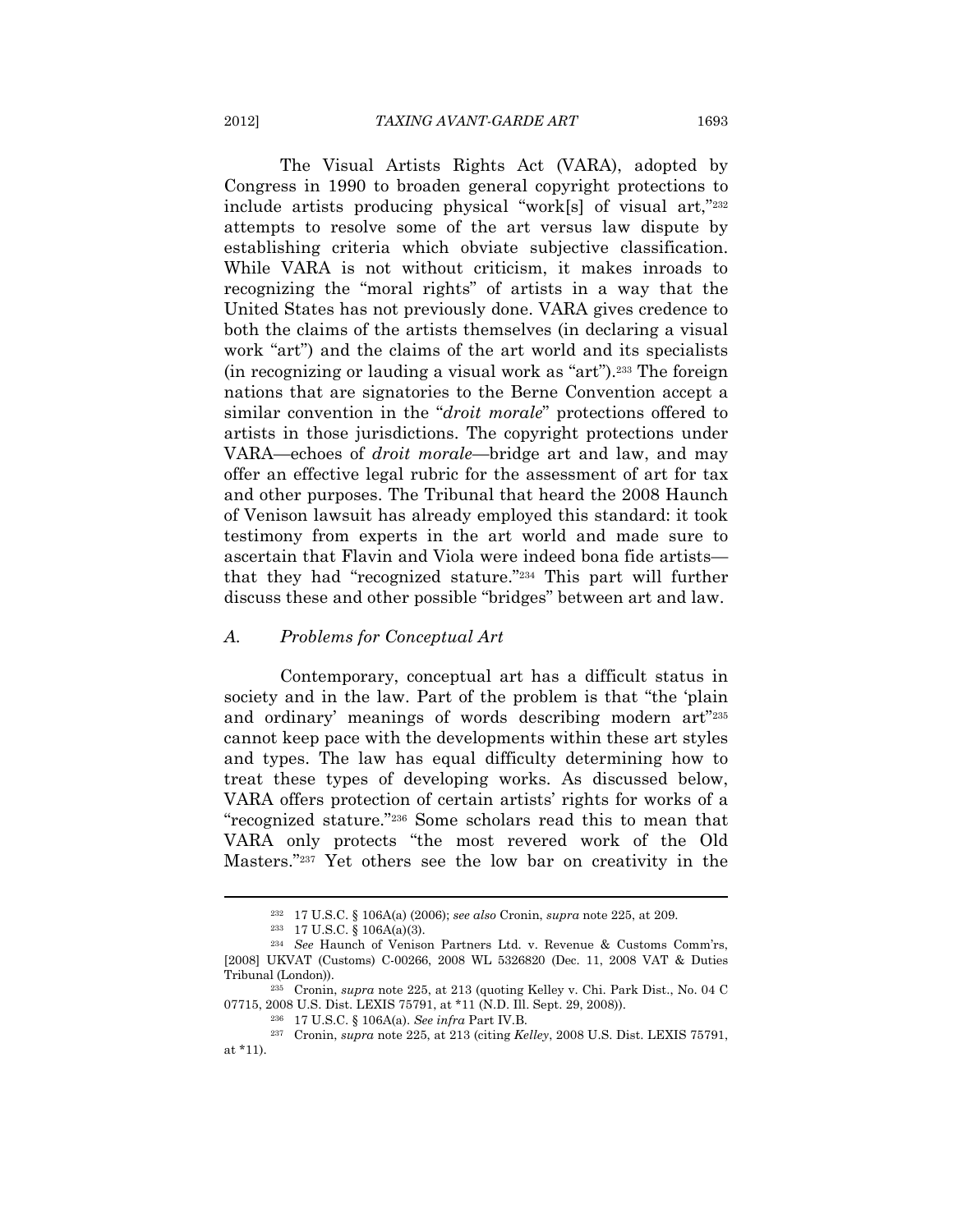copyright standards as allowing for artwork with only a minimal level of original, authored expression to garner copyright protections.238

Charles Cronin, in a 2009 article concerning VARA and conceptual artworks made with living materials, asserts that in order to classify these conceptual works as art, "extrinsic circumstances [are relied upon] to a much greater extent than . . . works in traditional genres."239 He argues that the nature of conceptual works requires a contextual approach: the works cannot be interpreted without these extrinsic circumstances. A Monet would easily be recognized, even if "stripped of its sumptuous frame[,]" but Jeff Koons's balloon figures or Duchamp's urinal would be seen as having little or no aesthetic appeal if they were encountered outside of their "frame" or "art" context.240 For Cronin, the reliance on extrinsic circumstances and context means this avant-garde art garners less protection from VARA. Cronin's argument is limited, however, because these more conceptual works are *intentionally* moving away from the traditional confines of gallery walls and museum spaces.241 In fact, "[c]ertain current art practice is about breaking down the doors of art's exalted cloister and exploding the definition of art, especially definitions that envision a narrow 'high' art."242 This artistic practice should be protected even if it presents a challenge to the current copyright scheme.

Cronin also argues that conceptual works garner less copyright protection because they are primarily *concepts* or ideas. It is universally understood that ideas are not copyrightable, yet this overlooks the material components of these works. Artists over the last century have been stretching the form of artworks but have not ceased creative expression through their chosen medium. Conceptual and contemporary artists have utilized customarily functional materials to access artistic expression that the more removed and rarified "traditional" art materials sometimes cannot. Conceptual artists present finished works that

<sup>&</sup>lt;sup>238</sup> See *infra* notes 254-53 and the accompanying text.<br><sup>239</sup> Cronin, *supra* note 225, at 236.<br><sup>240</sup> *Id.* at 235-36. What Cronin considers a demerit toward the classification of the artwork Arthur Danto argues is a baseline required for the interpretation of art objects. Danto and other "institutionalists" would not distinguish between Monet and Duchamp; for them, all art objects require the context of the "art world" in order to be

seen as art. *See generally* Danto, *supra* note 231; *see also* Farley, *supra* note 19, at 844. 241 For a discussion of intentional changes in and departures from the artworld ethos, see *supra* Part I.A. 242 Farley, *supra* note 19, at 814.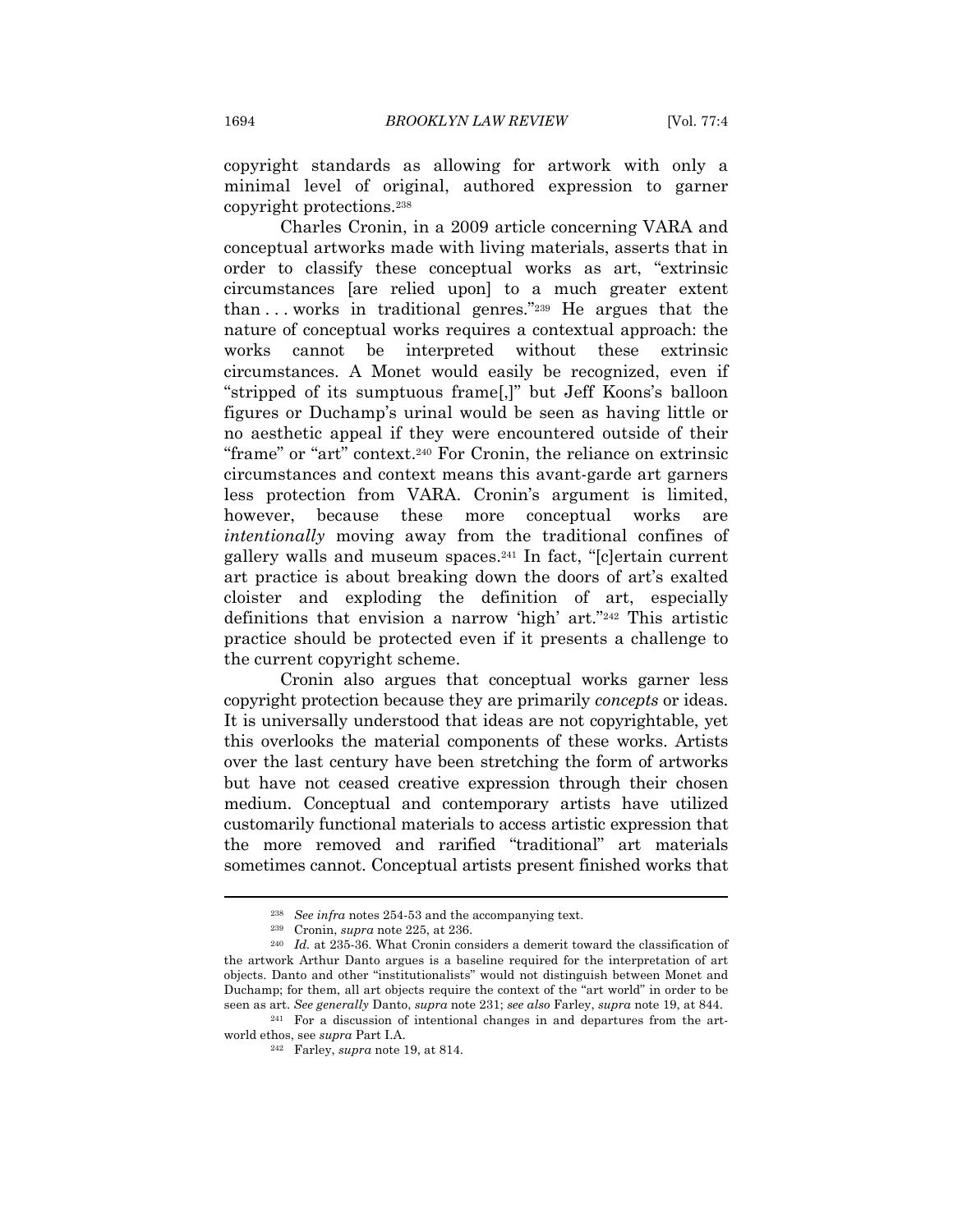are products of creative expression, but Cronin argues that artists should not be allowed to "elevate<sup>[]</sup> the status of these [non-art] materials to that of art by addressing them as such  $\dots$ ."<sup>243</sup> Cronin asserts that works employing materials that have not been in use "[s]ince time immemorial" do not rise to the level of art just because an artist has done something creative with them.244 However, this assertion is simply untenable. Nowhere in the copyright-protection statutes exists such a requirement that art materials satisfy some preapproved list of acceptable and traditional materials. Cronin offers two pointed criticisms of avant-garde art, both of which focus on contextual and material components, but he leaves out artistic intention and how the art world receives the work. These conceptual works should not fail to garner protection simply because they are focused on the *idea*, and not the materials employed in their execution.

## *B. Moral Rights, Foreign and Domestic*

International copyright protections were established in the Berne Convention for the Protection of Literary and Artistic Works (Berne Convention). This doctrine is particularly focused on the "[r]ights of [a]ttribution and [i]ntegrity."245 Berne Convention rights "are commonly called 'moral rights' because they 'are a constellation of rights that ensure an ongoing relationship between the author and the creative work outside [of] economic issues.'"246 For instance, the right of integrity "allow[s] an artist to prevent changes to her work that would affect her honor or reputation negatively."247 This right, granted to artists, serves to protect their finished work product from 

<sup>243</sup> Cronin, *supra* note 225, at 252. 244 *Id.* at 243. 245 17 U.S.C. § 106A(a) (2006); 7 WILLIAM F. PATRY, PATRY ON COPYRIGHT § 23:16 (2011); Berne Convention for the Protection of Literary and Artistic Works, art. 6*bis*, Sept. 9, 1886, S. Treaty Doc. No. 99-27 (1986), 1160 U.N.T.S. 30. The United States adheres to the Berne Convention with certain important exceptions, namely that the U.S. Berne Implementation Act of 1988 insists that "the Copyright Act, the Lanham Act, and state law" are the "sole source of rights" for copyright protection in the United States, rejecting the additional "moral rights" under Article 6*bis* of the Berne Convention. 7 PATRY, *supra*, § 23:23. "The obligations of the United States under the Berne Convention may be performed only pursuant to appropriate domestic law." *Id.* § 23:45 (quoting Pub. L. No. 100-568, 100th Cong., 26 Sess. § 2(2), 102 Stat. 2853). This is not to say that certain moral rights have not been extended in the Copyright Act to works of visual art over time (e.g., VARA), but rather that the United States's recognition of artists' moral rights came well after the international community's. *Id.*

<sup>§ 23:23. 246</sup> Davis, *supra* note 57, at 219-20 (quoting Justin Hughes, *American Moral Rights and Fixing the* Dastar *"Gap*,*"* 2007 UTAH L. REV. 659, 660 (2007)). 247 *Id.* at 220 (quoting H.R. Rep. No. 101-514, at 6).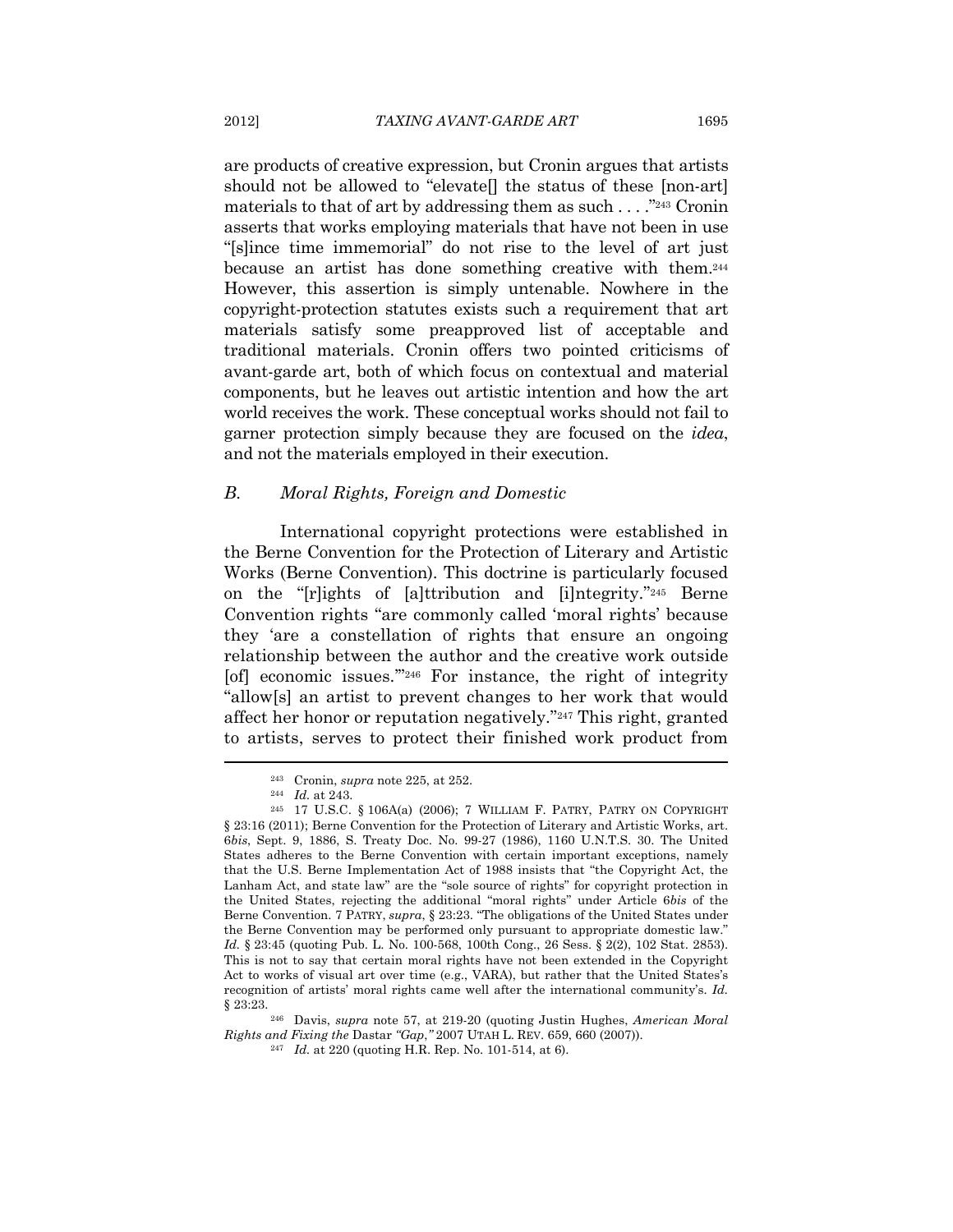being changed into something else (e.g., a collection of non-art components). Though a layperson might try to destroy an artist's work by denigrating or taxing it, this kind of clumsy effort might indeed enhance the prestige of the artist. Still, the honor of artists *as artists* lives through their works; the act of denying that their work is art may play well in the press, but it indeed negatively affects their honor.

European copyright laws appear "better adapted to address the interests of fine artists because they protect not only the finished work, but also the artist's control over the creative process and ultimately her persona and reputation."248 It is ironic, then, that EU copyright better respects the persona and reputation of the artist while the EU VAT system, which recognizes both the existence and cultural importance of fine artwork, does not. These two systems should ideally be working in concert; interpretations under one (i.e., TARIC) should respect and heed the protections of the other (i.e., the Berne Convention). In passing the 2010 regulation, the Commission seems to be doing anything but that. Considering the increasing use of "atypical" materials in contemporary artworks, the implications of the 2010 regulation become all the more alarming. The next time a customs official in the U.K. is confronted with a box of bricks or cords of wood imported by a gallery or museum and listed as an artwork, it is very likely that they will be subject to the import VAT appropriate for their raw industrial components.249 The problem of appropriate taxation will continue to arise as the frequency of inclusion of non-art materials continues to increase in paintings, sculptures, and other types of artworks.

In the United States, VARA extended certain copyright protections to "author[s] of work[s] of visual art."250 Some of the rights granted through VARA were "[r]ights of attribution and integrity."251 These rights match the Berne Convention system, but standard U.S. copyright requirements must first be met before the VARA rights are even reached.252 The basic tenets of copyright protection under the Copyright Act require that a work be an original, authored expression in a fixed and  $\overline{\phantom{a}}$ 

<sup>&</sup>lt;sup>248</sup> Sapolich, *supra* note 47, at 455.<br><sup>249</sup> For a discussion of the increasingly common use of nontraditional materials in artworks, see *supra* notes 58-69.<br><sup>250</sup> 17 U.S.C. § 106A(a) (2006).<br><sup>251</sup> *Id.* 

<sup>252</sup> Kelley v. Chi. Park Dist., 635 F.3d 290, 292 (7th Cir. 2011), *cert. denied* 132 S. Ct. 380 (2011). The court in *Kelley* called these basic copyright requirements "foundational." *Id.*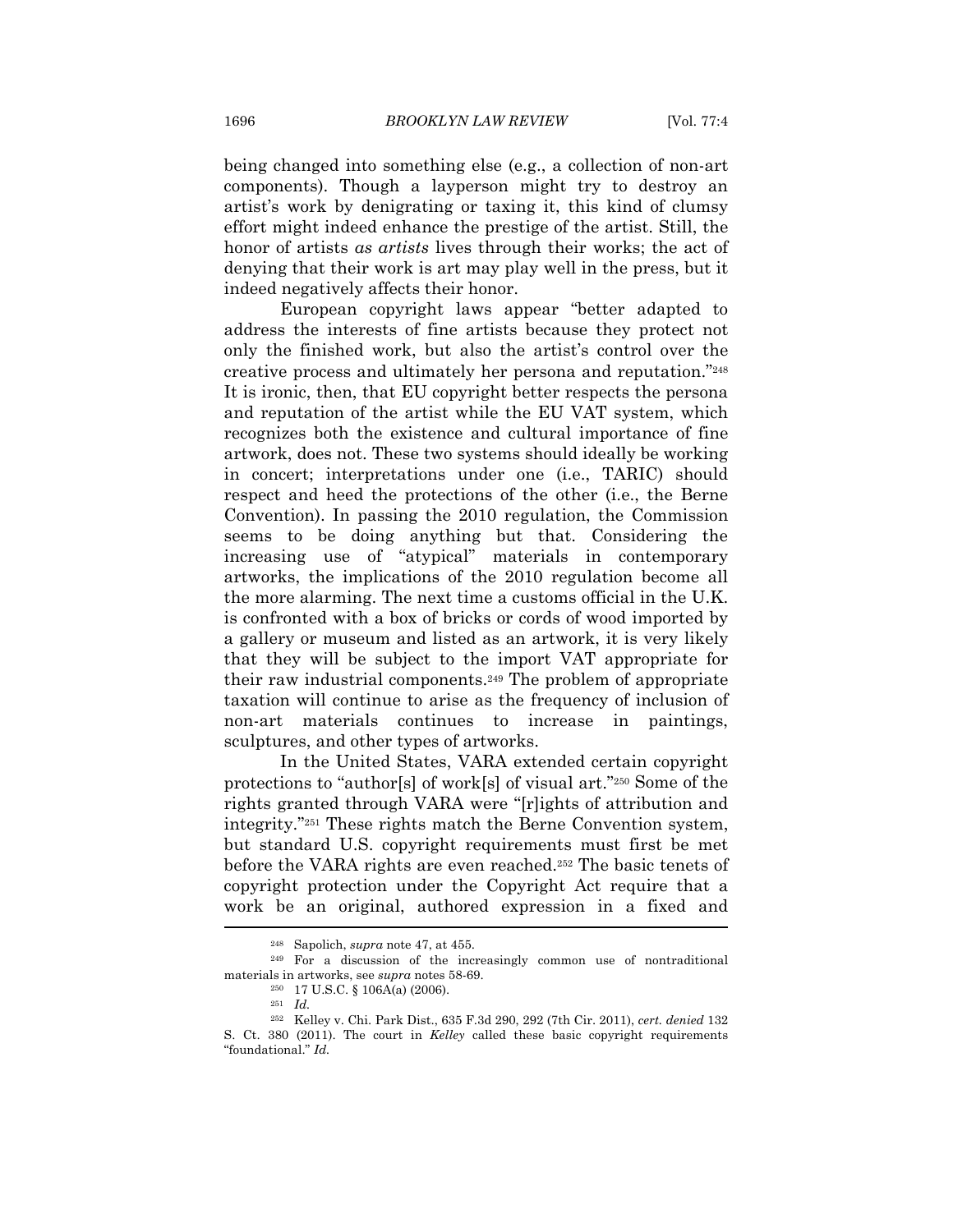tangible form.253 In U.S. copyright law, "the 'requisite level of creativity is extremely low; even a slight amount will suffice."<sup>254</sup> Courts find "creativity is not a high bar to copyright[, and] . . . a 'work of art' exists when 'by the most generous standard [it] may arguably be said to evince creativity.'"255 This implies that moral rights of conceptual artists could be given all the more protection: if only a modicum of creativity is required, many alleged artworks will be accepted as such, and many alleged artists will have their moral rights protected.

Though Flavin's and Viola's sculptures are only "minimally differentiated from [their] non-art materials,"256 these artists have contributed more than a little creativity in detailing how to construct the installations. So long as this minimal level is met, it would seem U.S. copyright protection could be asserted. How is it, then, that the U.S. copyright provisions can be seen as *more* assertive of an artist's moral rights than the European system and its *droit morale* protections? This demonstrates that something is amiss in the 2010 regulation.

A copyright can be obtained with a "low standard of originality."257 This "is intended to minimize the possibility that judges would interject their own ideas of what is and is not art."258 Setting the creativity bar low keeps judges from having to make subjective determinations, thus "ensur[ing] that judges remain objective and neutral."259 Unpopular or controversial art movements could be at risk if judges needed to make subjective determinations as to whether a work warrants copyright protection. Certain trends in "artistic development might be stultified by ignorant or outdated legal evaluations."260 "Judges [could not] make artistic decisions while remaining objective," since the heart of artistic decisions is individual taste, an inherently subjective concept.261 The U.S. copyright system properly considers a work worthy of protection even if it only

<sup>253 17</sup> U.S.C. § 102. 254 Sapolich, *supra* note 47, at 461 (quoting Feist Publ'ns, Inc. v. Rural Tel. Serv. Co., Inc., 499 U.S. 340, 345 (1991)). 255 *Id.* (second alteration in original) (quoting MELVILLE B. NIMMER & DAVID

NIMMER, 1 NIMMER ON COPYRIGHT § 2.08(B)(1) (Matthew Bender & Co. 2006)).<br><sup>256</sup> *Id.* at 460.<br><sup>257</sup> *Id.* at 472.<br><sup>258</sup> *Id.* 

<sup>259</sup> *Id.* 

<sup>260</sup> Farley, *supra* note 19, at 814. 261 Sapolich, *supra* note 47, at 473 (quoting Farley, *supra* note 19, at 812-13).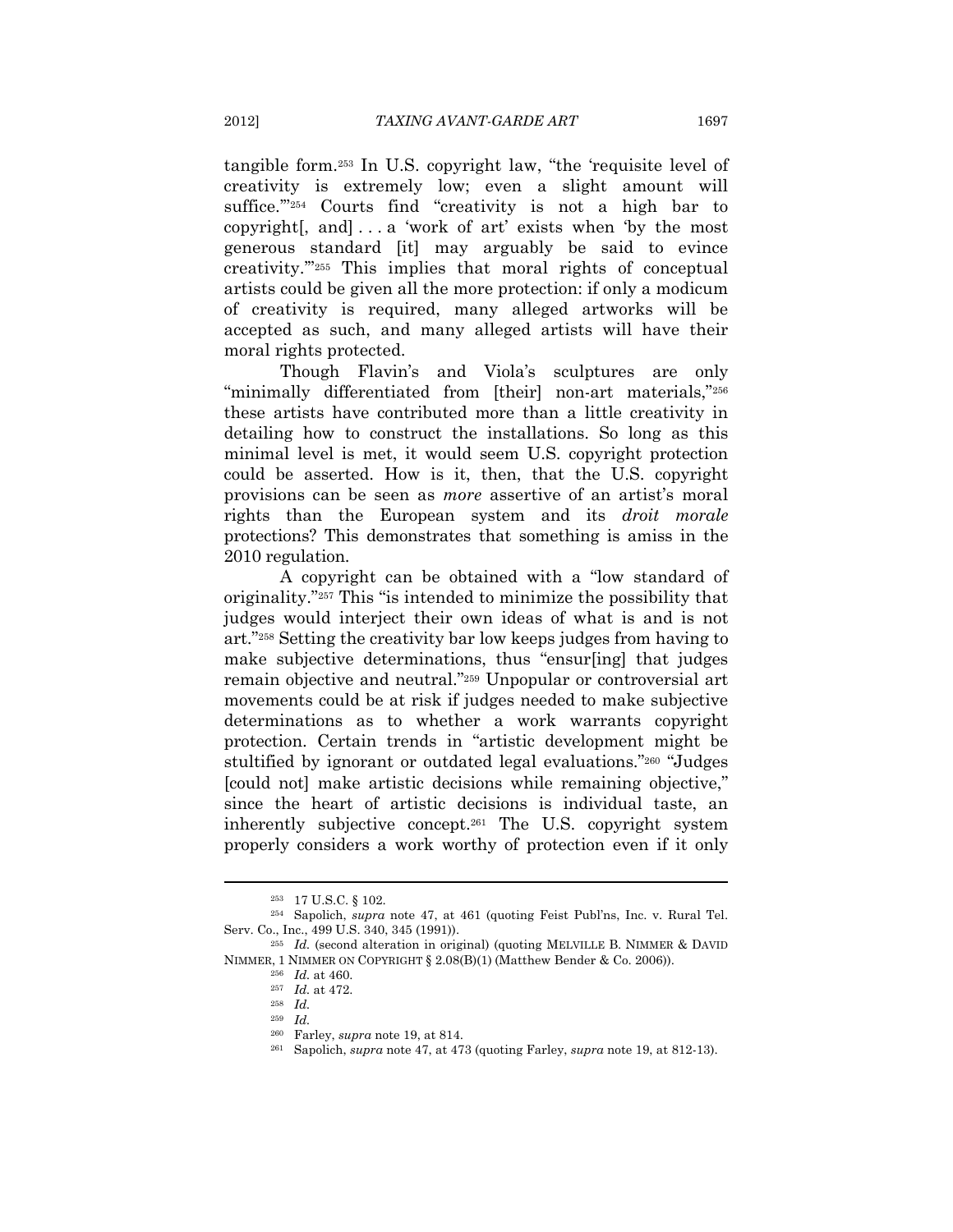evinces creativity. That the Commission, operating within a system granting greater protections for artists' moral rights, does not acknowledge this creativity as a contributing factor for being considered "art" further demonstrates the mysteriousness of the Commission's standard.

## *C. VARA's "Recognized Stature" Protection*

Section 106A(a)(3) of VARA has particular relevance for Flavin and Viola. This section provides authors of works of visual art the rights:

(A) to prevent any intentional distortion . . . or . . . modification of that work which would be prejudicial to his or her honor or reputation, and any intentional distortion . . . or modification of that work is a violation of that right, and (B) to prevent any destruction of a work of recognized stature, and any intentional or grossly negligent destruction of that work is a violation of that right.262

*Destruction* is defined as "the state or fact of being destroyed" or "the action or process of destroying something."263 *Destroy* means "to put out of existence" or "neutralize."264 Admittedly these definitions are narrow in that they bring to mind tangible, visceral destruction. In the context of more conceptual and experiential work, what is destruction?265 Perhaps it is simply seeing only the components and not the whole. When a party—not the artist—acts to remove or collapse or disassemble an artwork, provided it fulfills the other requirements under VARA, that party can become liable for destruction under the statute. When the discussion centers on minimal or conceptual works of art, the question of destruction is often tricky. Damien Hirst's "trash installation" following an opening-night party is a near-perfect example.266 The morning after the opening, the gallery cleaning crew threw away bags containing spent wine cups and cigarette butts, thinking them

<sup>262 17</sup> U.S.C. § 106A(a)(3)(A)-(B) (2006). 263 *Destruction Definition*, MERRIAM-WEBSTER.COM, http://www.merriam-

webster.com/dictionary/destruction (last visited Oct. 23, 2011). 264 *Destroy Definition*, MERRIAM-WEBSTER.COM, http://www.merriam-webster.com/ dictionary/destroy (last visited Oct. 23, 2011). 265 VARA briefly discusses what destruction or modification is *not*, holding

conservation and relocation efforts acceptable "modifications" of an artwork that do not actually *destroy* it. 17 U.S.C. § 106A(c)(1)-(2). For conceptual artworks, this does not go far enough. In dismissing something as small as an idea, a conceptual work may in fact be destroyed. 266 Daniel Rozenberg ("Dadara"), *Trash Worth \$100 Million*, ART AS MONEY

<sup>(</sup>Feb. 25, 2011), http://blog.artasmoney.com/art-as-money/trash-worth-100-million/.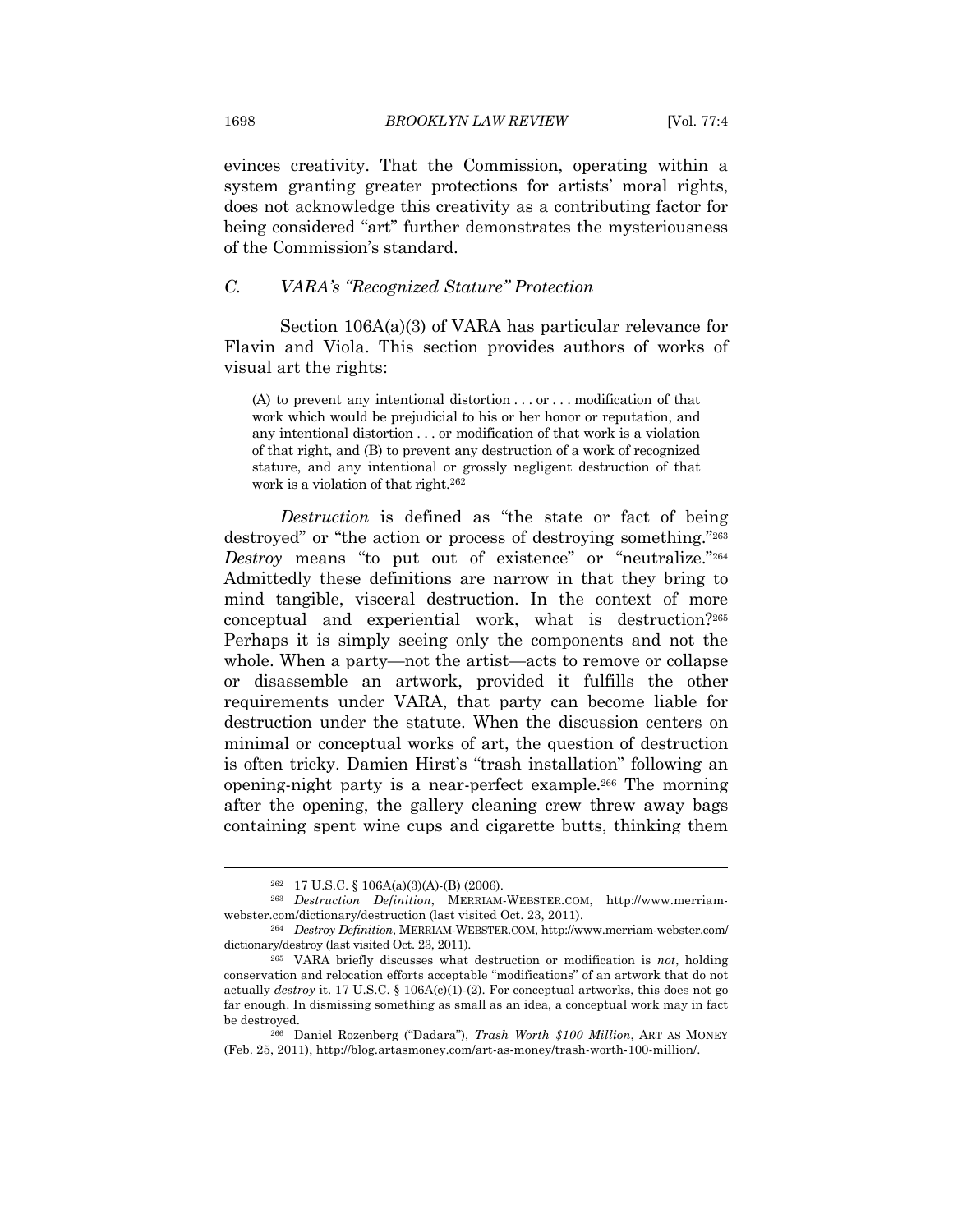nothing more than garbage.267 But, Hirst had arranged the "trash" after the party, considering it a part of the installation.268 Although Hirst found it humorous, in terms of VARA protection it is possible that the cleaning crew, or even the gallery, would have been liable for the installation's "destruction."269

In the context of artwork preservation, these definitions also chafe against the realities of some contemporary works of art. Certain works "must be disassembled in order to preserve their value and ensure their continued existence."270 Certainly Flavin's and Viola's installations must be "destroyed" (i.e., disassembled) in order to move them from museum to gallery or vice versa. In fact, "disassembly is [often] required to conserve the work consistently with the artist's vision."271 Nathan Davis's article challenged a Southern District Judge's decision for hewing too closely to the dictionary definitions of "remove" or "destroy" in the context of artwork preservation.<sup>272</sup> Davis asserts, "There is a difference between dismantling the sculpture never to recompose it, and dismantling a sculpture intending to put it back together once a part of it has been fixed."273 This distinction applies directly to the Flavin and Viola installations. Both the Flavin and Viola works were dismantled with the intention that the London gallery which was importing them would put them back together. When the works arrived at U.K. customs, this should have been obvious. Had the European Commission understood this distinction, it is possible that the classification of these installations as "sculpture," by the U.K. Tribunal would have gone undisturbed. Sadly, the Commission *did* recognize that the Flavin and Viola components were intended to be reassembled, but they nevertheless denied these installations "sculpture" status.274 Instead, the Commission required the act of switching the lights and projectors *on* in order to achieve a finished artwork.275 As discussed in Part III, this standard is impossibly

<sup>267</sup> *Id.* 

<sup>268</sup> *Id.* 

<sup>&</sup>lt;sup>269</sup> *Id.* Davis, *supra* note 57, at 241.

<sup>&</sup>lt;sup>271</sup> Id. (discussing a Robert Morris minimalist sculpture entitled *Rope Piece* consisting of a piece of "rope draped between two painted wooden elements"). *Id.* at 240. 272 *Id.* at 241 (discussing Bd. of Managers of Soho Int'l Arts Condo. v. City of

New York, No. 01 Civ. 1226, 2005 WL 1153752 (S.D.N.Y. May 13, 2005)). That decision seems predicated on the idea that the work is destroyed once disassembled, thereby being unable to "return to existence." *Id.*

<sup>273</sup> *Id.* 

<sup>274</sup> *See supra* Part III.A. 275 *See supra* Part III.A.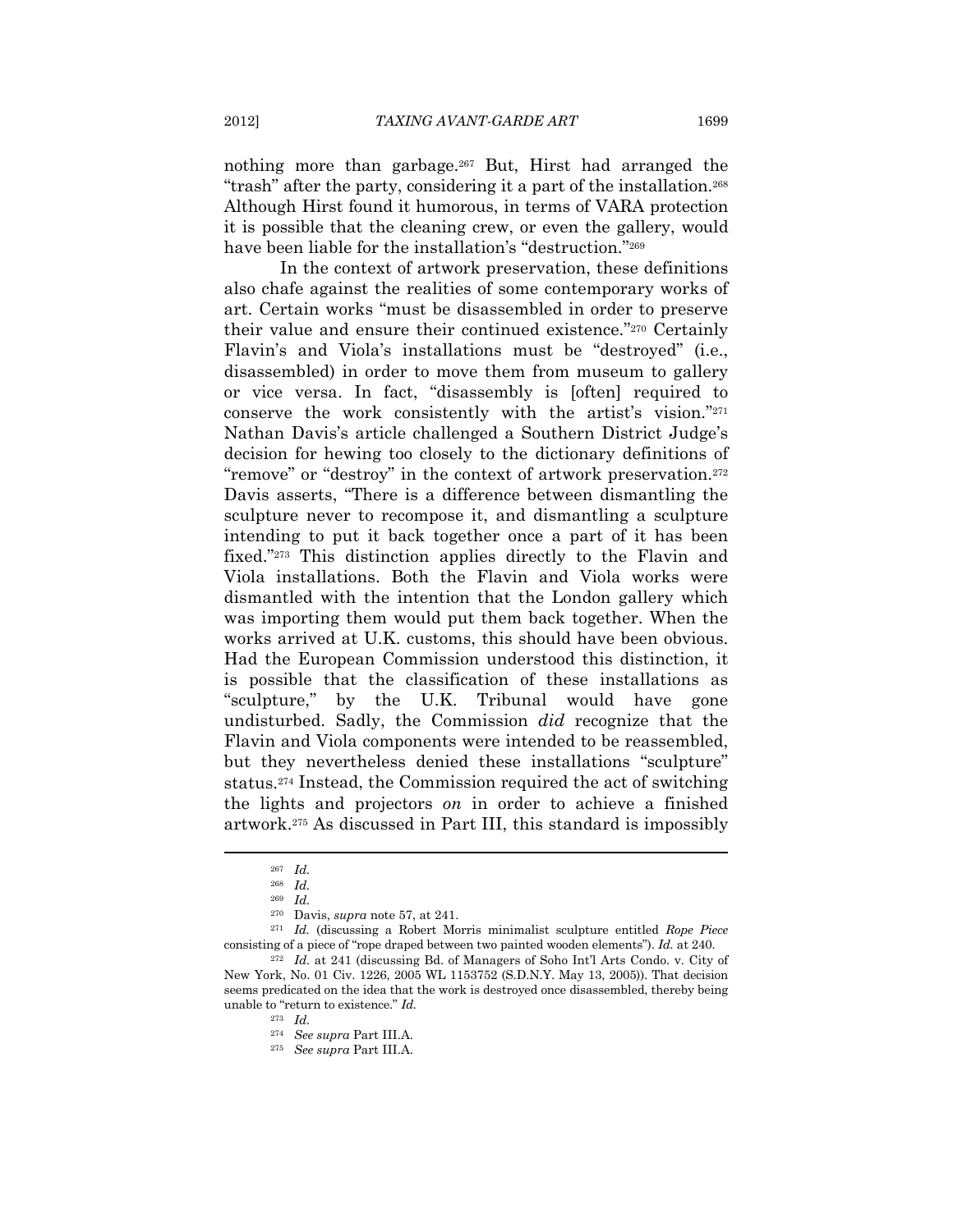high, and the distinction the Commission forces on these works is not really one of *assembled versus disassembled*, but one of *on versus off*. Conservationists of any other type of artwork would hardly make such a distinction as "whether the electricity is flowing."

The "moral rights" secured through VARA "protect[] the right of an artist to preserve a work of art even after that work is sold."276 It is VARA's requirement of "*recognized stature*" that gives an artist's moral-rights claim any legitimacy277: "where a particular work of art has achieved recognized stature, VARA gives the artist the right to prevent its destruction."278 The twopart test for prevailing on these VARA-violation claims requires the plaintiff to prove (i) that the piece is a "work of recognized stature," and (ii) that the "[d]efendants destroyed the piece in an intentional or grossly negligent manner."279 Recognized stature "is generally established through expert testimony" that proves that the "artistic merit" of the piece has "been recognized by . . . the artistic community and/or the general public."280 For VARA protection, the artist's particular piece at issue must "have achieved such stature[,]" though there are circumstances imaginable in which an artist "is of such recognized stature that any work by that artist would be subject to VARA's protection."281 Nathan Davis reads the statute and concludes it is "[a]n imperfect solution to the problem"282 because it leaves out too many conceptual artists, honoring only the "Old Masters."283 Though not perfect, accepting recognized stature of the artist as proof that the artist's finished products are "art" is certainly more defensible than the Commission's treatment of Flavin and Viola.

recognized stature would likely impute onto any work he claims to have authored. 282 Davis, *supra* note 57, at 221. 283 *Id.* at 228.

<sup>276</sup> Scott v. Dixon, 309 F. Supp. 2d 395, 400 (E.D.N.Y. 2004) (citing Pollara v. Seymour, 344 F.3d 265, 269 (2d Cir. 2003)). 277 17 U.S.C. § 106A(a)(3)(B) (2006); *see also Scott*, 309 F. Supp. 2d at 400. 278 *Scott*, 309 F. Supp. 2d at 400 (citing Carter v. Helmsley-Spear, Inc., 861 F.

Supp. 303, 325 (S.D.N.Y. 1994), *aff'd in part, rev'd in part and vacated on other grounds*, 71 F.3d 77 (2d Cir. 1995)). 279 *Id.* (citing 17 U.S.C. § 106A(a)(3)(B); *Carter*, 861 F. Supp. at 325); *see also* 

Martin v. City of Indianapolis, 192 F.3d 608, 612 (7th Cir. 1999) (discussing *Carter*'s test interpreting VARA). 280 *Scott*, 309 F. Supp. 2d at 400 (internal quotation marks omitted). 281 *Id.* In the instance of the Hirst party trash being thrown away, Hirst's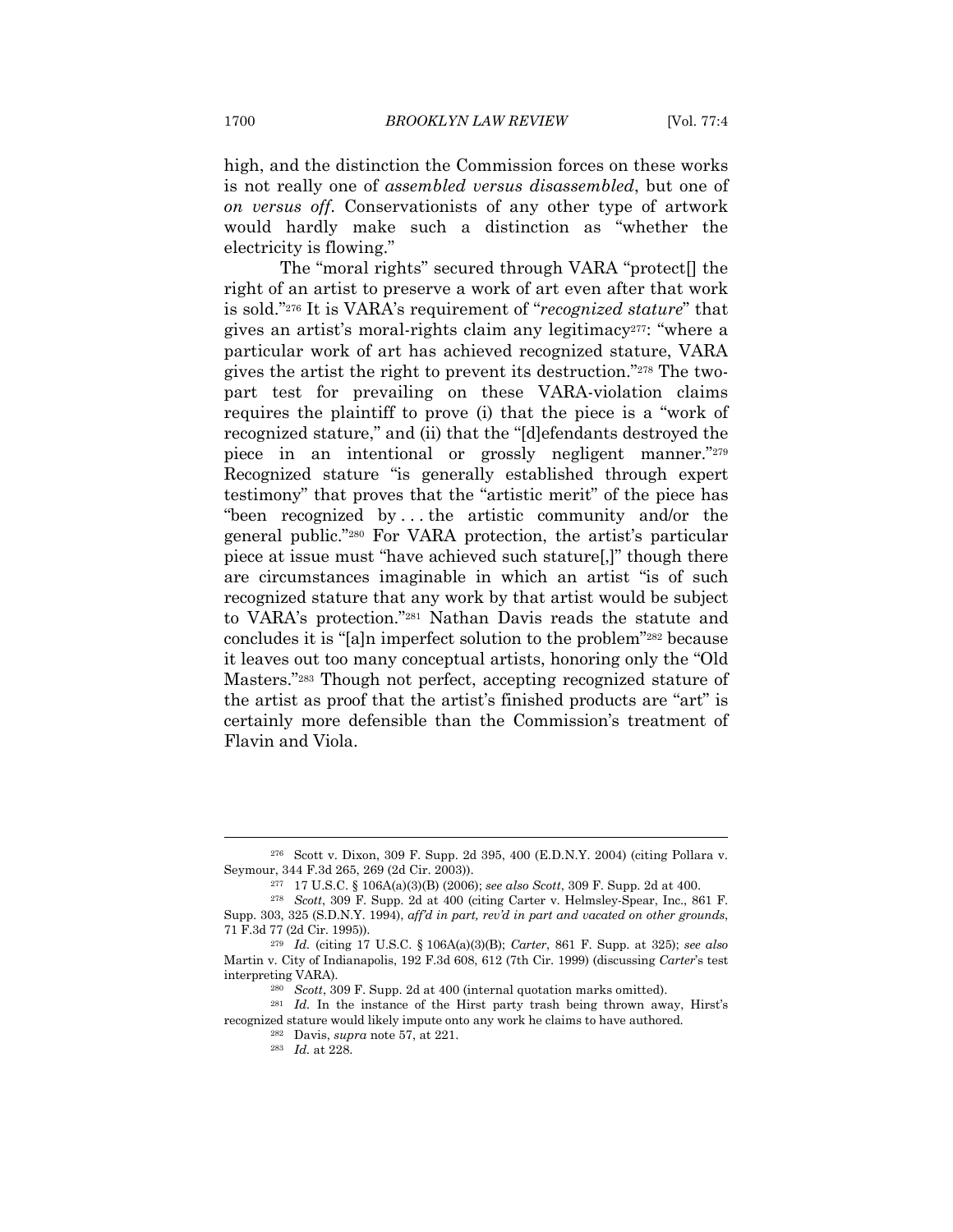## *D. "Self-Expression" and Arbiters of Taste*

Besides recognized stature, U.S. courts have required self-expression when granting protections to an artwork under the First Amendment. The Ninth Circuit Court of Appeals held that "[a]ny artist's original [artwork] holds potential to 'affect public attitudes,' by spurring thoughtful reflection in and discussion among its viewers. So long as it is an artist's selfexpression, [an artwork] will be protected under the First Amendment, because it expresses the artist's perspective."284 This "self-expression" need not be singular or narrow. The Supreme Court has said that "a narrow, succinctly articulable message is not a condition of constitutional protection  $\dots$ ."285 Requiring such a message, the Court reasoned, would invalidate entire wings of major museums that show artists like Jackson Pollock.286 Rather, self-expression can be broadly construed. The Court has also "distinguished between restrictions on expression based on *subject matter* and restrictions based on *viewpoint*, indicating that the latter are particularly pernicious."287 A "bedrock principle" of First Amendment jurisprudence "is that the Government may not prohibit the expression of an idea simply because society finds the idea itself offensive or disagreeable."288 When legislation's "suppression of speech...attempt<sup>[s]</sup> to give one side of a debatable public question an advantage[,] . . . the First Amendment is plainly offended."289

The Second Circuit takes a similar view of legislation that "looks upon visual art as mere 'merchandise' lacking in communicative concepts or ideas."290 In *Bery v. City of New York*, the court addressed an appeal concerning regulations the City of New York had adopted prohibiting sales of art in public places without a general vendor's license.291 The court found the approach of the city "myopic $[$ , $] \ldots$  [and] fundamentally

785-86 (1978) (internal quotation marks omitted)). 290 Bery v. City of New York, 97 F.3d 689, 695 (2d Cir. 1996). 291 *Id.* at 691.

<sup>284</sup> White v. City of Sparks, 500 F.3d 953, 956 (9th Cir. 2007) (citation omitted) (quoting Joseph Burstyn, Inc. v. Wilson, 343 U.S. 495, 501 (1952)) (discussing the right of an itinerant painter to be granted the necessary permits to sell his work in a restricted park). 285 Hurley v. Irish-Am. Gay, Lesbian & Bisexual Grp. of Bos., 515 U.S. 557,

<sup>569 (1995) (</sup>discussing constitutional protections due to a gay and lesbian group seeking to march in a St. Patrick's Day parade). 286 *Id.* 

<sup>287</sup> R.A.V. v. City of St. Paul, 505 U.S. 377, 430 (1992) (Stevens, J., concurring in judgment).<br><sup>288</sup> *Id.* (quoting Texas v. Johnson, 491 U.S. 397, 414 (1989)).<br><sup>289</sup> *Id.* at 430-31 (quoting First Nat'l Bank of Bos. v. Bellotti, 435 U.S. 765,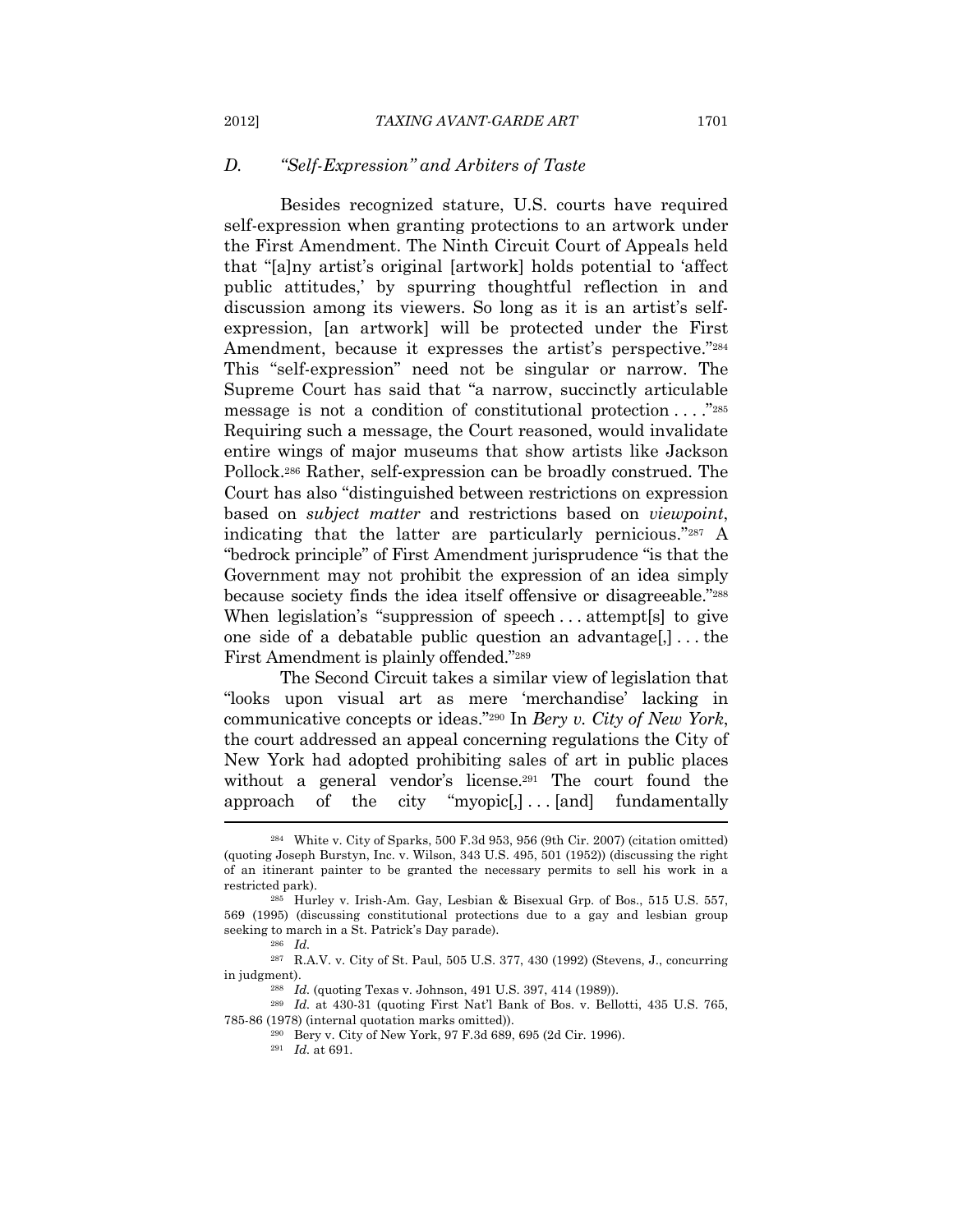misperceiv[ing] the essence of visual communication and artistic expression."292 "Visual art[,]" the court held, "is as wide ranging in its depiction of ideas, concepts and emotions as any book . . . or other writing, and is similarly entitled to full First Amendment protection."293

Not so surprisingly, these courts have *not* required the aesthetic opinions of the judges themselves. Judges have been hesitant to take steps that would "destroy" an artwork (though they are also practicing some self-protection). The majority in *Martin v. City of Indianapolis*, a Seventh Circuit case, began, "We are not art critics, do not pretend to be and do not need to be to decide this case."294 The concurrence expressed a similar sentiment: "Like my colleagues, I am not an art critic. So I begin with the well-worn adage that one man's junk is another man's treasure. No doubt [the artist] treasured what the city's bulldozers treated as junk."295

These judges, and many others, rely on Justice Oliver Wendell Holmes's famous statement on the intersection of aesthetics and judicial restraint.296 In *Bleistein v. Donaldson*, one of Holmes's first Supreme Court opinions, he said that "[it] would be a dangerous undertaking for persons trained only to the law to constitute themselves final judges of the worth of [artworks] . . . . [S]ome works of genius would be sure to miss appreciation."297 Holmes's opinion understood that many art movements are "repulsive until the public [learns] the new language in which [the artist] spoke."298 Judges fear exposing themselves as "culturally elite" by revealing their aesthetic

<sup>295</sup> *Id.* at 615 (Manion, J., concurring in part and dissenting in part). 296 Farley, *supra* note 19, at 815. 297 *Id.* (quoting Bleistein v. Donaldson Lithographing Co., 188 U.S. 239, 251

<sup>292</sup> *Id.* at 695. 293 *Id.* Ten years later, in *Mastrovincenzo v. City of New York*, the Second Circuit declined to extend the "*Bery* injunction" to plaintiffs who were selling articles of clothing painted with graffiti. 435 F.3d 78, 82 (2d Cir. 2006). The court reasoned that articles of clothing painted with graffiti were not necessarily expressive, and that the *Bery* injunction should be narrowly read not to include "clothing painted with graffiti" under the category of "paintings." *Id.* Additionally, objects that are utilitarian in nature or are promotional/advertising materials do not fall within the protections of VARA. 17 U.S.C. § 101 (2006); Kleinman v. City of San Marcos, 597 F.3d 323, 327, 329 (5th Cir.

<sup>2010). 294</sup> Martin v. City of Indianapolis, 192 F.3d 608, 610 (7th Cir. 1999). In *Martin*, the court discussed the city's argument that the artist had waived this VARA protection through their contract. *Id.* at 614. Ultimately, the court was not persuaded by the city's argument. *Id.* 

<sup>(1903)). 298</sup> *Bleistein*, 188 U.S. at 251.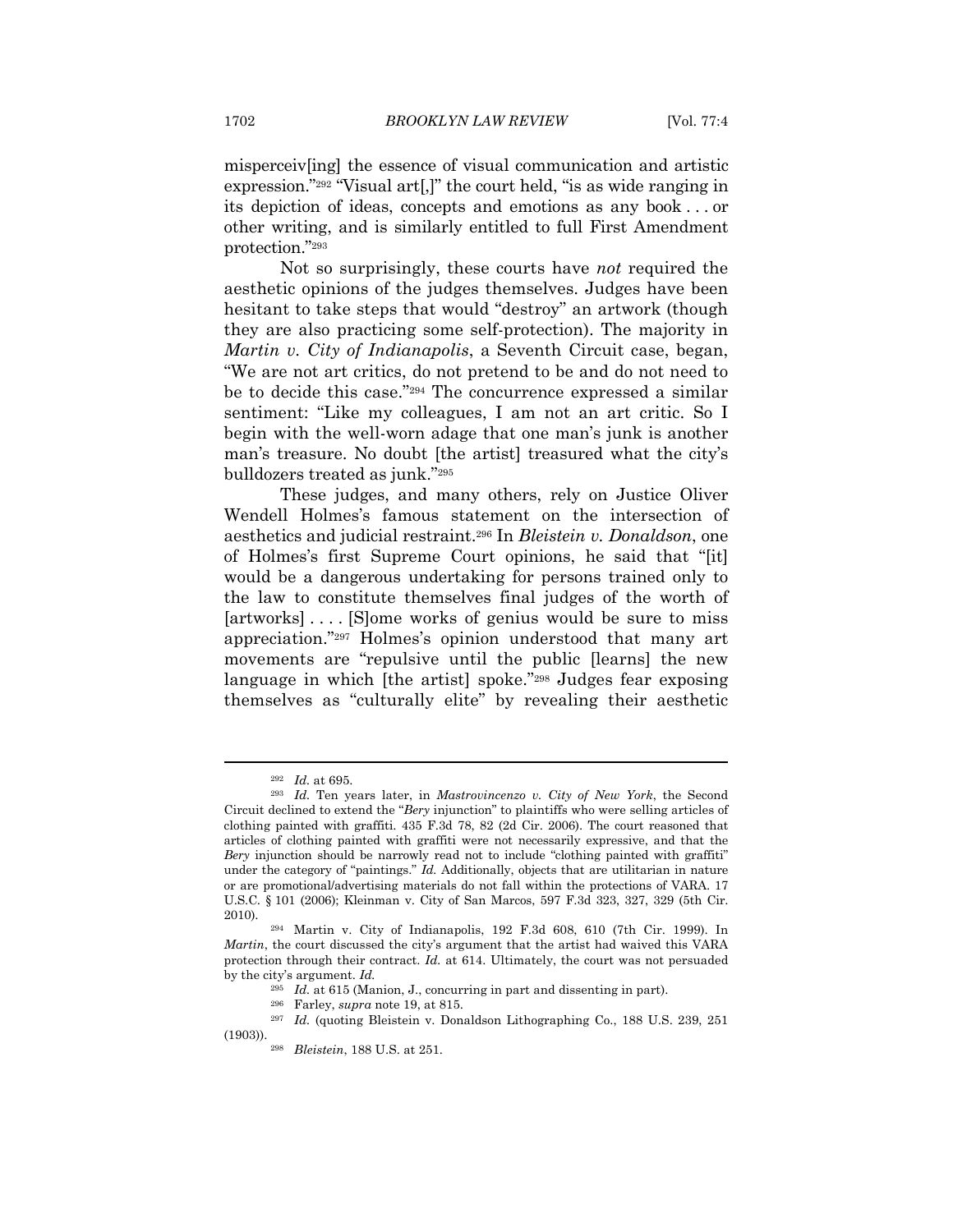opinions in court—and no judge wants their opinion to be vulnerable to later attack.299

In *Martin* there was a contract between the artist and the city, which had included the possibility of future removal of his sculpture from its original site.<sup>300</sup> In fact, the sculpture was created with this specific possibility in mind, "engineered . . . so that it could be disassembled for removal and later reassembled."301 Nowhere in the *Martin* opinion did the court indicate that the artwork, or the VARA protections afforded to it, suddenly ceased to exist upon any potential disassembly for relocation. Once afforded the recognized stature, the VARA protections for Martin's sculpture could not be easily undone; taking the piece apart for relocation would not have compromised those protections; neither would have, for example, moving the piece on a flatbed travelling down the highway. The legal protections would not disappear simply because the artwork was disassembled for removal. Clearly they would not cease to exist during shipment, either. Such an implication would be—to recall the language of the U.K. VAT Tribunal—absurd. It would mean that an artwork's VARA protections could be circumvented if the artwork was first disassembled. Somehow the components could be destroyed without violating VARA but the assembled work could not. Such machinations would be the equivalent of removing a work's copyright protections simply by disassembling it. The courts' VARA interpretations provide that an artist's legal protections extend to the disassembled components of an artwork because the artwork retains its status as an artwork even when disassembled. The European Commission's declaration that Flavin's and Viola's works in disassembled form (and even once re-assembled) are void of artistic content is in direct contradiction to this learned jurisprudence.

While both the U.S. and EU legal systems accommodate the artist's moral rights—either through *droit morale*, VARA and copyright protections, or the First Amendment concept of self-expression—what underpins them all is an acceptance that once a work is recognized by the art community as art, copyright and other protections should be afforded to it. Conceptual works of art may find trouble in language and definition, but having satisfied the baseline original and

<sup>299</sup> Farley, *supra* note 19, at 814-15. 300 *Martin*, 192 F.3d at 611. 301 *Id.*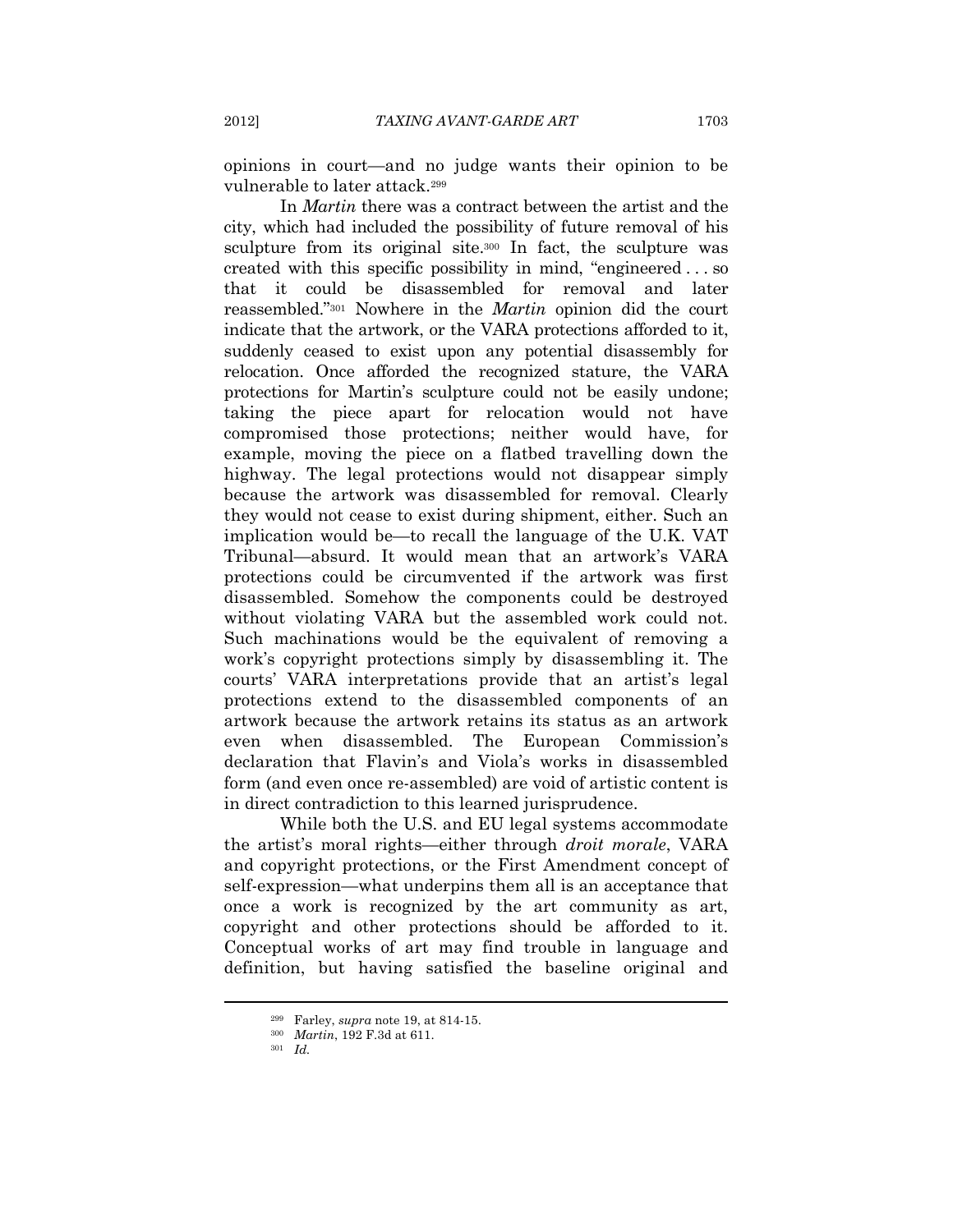creative expression requirements under the U.S. copyright system, these works should at a minimum not be denied protections under the law. The question of what qualifies as destruction under VARA, while important to investigations of liability under the Act, is secondary to the first requirement under VARA—the recognized stature provision. It is this standard that courts, both domestic and foreign, are primed to apply, and many have already proven their ability to do so. Legislators can easily get behind this standard because it removes any subjectivity they might need (or want) to employ in their lawmaking. Lawmakers should decline to act as arbiters of taste, just as many learned judges have done, and leave instead the expert determinations of an artwork's status to the art experts.

#### **CONCLUSION**

While some of the pitfalls of VARA have been discussed above,302 the standards set out in the legislation—the requirements of "recognized stature" in particular—would make courts' evaluations of the merits of an object, installation, or experience *as an artwork* more reliable. This same structure could also be applied to the imposition of import taxes and duties, particularly in jurisdictions that provide for lower tax rates on artwork. The means for applying taxes on the basis of an object's status as "artwork" would be well served by the requirements imposed under this recognized-stature condition.

While the United States does not currently impose a tax system similar to the harmonized system of the European Community, leading economists have proposed a "consumption tax" as an answer to the nation's economic woes.303 Though the idea "offends many conservatives"304 for its enabling of an expanded spending power of the government and an increase in government overall,305 liberals find it equally unfavorable for imposing taxes on citizens' consumption. It is possible that the VAT "appeal to liberals can be enhanced . . . by exempting items

<sup>302</sup> *See supra* notes 282-83 and accompanying text. 303 Robert J. Barro, Op-Ed, *How to Really Save the Economy*, N.Y. TIMES, Sept. 10, 2011, at SR8 [hereinafter Barro, *Save the Economy*], *available at* http://www.nytimes.com/ 2011/09/11/opinion/sunday/how-to-really-save-the-economy.html. 304 *Id.* 

<sup>305</sup> Robert J. Barro, Opinion, *How to Get That AAA Rating Back*, WALL ST. J. (Aug. 8, 2011), http://www.economics.harvard.edu/faculty/barro/files/11\_0808\_AAA\_ WSJ.pdf [hereinafter Barro, *AAA Rating*]; Barro, *Save the Economy*, *supra* note 303.